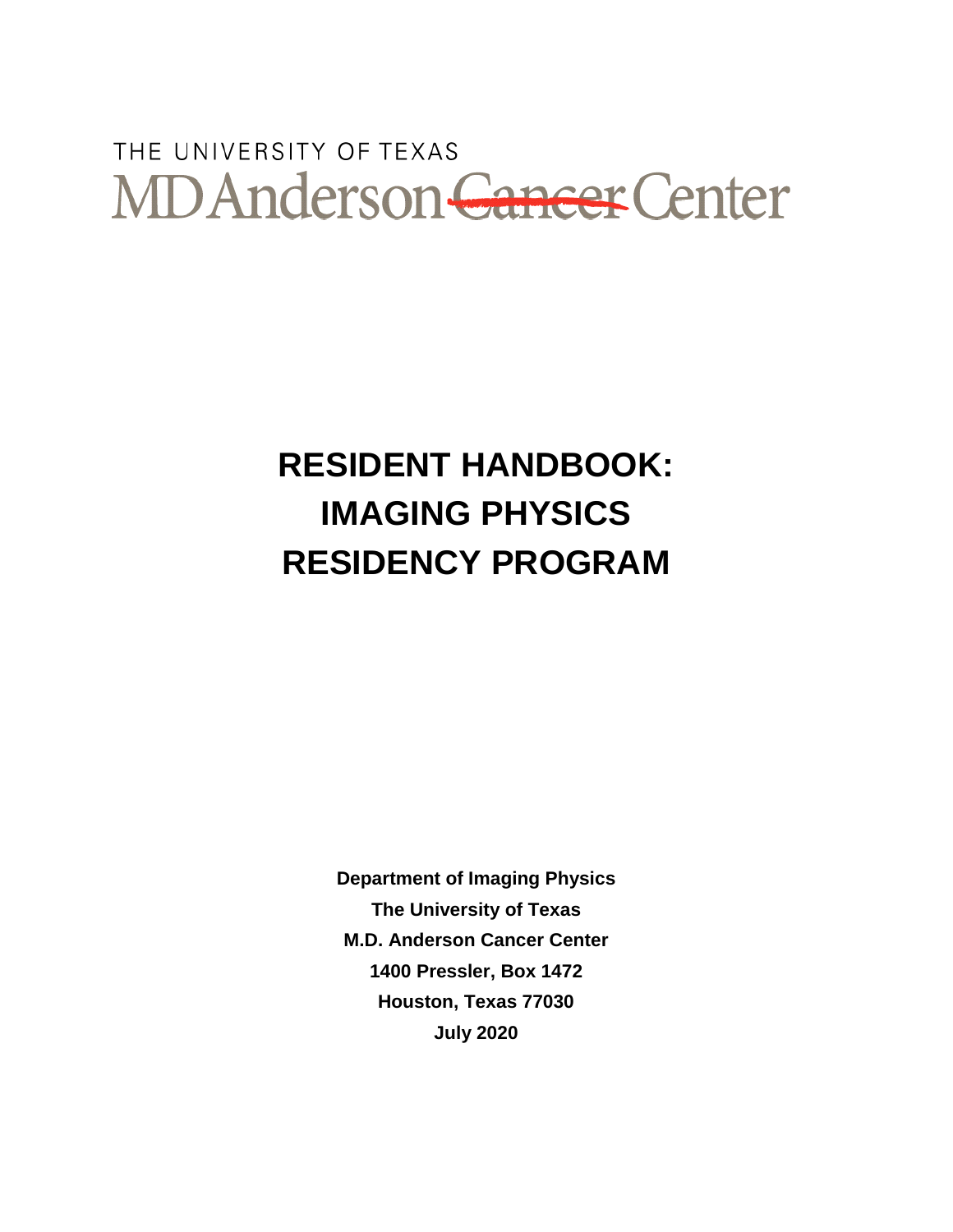## **IMAGING PHYSICS PROGRAM FACULTY**

| <b>Imaging Physics</b>     |            |            |            |                           |
|----------------------------|------------|------------|------------|---------------------------|
| Moiz Ahmad, Ph.D.          | 3-2721     | <b>FCT</b> | FCT14.5042 | MAhmad@mdanderson.org     |
| James Bankson, Ph.D.       | 2-4273     | 3SCR       | 3SCR2.3608 | jbankson@mdanderson.org   |
| William Geiser, M.S.       | 5-0333     | <b>CPB</b> | CPB5.3350  | wgeiser@mdanderson.org    |
| John Hazle, Ph.D.          | 2-0612     | FCT/3SCR   | FCT14.6044 | jhazle@mdanderson.org     |
| Ping Hou, Ph.D.            | 2-0241     | <b>FCT</b> | FCT14.5030 | Ping.Hou@mdanderson.org   |
| Kyle Jones, Ph.D.          | 3-0552     | <b>FCT</b> | FCT14.5026 | Kyle.Jones@mdanderson.org |
| Rick Layman, Ph.D.         | $0 - 1448$ | <b>FCT</b> | FCT14.5024 | RRLayman@mdanderson.org   |
| Ho-Ling Anthony Liu, Ph.D. | 3-7383     | <b>FCT</b> | FCT14.6078 | HLALiu@mdanderson.org     |
| Xinming Liu, Ph.D.         | 5-2834     | <b>FCT</b> | FCT14.6094 | XLiu@mdanderson.org       |
| Jingfei Ma, Ph.D.          | $3 - 2713$ | <b>FCT</b> | FCT14.6086 | jma@mdanderson.org        |
| Thomas Nishino, Ph.D.      | 2-2745     | <b>FCT</b> | FCT14.5036 | TNishino@mdanderson.org   |
| Tinsu Pan, Ph.D.           | $3 - 2714$ | <b>CPB</b> | CPB5.3327  | tpan@mdanderson.org       |
| John Rong, Ph.D.           | 5-1365     | <b>FCT</b> | FCT14.5020 | john.rong@mdanderson.org  |
| Jason Stafford, Ph.D.      | 3-5082     | <b>FCT</b> | FCT14.6076 | jstafford@mdanderson.org  |
| Joshua Yung, Ph.D.         | 3-5098     | <b>FCT</b> | FCT14.6090 | jyung@mdanderson.org      |

| Nuclear Medicine           |        |            |            |                         |
|----------------------------|--------|------------|------------|-------------------------|
| William Erwin, M.S.        | 3-2721 | <b>FCT</b> | FCT14.5042 | MAhmad@mdanderson.org   |
| S. Cheenu Kappadath, Ph.D. | 2-4273 | 3SCR       | 3SCR2.3608 | jbankson@mdanderson.org |
| Osama Mawlawi, Ph.D.       | 5-0333 | CPB.       | CPB5.3350  | wgeiser@mdanderson.org  |
| Richard E. Wendt. Ph.D.    | 2-0612 | FCT/3SCR   | FCT14.6044 | jhazle@mdanderson.org   |

| <b>Outside Members</b>      |                                   |                                 |
|-----------------------------|-----------------------------------|---------------------------------|
| Charles W. Beasley, Ph.D.   | <b>UTHealth</b>                   | Charles.W.Beasley@uth.tmc.edu   |
| Barry Berner, Ph.D.         | CHI St. Luke's BCM                | bberner@stlukeshealth.org       |
| Janet Ching-Mei Feng, Ph.D. | UTHealth                          | Ching.Mei.Feng@uth.tmc.edu      |
| Edwin R. Giles, M.S.        | <b>Houston Methodist Hospital</b> | ergiles@houstonmethodist.org    |
| Armen Kocharian, Ph.D.      | <b>Houston Methodist Hospital</b> | akocharian@houstonmethodist.org |
| Bahadir Ozus, Ph.D.         | <b>Houston Methodist Hospital</b> | ozusbahadir@gmail.com           |
| Benton Pahlka, Ph.D.        | <b>Texas Children's Hospital</b>  | rbpahlka@texaschildrens.org     |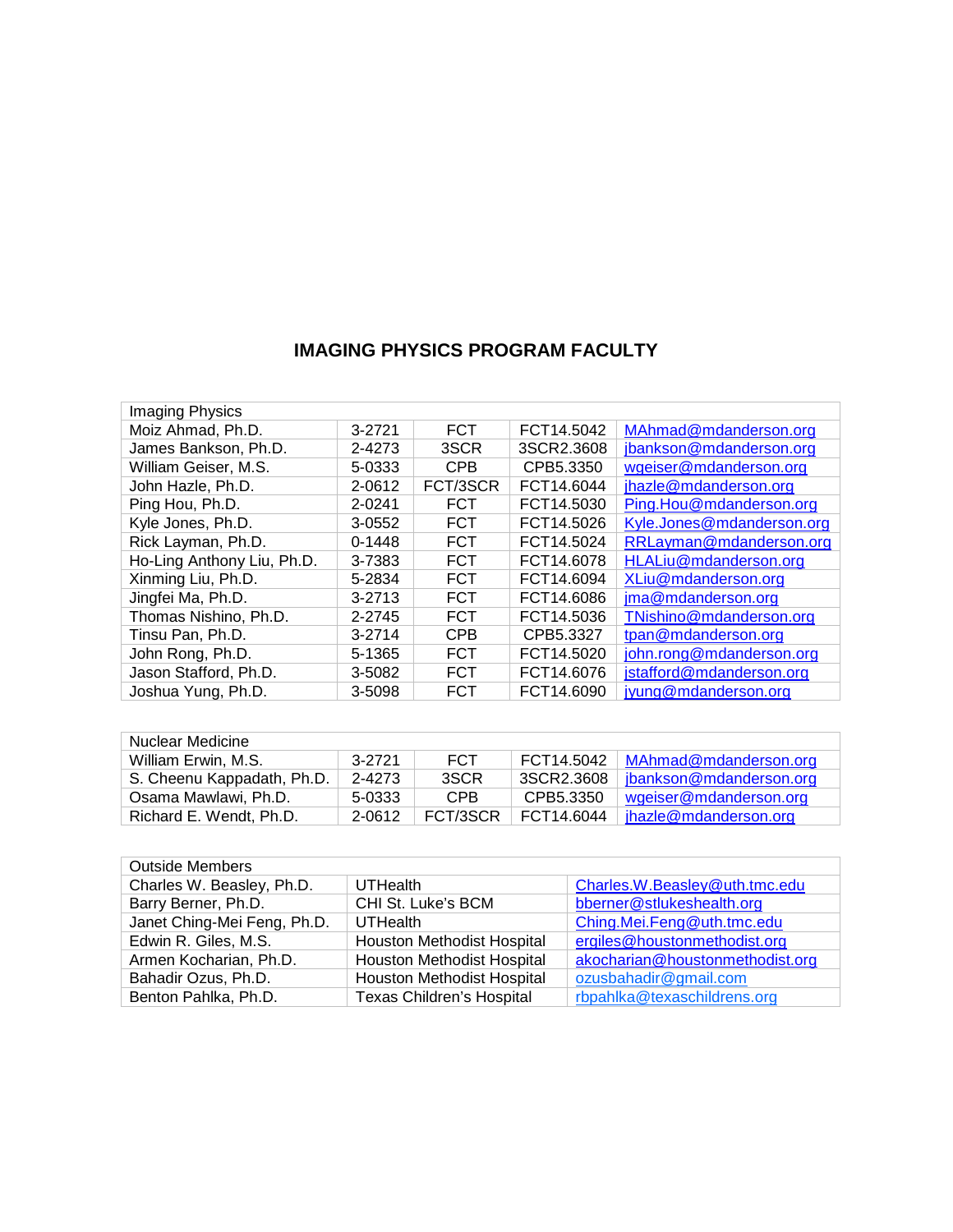## **IMAGING PHYSICS PROGRAM**

| Administration                           |        |            |            |                            |  |
|------------------------------------------|--------|------------|------------|----------------------------|--|
| Frances Quintana,<br>Program Coordinator | 4-5575 | FCT        | FCT14.5034 | FHQuintana@mdanderson.org  |  |
| Anne Baronitis, M.Ed.<br>Program Manager | 3-2548 | <b>FCT</b> | FCT14.5032 | AlBaronitis@mdanderson.org |  |

| Fellows                   |                  |            |            |                           |
|---------------------------|------------------|------------|------------|---------------------------|
| Henry S. Chen, Ph.D.      | 5-4146           | <b>FCT</b> | FCT14.5015 | HSCHen@mdadnerson.org     |
| *Megan C. Jacobsen, Ph.D. | 4-4055           | FCT.       | FCT14.5015 | MCJacobsen@mdaderson.org  |
| Jorge E. Jimenez, Ph.D.   | 3-1579           | FCT.       | FCT14.5015 | JEJimenez@mdanderson.org  |
| Keith Michel, Ph.D.       |                  | <b>FCT</b> | FCT14.5015 | KAMichel@mdanderson.org   |
| Drew Mitchell, Ph.D.      | 3-2500           | FCT.       | FCT14.5017 | DMitchell2@mdanderson.org |
| Jeremiah Sanders, Ph.D.   | 2-3889           | FCT.       | FCT14.5017 | JSanders1@mdanderson.org  |
| M. Allan Thomas, Ph.D.    | 832-690-<br>0750 | <b>FCT</b> | FCT14.5017 | MAThomas3@mdanderson.org  |

\*Chief Resident

| <b>Physics Techs</b>          |        |                  |            |                     |                                    |
|-------------------------------|--------|------------------|------------|---------------------|------------------------------------|
| <b>Brandan</b><br>Darensbourg | 2-1614 | 832-829-<br>7294 | <b>CPB</b> | CPB5.3344           | brandan.darensbourg@mdanderson.org |
| Clayton Wang                  | 3-6560 | 832-538-<br>2891 | <b>ACB</b> | ACB5.1121           | ccwang1@mdanderson.org             |
| Navya Kurre                   | 3-0375 | 832-829-<br>3713 | Main       | B <sub>3.4452</sub> | nkurre@mdanderson.org              |
| Tekia Chess                   | 3-8165 | 832-341-<br>5015 | Main       | B <sub>3.4452</sub> | tkchess@mdanderson.org             |
| <b>Blake Giant</b>            | 5-6334 | 832-564-<br>7914 | <b>ACB</b> | ACB5.1121           | bkgiant@mdanderson.org             |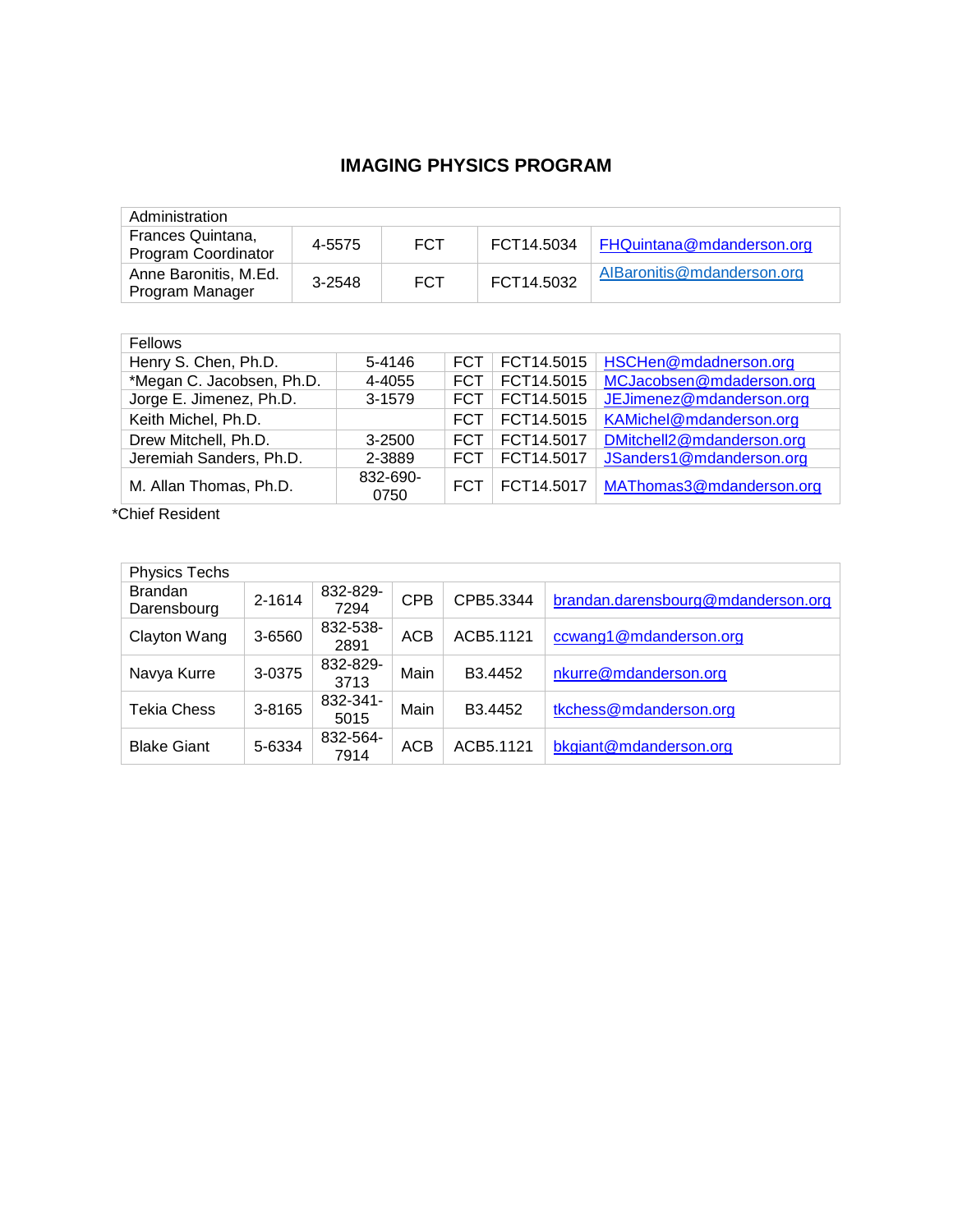## **IP RESIDENCY PROGRAM STEERING COMMITTEE CONTACTS**

| Ho-Ling Anthony Liu, Ph.D.                     | Osama Mawlawi, Ph.D.                    |
|------------------------------------------------|-----------------------------------------|
| <b>Program Director</b>                        | At Large Member                         |
| Office: FCT14.6078                             | Office: CPB5.3321                       |
| Tel: 713-563-7383                              | Tel: 713-563-2711                       |
| Email: hlaliu@mdanderson.org                   | Email: omawlawi@mdanderson.org          |
| Mail: Unit 1472                                | Mail: Unit 1472                         |
| John D. Hazle, Ph.D.                           | Mohammad Salehpour Ph.D.                |
| Chairman, Ex Officio                           | <b>Radiation Physics Representative</b> |
| Office: FCT14.6044                             | Office: ERD1.325                        |
| Tel: 713-792-0612                              | Tel: 713-563-2636                       |
| Email: jhazle@mdanderson.org                   | Email: msalehpour@mdanderson.org        |
| Mail: Unit 1472                                | <b>Unit 1420</b>                        |
| Jason Stafford, Ph.D.                          | Richard Wendt, III, Ph.D.               |
| At Large Member                                | At Large Member                         |
| Office: FCT14.6076                             | Office: CPB5.3335                       |
| Tel: 713-563-5082                              | Tel: 713-745-3250                       |
| Email: jstafford@mdanderson.org                | Email: rwendt@mdanderson.org            |
| Mail: Unit 1472                                | Mail: Unit 1472                         |
| Aradhana Venkatesan, M.D.                      | Thomas Nishino, Ph.D.                   |
| Radiology Representative                       | <b>Clinical Coordinator</b>             |
| Office: FCT15.6074                             | Office: FCT14.5036                      |
| Tel: 713-563-8880                              | Tel: 713-792-2745                       |
| Email: AVenkatesan@mdanderson.org              | Email: TNishino@mdanderson.org          |
| Mail: Unit 1473                                | Mail: Unit 1472                         |
| John Rong, Ph.D.                               | Rick Layman, Ph.D.                      |
| <b>Section Chief</b>                           | <b>Clinical Coordinator</b>             |
| Office: FCT14.5020                             | Office: FCT14.5024                      |
| Tel: 713-795-1365                              | Tel: 832-750-1448                       |
| Email: John.Rong@mdanderson.org                | Email: RRLayman@mdanderson.org          |
| Mail: Unit 1472                                | Mail: Unit 1472                         |
| <b>BSRB</b> - Basic Sciences Research Building |                                         |
| CPB - Cancer Prevention Building               |                                         |
| FCT - Faculty Center Tower (Pickens)           |                                         |
| 3SCR - South Campus Research III               |                                         |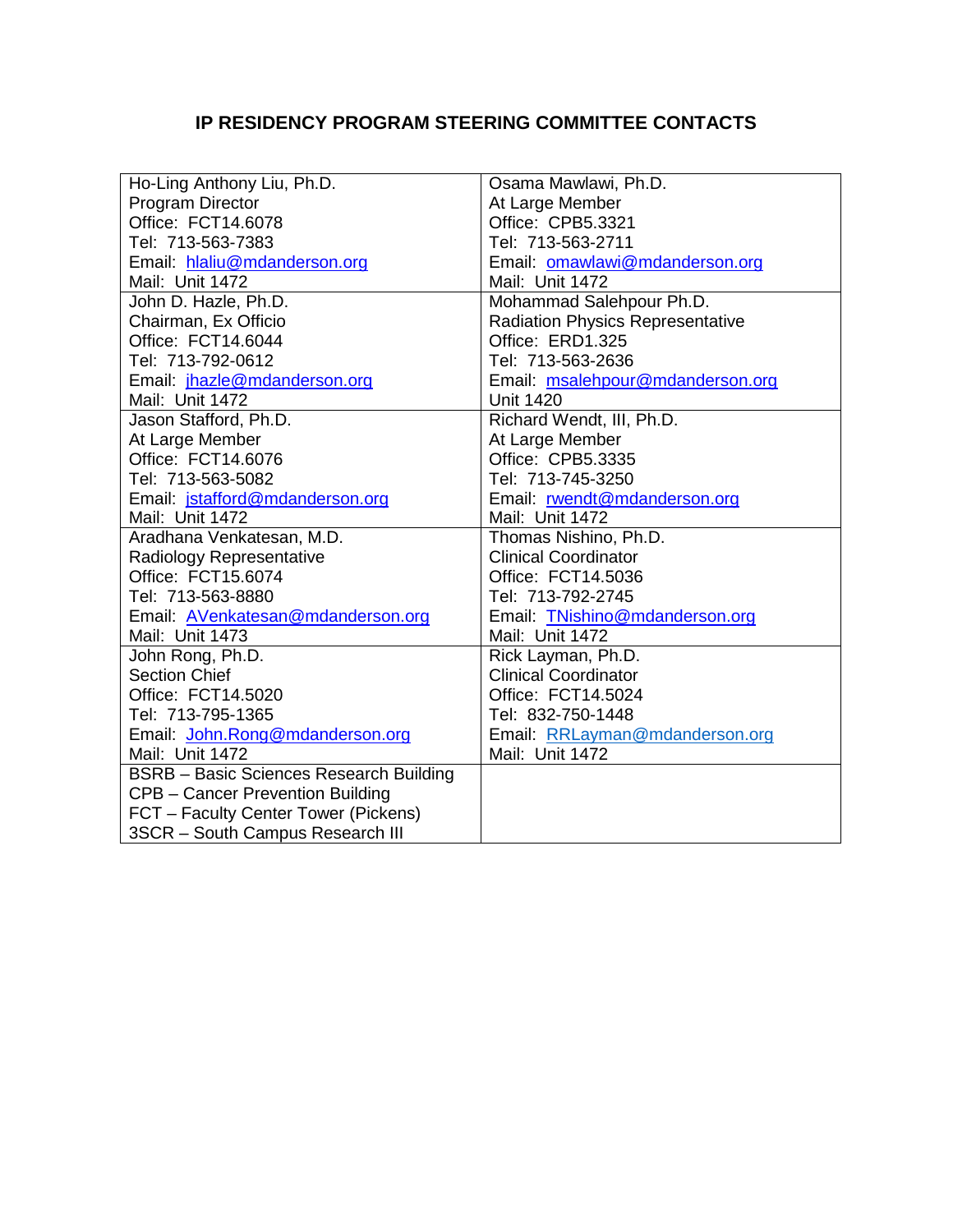## **TRAINEE AND ALUMNI AFFAIR CONTACTS**

Academic and Visa Administration – Trainee Office: 1MC17.3439 Tel: 713-745-7170 Email: [AVATrainee@mdanderson.org](mailto:AVATrainee@mdanderson.org)  Mail: Unit 1723 Tricia Robinson Director, Office of Graduate Medical Education Office: 1MC17.2251 Tel: 713-794-1953 Email: [TTRobinson@mdanderson.org](mailto:TTRobinson@mdanderson.org) Mail: Unit 1726 Zera Harden Associate Director, Education and Training Office: 1MC17.3114 Tel: 713-745-4343 Email: [zeharden@mdanderson.org](mailto:zeharden@mdanderson.org)  Mail: Unit 1723 Kameshia Hunt Academic Coordinator Office: 1MC17.3206 Tel: 713-563-9531 Email: [KRKing1@mdanderson.org](mailto:KRKing1@mdanderson.org)  Mail: Unit 1723

## **PROGRAM OVERVIEW**

The Residency Program in Diagnostic Imaging Physics is a two-year clinical training program at The University of Texas MD Anderson Cancer Center for medical physicists who intend to work in Diagnostic Imaging Physics. The experiences gained in this program may be applied toward the experience required to qualify for examination by the American Board of Radiology (ABR), the American Board of Medical Physics (ABMP) or the American Board of Science in Nuclear Medicine (ABSNM). The program follows the recommendations outlined in the American Association of Physicists in Medicine (AAPM) Report 90 *Essentials and Guidelines for Hospital Based Medical Physics Residency Training Programs* and the Commission on Accreditation of Medical Physics Education Program (CAMPEP) *Guidelines for Accreditation of Medical Physics Residency Programs*.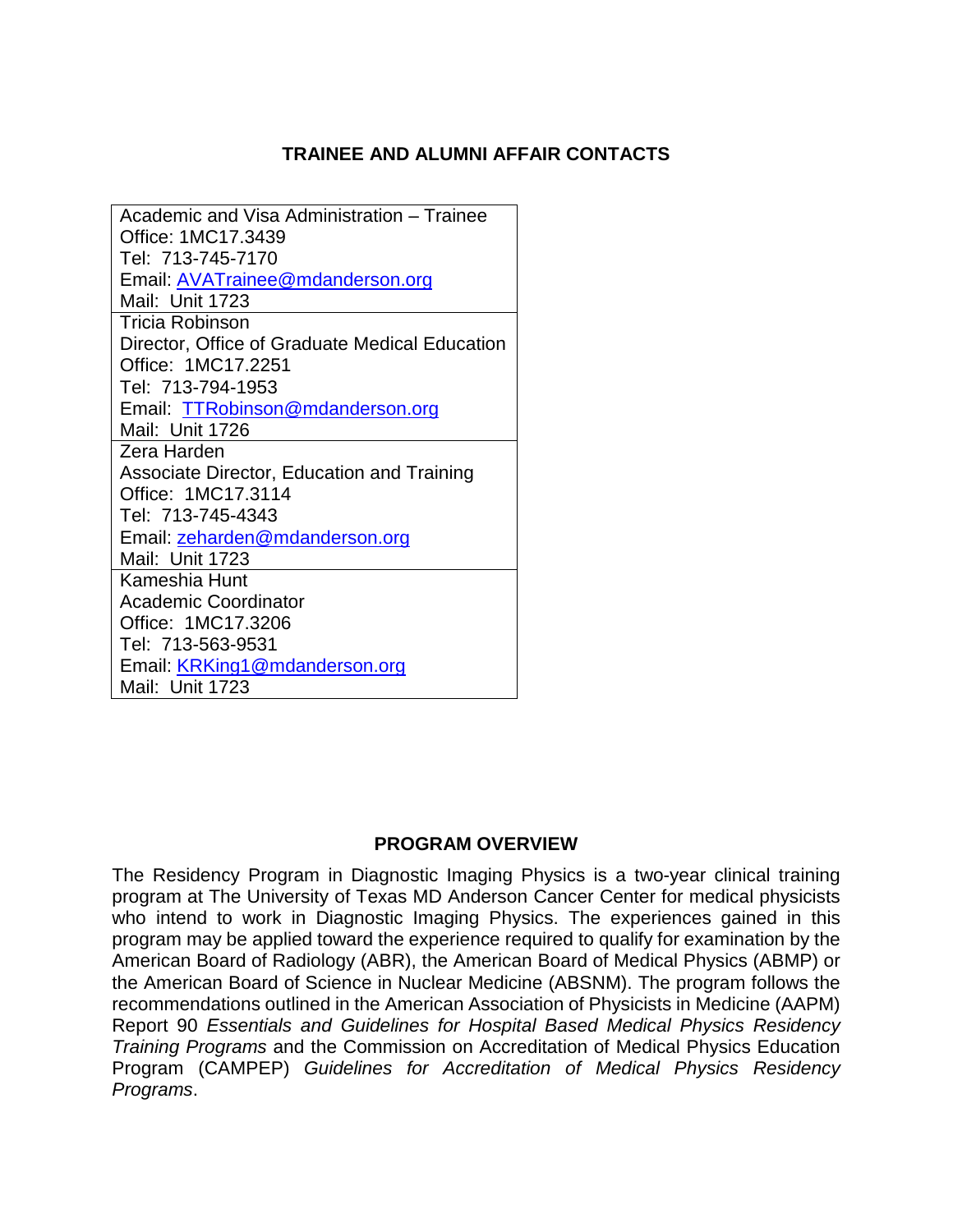## **PROGRAM OBJECTIVES**

The objective of the residency program is to provide structured clinical training in medical imaging physics to individuals wishing to practice professional medical physics. Residents, under the supervision of Board-certified medical physicists, will participate in the routine clinical duties of a medical imaging physicist, perform a clinical research project, submit the results of this project to a peer-reviewed journal, and participate in the education of other trainees. At the conclusion of the program, the resident will be expected to demonstrate competence in each area by passing an oral exam modeled closely after the national board certification examinations. The specific clinical duties that are addressed include the following:

- evaluation of radiological and medical nuclear imaging equipment performance,
- developing quality control procedures,
- estimate patient radiation doses,
- monitoring a radiation safety program,
- investigating abnormal radiation exposures,
- providing consultation regarding technical aspects of equipment purchase,
- consulting on imaging problems, quality, and artifacts,
- planning for the purchase of equipment, site preparation and testing,
- providing in-service instruction regarding radiation safety and imaging physics, and
- performing clinical investigation in medical imaging physics.

Residents are required to attend seminars, colloquia, Grand Rounds, institutional core curriculum lectures and other educational opportunities, particularly those directly related to their area of specialization, as determined to be appropriate by the Program Director with the guidance of the Steering Committee.

The program is intended to develop skills appropriate for persons seeking to attain certification in Diagnostic Radiological Physics or Medical Nuclear Physics. Clinical experience will be gained in the science and technology of diagnostic radiography and fluoroscopy (including mammography, digital fluorography, digital radiography, and special procedures), x-ray computerized tomography (CT), magnetic resonance imaging (MRI), ultrasound (US), and image display systems, and picture archival and communication systems (PACS) for those specializing in Diagnostic Radiological Physics, and planar scintigraphy, single-photon emission tomography (SPECT), positron emission tomography (PET), internal dosimetry of unsealed radioactive sources, and safe operation of radiopharmacy facilities for those specializing in Medical Nuclear Physics.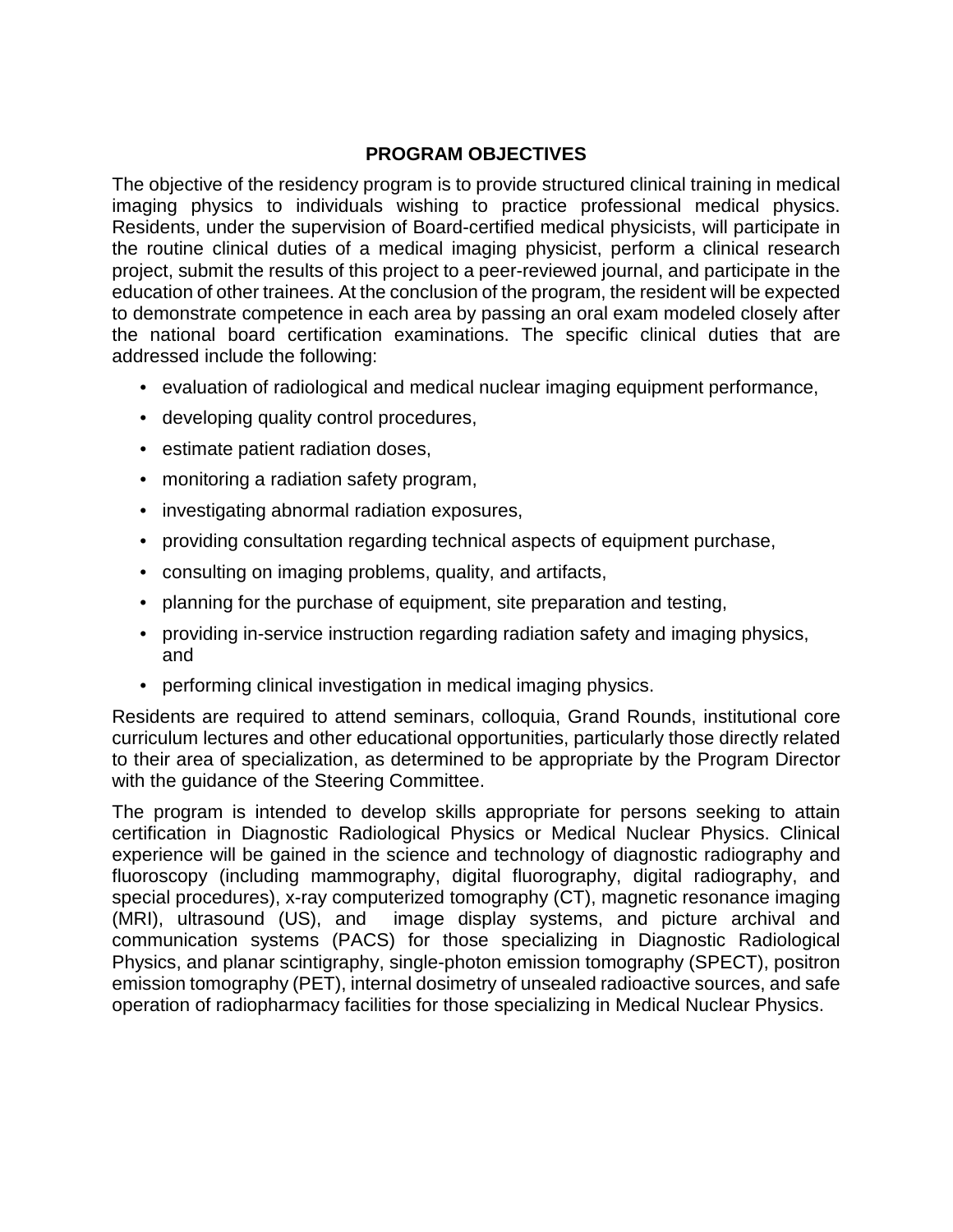## **REQUIREMENTS TO BE ADMITTED TO PROGRAM**

#### **Entrance**

Residents are expected to have completed a comprehensive curriculum in Medical Physics and to have received some clinical experience during their graduate education. The training essentials outlined in this section detail the didactic curriculum required prior to completion of the residency and the specific work experiences that will prepare the residents for oral board certification examinations.

#### **Didactic Curriculum**

Residents are expected to have completed coursework similar to that required by CAMPEP for graduate students in medical physics. Residents will be required to attend courses offered by the Medical Physics graduate program to eliminate any deficiencies in their prior didactic training. Determination of the need for additional didactic education is at the discretion of the Program Director and Program Steering Committee.

## **Residency Core Curriculum (35 semester hours)**

Residents who have completed equivalent graduate level courses in these areas may petition to the Program Steering Committee for placement credit. Course outlines can be viewed through the links on the course titles.

| <b>Course Number</b> | <b>Title</b>                                                                  | <b>Instructor</b>         |
|----------------------|-------------------------------------------------------------------------------|---------------------------|
| GS021103             | Introduction to Medical Physics II: Medical<br>Imaging                        | John Rong, Ph.D.          |
| GS021193             | Introduction to Medical Physics IV: The Physics of<br><b>Nuclear Medicine</b> | Richard E. Wendt, Ph.D.   |
| GS020203             | <b>Electronics for Medical Physicists</b>                                     | Xinming Liu, Ph.D.        |
| GS020032             | Principles of Magnetic Resonance Imaging                                      | Jason Stafford, Ph.D.     |
| GS020053             | Radiation Detection, Instrumentation and Data<br>Analysis                     | Rebecca Howell, Ph.D.     |
| GS021042             | <b>Radiation Biology</b>                                                      | David S. Followill, Ph.D. |
| GS021133             | Introduction to Radiation Protection                                          | Rajat Kudchadker, Ph.D.   |
| GS021142             | Anatomy and Oncology for Medical Physicists                                   | A. Kyle Jones, Ph.D.      |
| GS020731             | <b>Medical Physics Seminar</b>                                                | Kent Gifford, Ph.D.       |

The resident will be given time to attend classes in these courses. The results of examinations in these courses will be part of the resident's permanent file.

Resident must be eligible to obtain a temporary license to practice professional medical physics from the State of Texas within their first go days of their entering the residency program.

## **CONFERENCE/SEMINAR ATTENDANCE**

A variety of seminars and conferences in medical imaging take place each month within the institution and division. The residents will be required to attend relevant seminars and conferences, in order to develop an in-depth understanding of the clinical problems associated with medical imaging. Residents are expected to attend all of the Research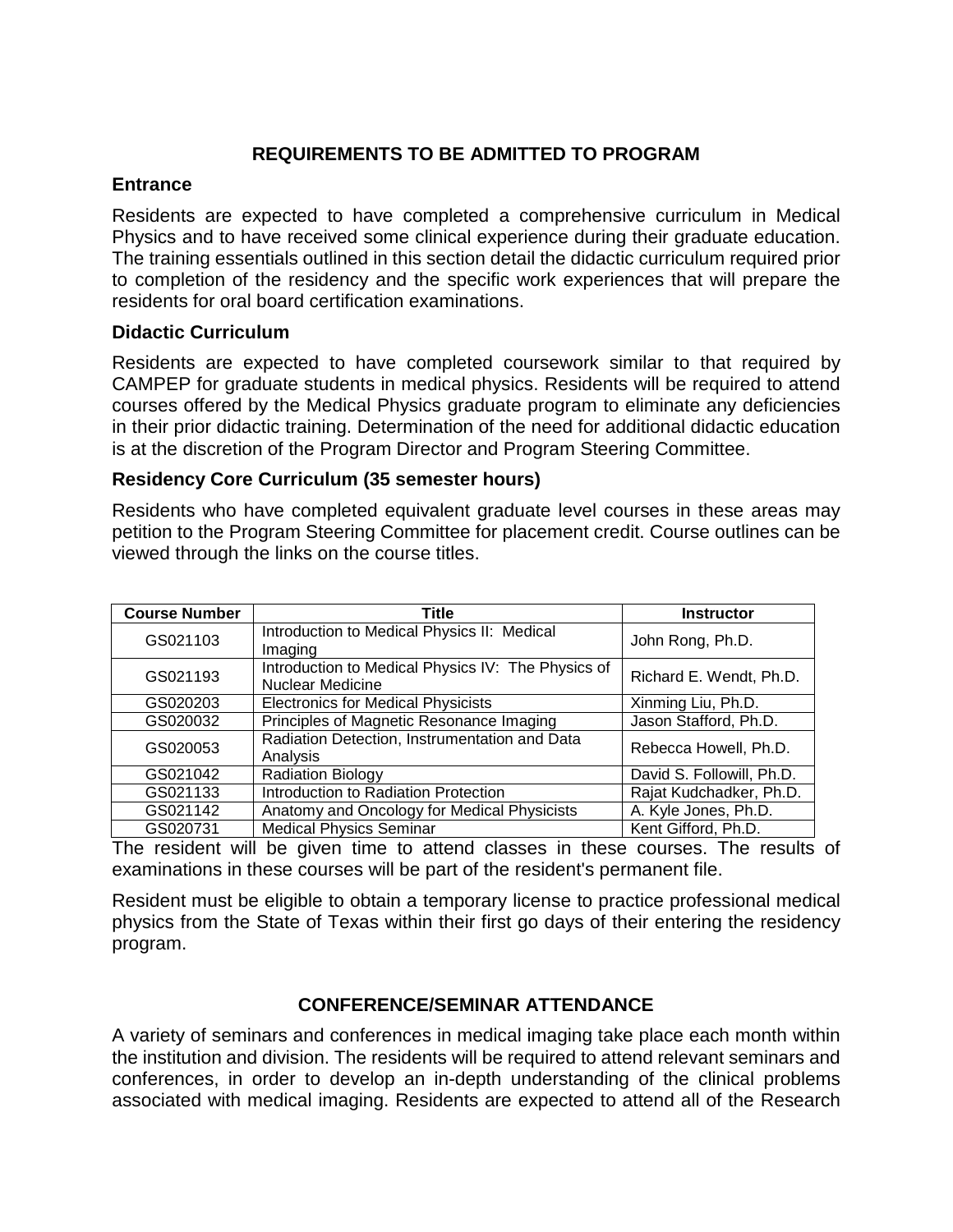Imaging Seminars (weekly September through May) and Imaging Physics Trainee Summer Seminars (weekly June through August) unless a conflict exists with their clinical commitments or they are on leave. Attendance at other seminars is at the discretion of their Clinical Coordinators or the Program Director. Seminar attendance is documented through resident reports to the Clinical Coordinator. If the Coordinator perceives an attendance deficit, the resident is counseled and additional seminars are assigned.

UTMDACC Institutional Grand Rounds Diagnostic Imaging Noon Conference Research Imaging Seminars (September – May) Medical Physics Summer Trainee Series (May – August) Radiation Physics Seminars Biostatistics and Biomathematics Seminars Mock Board Examination

## **CHIEF RESIDENT**

- I. OVERVIEW
	- The Chief Resident is a leadership position served by a distinguished resident or fellow\* in the Imaging Physics Residency Program.
	- The Chief Resident facilitates communication between the Program Director, faculty, administrative/technical staff and the residents.
	- The Chief Resident advocates for residents and works to improve the residency experience.
	- The Chief Resident's specific responsibilities are outlined in Section III. Other responsibilities of the Chief Resident are delineated by the program director.
	- For MD Anderson Fellows in Medical Physics enrolled in the hybrid pathway, the time and effort associated with the Chief Resident role is solely within the clinical residency and does not impact their research effort.

## II. SELECTION AND TERM

- Eligible candidates are residents in their final year of training at the time completing the service as the Chief Resident.
- Residents/fellows first vote among themselves and determine a ranking order of eligible candidates who they feel are best suited to represent them.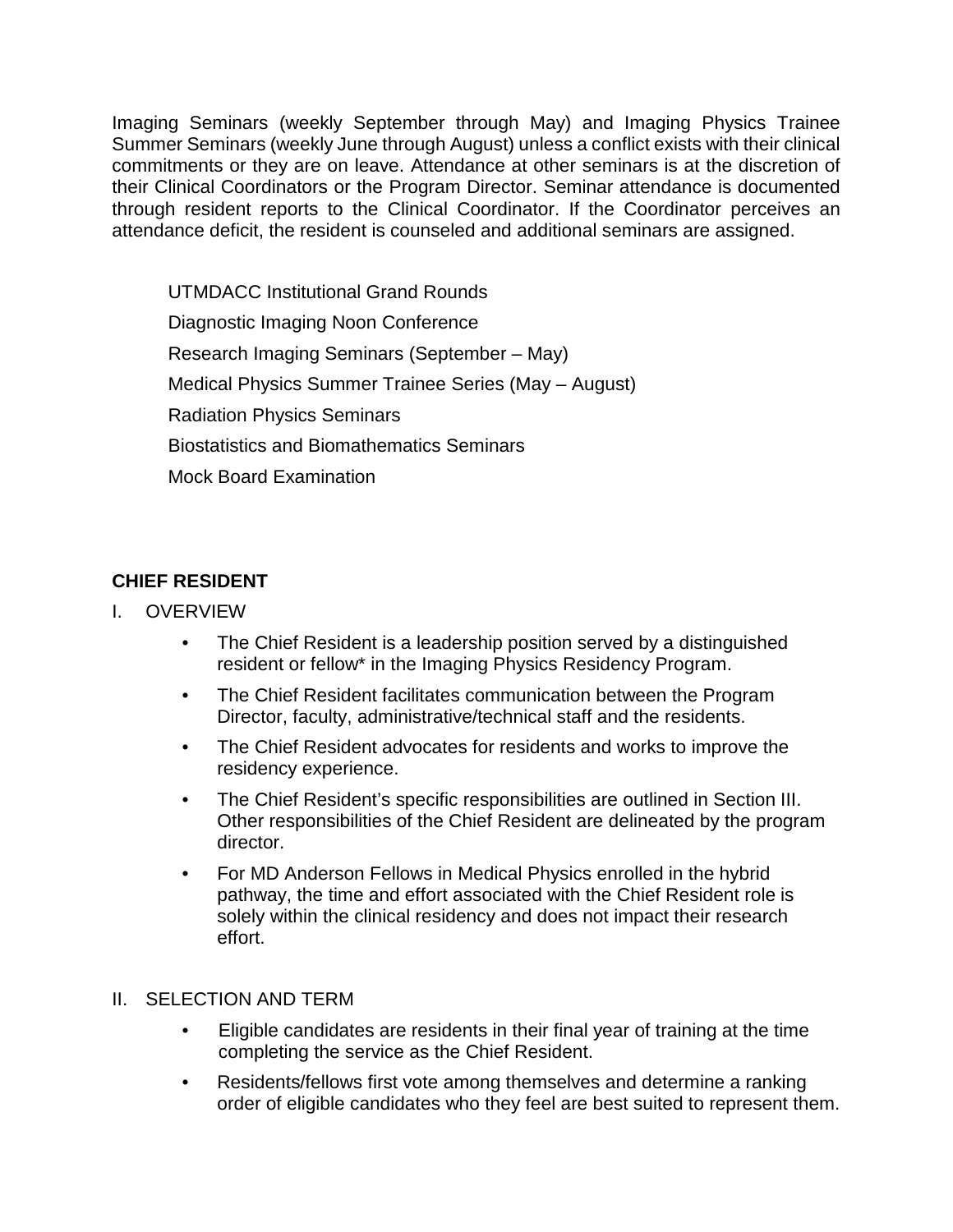The Program Director, with clinical coordinator input, will select the Chief Resident.

- The Chief Resident will be appointed by the Program Director for a period of one year. The appointment can be terminated at any time by the Residency Program Steering Committee.
- A standard term begins on September 1st and ends on August 31st of the following year. However, a flexibility of +/- two months can be granted to each term by the Program Director, based upon the appointment dates of the outgoing and incoming Chief Resident.

## III. SPECIFIC RESPONSIBILITIES

- A. Meeting and Communication
	- The Chief Resident will communicate regularly with the Program Director and inform the Program Director of any important resident/fellow concerns. Weekly meetings would be reasonable.
	- The Chief Resident will attend the Residency Program Steering Committee meetings in an ex officio, non-voting role.
	- The Chief Resident will attend departmental meetings assigned by the Department Chair.
	- The Chief Resident will attend institutional committee meeting as recommended by the Program Director.
- B. Scheduling
	- In conjunction with the Program Director and clinical coordinators, the Chief Resident will assist in managing the rotation schedules.
	- The Chief Resident will coordinate and arrange resident's clinical support outside of scheduled rotations when needed.
	- The Chief Resident will coordinate coverage for resident absence because of sick days, vacation days, and attendance at meetings/conferences, etc.
	- The Chief Resident will manage the schedule of seminars and presentations relating to the Residency Program.
- C. Recruitment and Onboarding
	- The Chief Resident will work with the Program Director on the recruitment process of new residents and fellows.
	- The Chief Resident will coordinate resident staff participation in the residency candidate interview process.
	- The Chief Resident may be requested by Department Chair to participate in the recruitment of department faculty and staff.
	- The Chief Resident will provide orientation to new residents and fellows.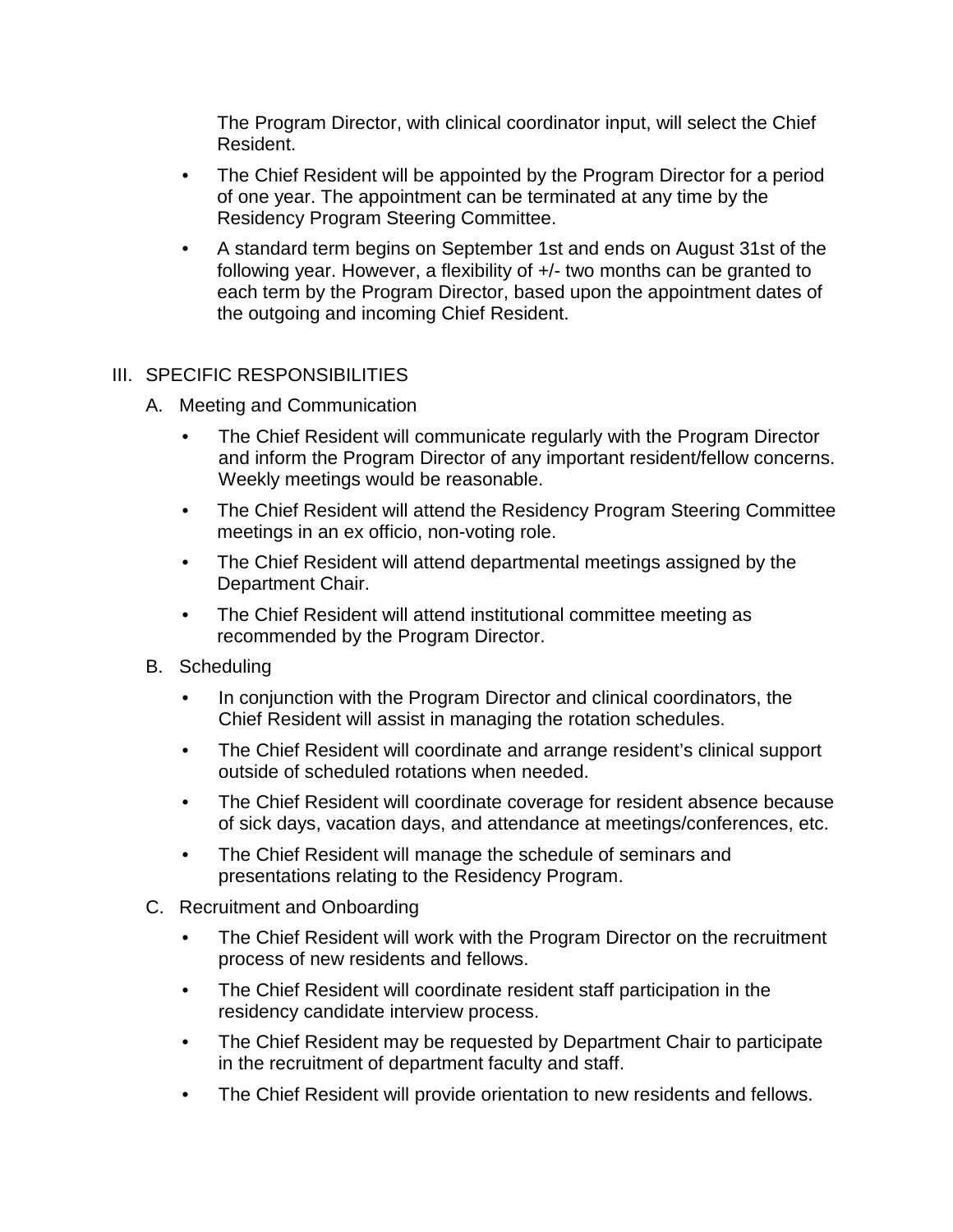- D. Mentoring
	- The Chief Resident will provide personal and professional advice to residents/fellows as appropriate.
	- The Chief Resident will act as a role model and assist in maintaining professional atmosphere, conduct, and attitude of residents/fellows.
	- The Chief Resident will promote resident/fellow morale.
	- The Chief Resident will remain accessible and communicative with residents for the purpose of understanding concerns.
	- The Chief Resident may call a meeting to provide group dialogue on a potential concern.
- E. Program Development
	- The Chief Resident will work with the Program Director in design and implementation of the development and improvement of the Residency Program.
	- The Chief Resident will assist with updates of the Program of Study, program websites and other documents.

## **FIRST HALF OF RESIDENCY TRAINING**

Resident will work closely with staff physicists involved in clinical activities within Diagnostic Radiology and Nuclear Medicine during their first round of clinical rotations. This period will be approximately 1 year for 2-yr residents and 1.5 years for 3-yr fellows. The resident's performance will be evaluated in an ongoing manner with their assigned Clinical Coordinator and on at least an annual basis by oral examination. Resident's performance will be evaluated by the clinical coordinator for each rotation. Additional reading assignments may be given to strengthen theoretical understanding of various clinical procedures. The resident will keep a log documenting his or her participation in these activities.

The Residency Training Program will generally commence in July and residents will participate in a two-month Clinical Orientation and a one month Research Orientation (for fellows) as an introduction to the program. The clinical orientation will serve to familiarize them with the inventory and operation of clinical imaging equipment at M. D. Anderson. The following broad areas will be covered during the first rounds of rotations. Normally, these tasks will be performed several times as the need arises.

• *X-ray equipment performance evaluation, acceptance testing and quality control:* Performance evaluation of x-ray generators/sources including collimation assessment, focal spot assessment, beam filtration, radiation output, output linearity and reproducibility, technical factor calibration assessment, automatic exposure control and automatic brightness stabilization evaluation (reproducibility, kVp and thickness tracking, density adjustment settings, mechanical and electrical safety.)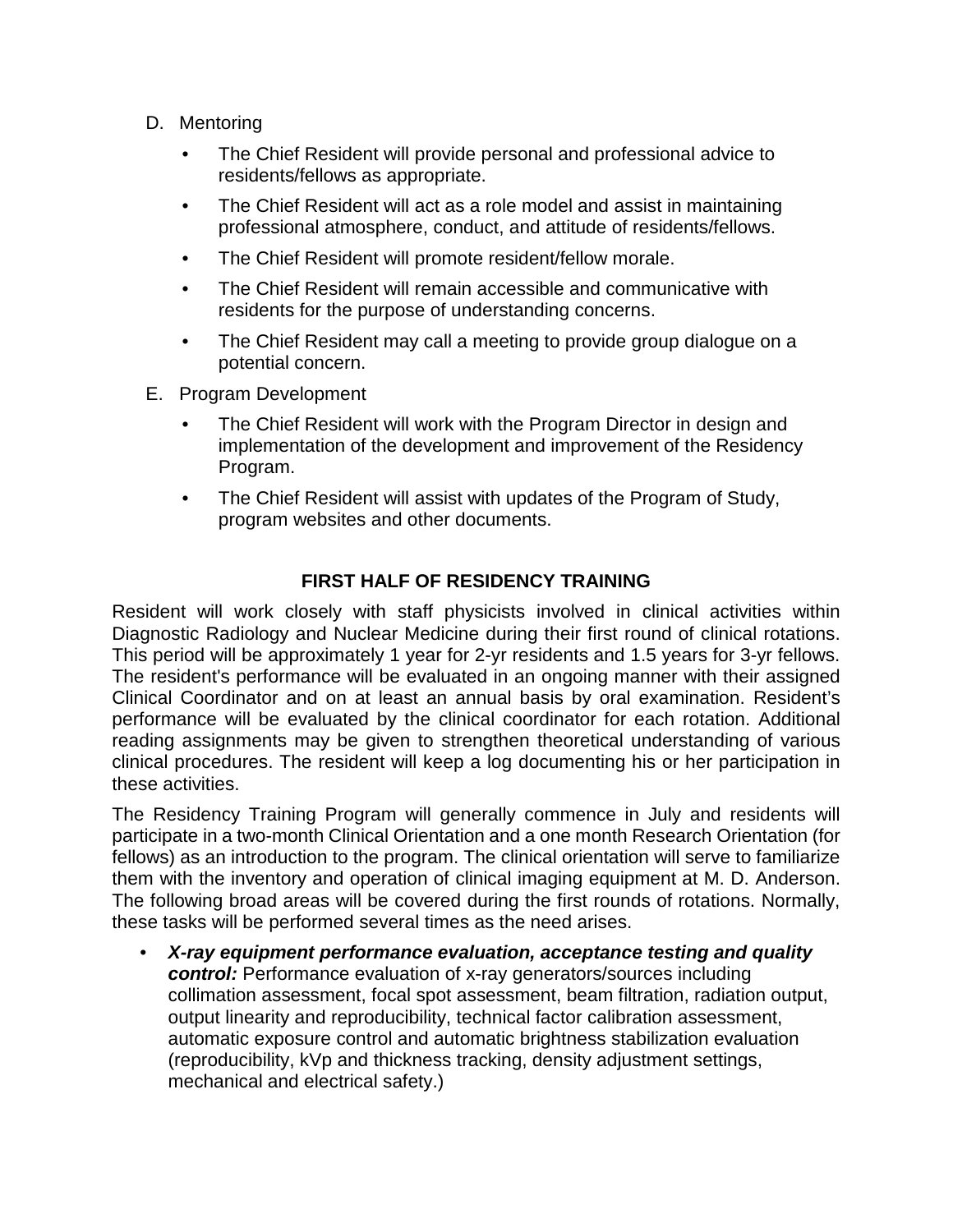- *Image receptor review:* Grid uniformity, system speed consistency, system image quality (contrast, resolution, noise, artifacts), receptor alignment, receptor input exposure rate determination.
- *Development and monitoring of quality control programs:* Processor QC tests, darkroom facility assessment, film-screen contact, mammographic compression, reading room viewing conditions, repeat analysis, lead apron integrity, and mammographic phantom image evaluation, s/n ratio, uniformity and artifacts.
- *Radiation safety surveys:* Evaluation of tube head leakage, workload determination, equipment radiation safety features, assessment of auxiliary shielding (e.g., drapes, aprons, and transparent shields), broad beam transmission measurements, personnel monitoring report interpretation, interpretation of regulations.
- *Patient dose monitoring:* In-air measurements of exposure and exposure rates from x-ray equipment and measurements with phantoms using ionization chambers, patient dose measurement using film and other dosimetry devices, calculation of skin entrance dose, internal organ dose, effective dose equivalent, risk estimation, evaluation of potential for deterministic effects, calibration and quality assurance of dosimeters and automated dosimetry systems.
- *Mammography:* Image quality, dose, and artifact tests and evaluations as required by the Mammography Quality Standards Act (MQSA) and the Texas Board of Radiological Health.
- *Computed tomography:* Multislice detector configurations, image thickness, radiation profiles, helical slice sensitivity profiles (SSPs), high-contrast resolution, low-contrast resolution, radiation dose measurements, soft copy monitor luminance measurement, CT number linearity, image noise and artifacts.
- *MRI equipment performance evaluation:* Magnetic and radiofrequency shielding tests, magnetic field homogeneity assessment, radiofrequency field stability assessment, gradient field calibration assessment (geometric accuracy), assessment of slice thickness and spacing, signal-to-noise ratio measurements (for various types of radiofrequency coils), image uniformity assessment, highand low-contrast resolution measurements, testing of ultrafast imaging (echo planar imaging) and spectroscopy modes, ACR MR Accreditation Program phantom testing and analysis, MR safety, imaging artifacts, and pulse sequence and imaging option reviews.
- *Nuclear medicine/PET:* Image quality, quantitative planar imaging, quantitative PET and SPECT, radionuclide dosimetry and radionuclide therapy treatment planning, nonimaging instrumentation, radiopharmacy operations, site planning and shielding design, installation and acceptance testing of nuclear medicine cameras, radiation exposure of patients, personnel and members of the general public.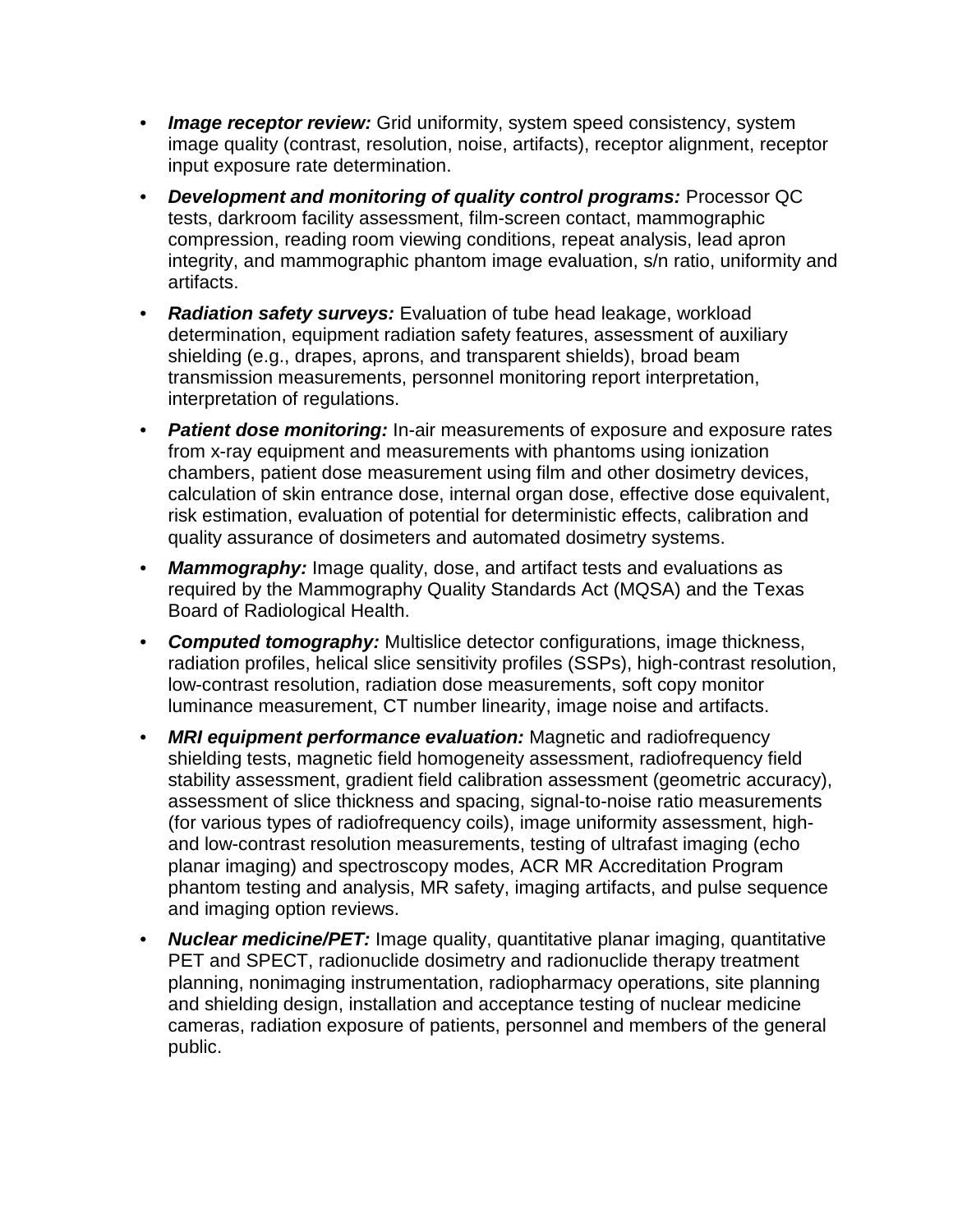- *Ultrasound equipment performance evaluation:* Depth, external measurement and caliper calibration, mis-registration, sensitivity, gray scale display and dynamic range, resolution and power measurements.
- *Additional experiences:* Involvement in discussion of equipment purchase, design of quality control and radiation safety program, presentation of radiation safety in-service education, x-ray room shielding design, consultation regarding radiation safety, patient doses and image quality improvement.
- *Education experiences:* The resident will be involved in laboratory supervision of medical physics graduate students taking the imaging physics clinical rotations.
- *Research experiences:* The residents will be involved in one or two clinical research projects. These will be reviewed and approved by the Program Director.
- *Mock oral board exam:* Each spring the resident will participate in a mock oral board exam patterned after the American Board of Radiology oral examination in Diagnostic Radiologic Physics. The examiners are all board certified Diagnostic Radiologic Physicists. Other examinees include M.D. Anderson junior faculty preparing for their national boards.

The training program requires each first-year resident to make at least two presentations. Our guidelines suggest one presentation be a 45-minute lecture to the Imaging Physics faculty. The second may be another lecture to our faculty or a presentation at a scientific meeting.

## **SECOND HALF OF RESIDENCY TRAINING**

During the second round of rotations, the resident will be assigned duties to be completed under the direction of medical physics faculty. The resident will be involved in the same types of experiences as during the first round, but will work more independently during the second year (meeting with staff and the program director monthly). The resident will take responsibility for equipment performance evaluations and patient dose monitoring under the supervision of appropriate qualified medical physicists. As required by state law, the overall responsibility for the medical physics service will always remain with a staff physicist.

Senior residents are encouraged to involve in supervising laboratories for our graduate program, mentoring in our graduate program clinical rotations, lecturing and supervising laboratories for the radiology residents, participating in the continuing education short courses offered by Imaging Physics. Senior residents are expected to involve in mentoring of junior imaging physics residents. They will continue to attend seminars, give at least one internal seminar, present at a national or regional chapter meeting, and continue to be assigned clinically oriented projects. Residents are also expected to complete research requirements outline in the Program of Study.

New Innovations is a secure, web-based residency evaluation system for evaluation of residents. Imaging Physics residents will complete evaluations, enter procedures, or review evaluations of their own performance. Faculty will have additional access to view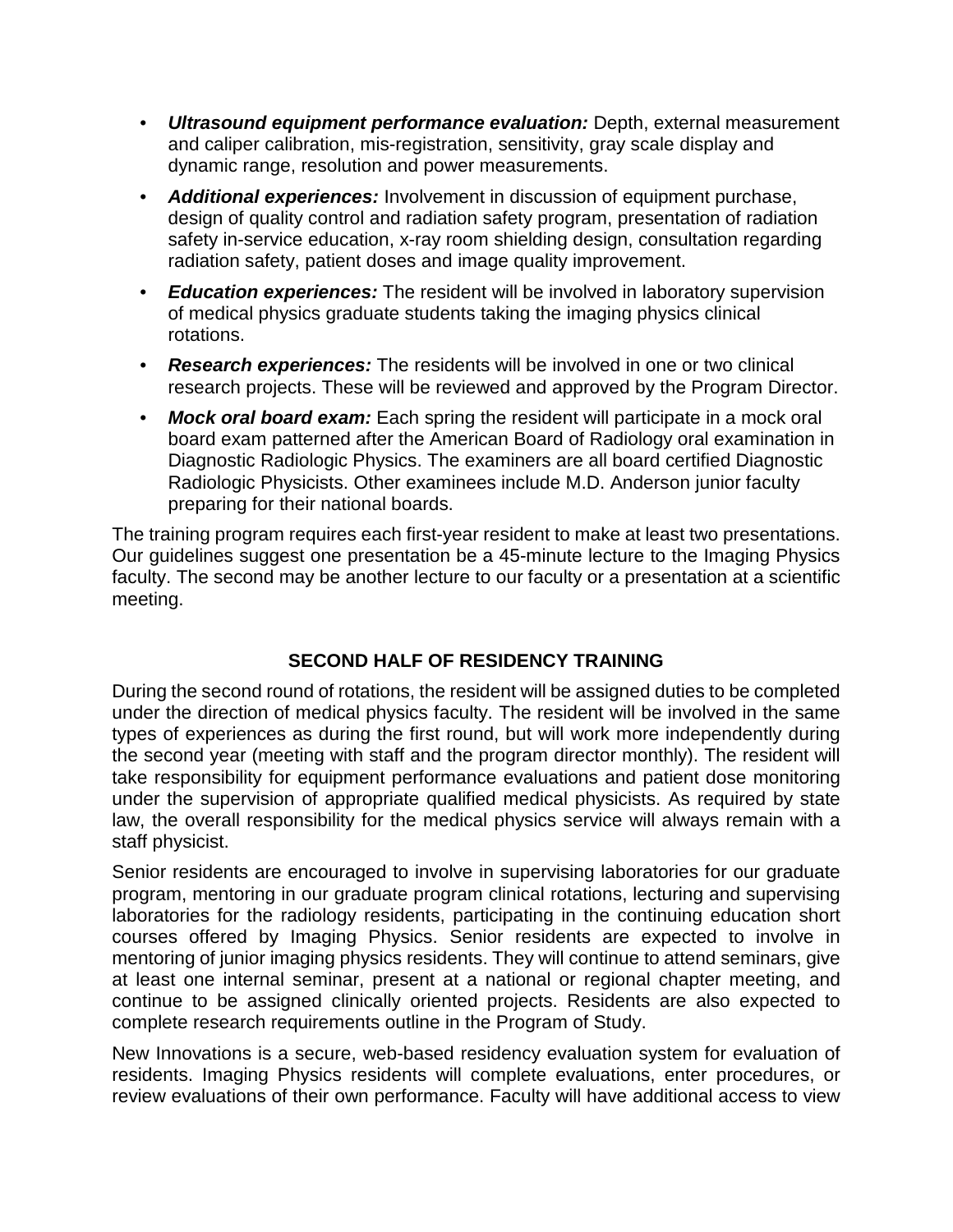the performance reports of those residents they advise. All resident evaluations are completely confidential, and are only reported in aggregate to ensure anonymity. Reports of individual resident and faculty performance are also secured to ensure that only the individual and his/her supervisor or directors are able to see individual performance data. The Program Manager will give you access to the New Innovations system. Your username and password will be emailed to you. A current resident in the program will show new resident how to use the New Innovations system.

<https://www.new-innov.com/Login/Login.aspx>

| <b>Resident Name</b>                 | Date of<br>Completion | <b>Medical Physics</b><br>Specialty  | <b>Current Status</b>                                                     | <b>Board</b><br>Certification |
|--------------------------------------|-----------------------|--------------------------------------|---------------------------------------------------------------------------|-------------------------------|
| Kerry Krugh, Ph.D.                   | 3/29/02               | Diagnostic<br>Physics                | The Toledo Hospital<br><b>Medical Physicist</b>                           | <b>ABR</b>                    |
| Ishtiag Hussian Bercha,<br><b>MS</b> | 3/30/03               | Diagnostic<br>Physics                | The Children's<br>Hospital of Denver -<br><b>Medical Physicist</b>        | <b>ABR</b>                    |
| John Rong, Ph.D.                     | 3/29/03               | Diagnostic<br>Physics                | <b>UTMDACC Associate</b><br>Professor                                     | <b>ABR</b>                    |
| Ho-Ling Liu, Ph.D.                   | 1/31/05               | Diagnostic<br>Physics                | Chang Gung<br>University<br><b>Associate Professor</b>                    | <b>ABR</b>                    |
| Ruijie Liu, Ph.D.                    | 9/30/05               | Diagnostic<br><b>Therapy Physics</b> | Left Profession to care<br>for family                                     | <b>ABR</b>                    |
| Vadivel Devaraju, Ph.D.              | 10/31/06              | Diagnostic<br>Physics                | <b>NA</b>                                                                 | <b>ABR</b>                    |
| S. Cheenu Kappadath,<br>Ph.D.        | 10/4/07               | Nuclear Medicine                     | <b>UTMDACC Associate</b><br>Professor                                     | ABR,<br><b>ABSNM</b>          |
| Elena Tonkopi, MS                    | 09/04/08              | Diagnostic<br>Physics                | Queen Elizabeth II<br><b>Health Science Center</b><br>- Medical Physicist | <b>ABR</b>                    |
| Rebecca Marsh, Ph.D.                 | 05/27/09              | Diagnostic<br>Physics                | Michael DeBakey VA<br><b>Hospital Medical</b><br>Physicist                | <b>ABR</b>                    |
| Alex Pasiack, Ph.D.                  | 01/06/10              | Diagnostic<br>Physics                | University of<br><b>Tennessee Medical</b><br>Center                       | <b>ABR</b>                    |
| Nicholas Shkumat, MS                 | 02/03/10              | Diagnostic<br>Physics                | The Cleveland Clinic<br><b>Medical Physicist</b>                          | <b>ABR</b>                    |

## **PROGRAM GRADUATES**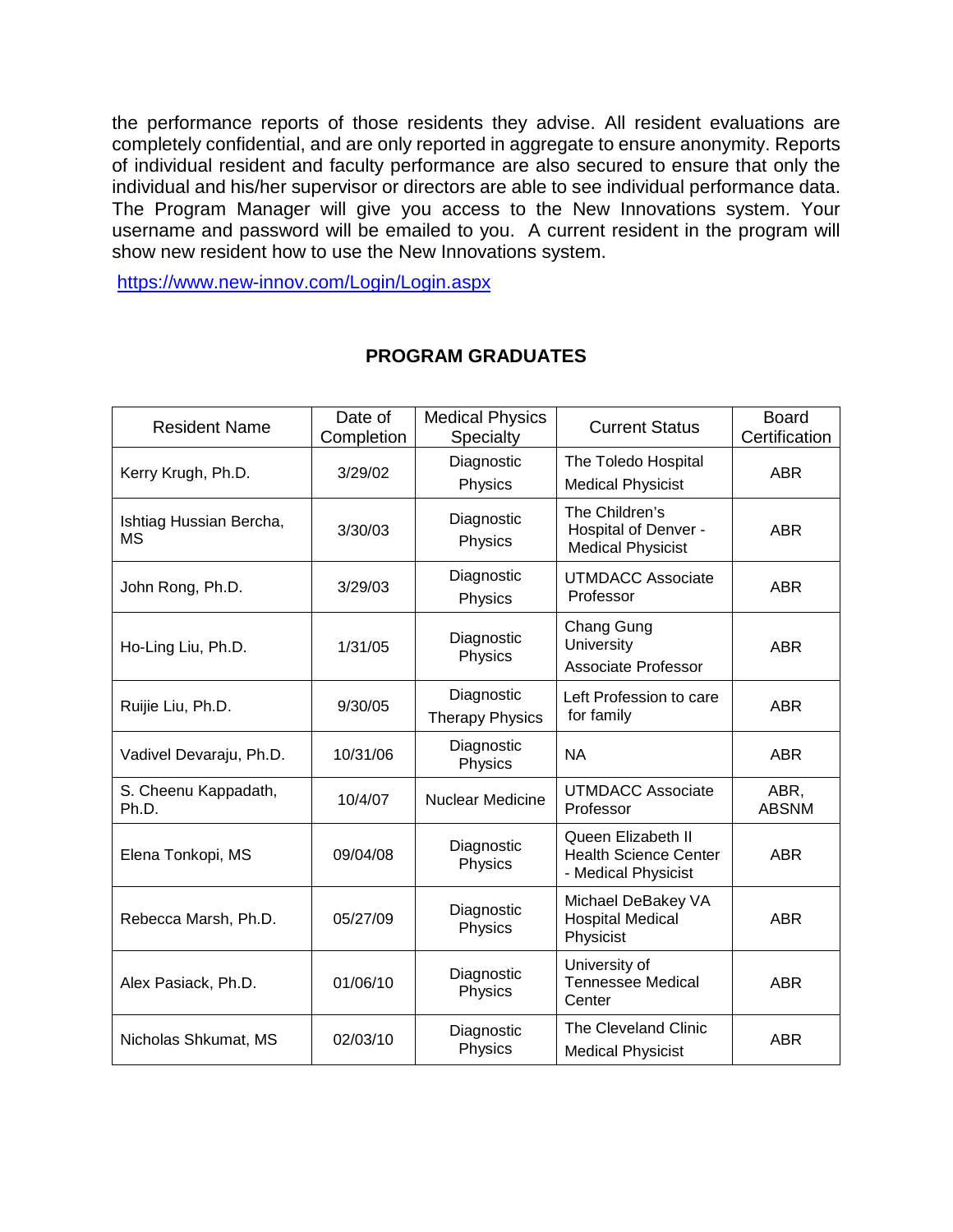| James Winslow, Ph.D.            | 08/30/11   | Diagnostic<br>Physics                            | Radiation Physicist -<br><b>Duke University</b><br><b>Medical Center</b>                 | <b>ABR</b> |
|---------------------------------|------------|--------------------------------------------------|------------------------------------------------------------------------------------------|------------|
| Andreea Dohatcu, Ph.D.          | 09/01/11   | Diagnostic<br>Physics                            | <b>Clinical Medical</b><br>Physicist - Ohio<br><b>Medical Physics</b><br>Consulting, LLC | <b>ABR</b> |
| Wendy Siman, MS                 | 01/31/2012 | Diagnostic<br>Physics<br><b>Nuclear Medicine</b> | PhD program at GSBS<br>UTHSC-Houston                                                     | <b>ABR</b> |
| Travis Greene, MS               | 06/01/2012 | Diagnostic<br>Physics                            | Medical Physicist -<br>Radiation Services,<br>Inc.                                       | <b>ABR</b> |
| Ching-Yi Hsieh, MS              | 11/14/2012 | Diagnostic<br>Physics                            | Research Associate -<br><b>Wayne State</b><br>University                                 |            |
| Shannon Fritz, Ph.D.            | 05/15/2013 | Diagnostic<br>Physics                            | <b>Sutter Health</b>                                                                     | <b>ABR</b> |
| Nathan Busse, MS                | 09/05/2013 | Diagnostic<br>Physics                            | Colorado Associates in<br><b>Medical Physics</b><br>(CAMP)                               | <b>ABR</b> |
| Leland Page, Ph.D.              | 05/13/2014 | Diagnostic<br>Physics                            | <b>Medical &amp; Radiation</b><br>Physics, Inc.                                          | <b>ABR</b> |
| Cristina Dodge, MS              | 07/15/2014 | Diagnostic<br>Physics                            | Texas Children's<br>Hospital                                                             | <b>ABR</b> |
| Guang Li, Ph.D.                 | 07/28/2015 | Diagnostic<br>Physics                            | <b>Assistant Professor</b><br>University of Maryland                                     | <b>ABR</b> |
| Steven Bache, MS                | 2016       | Diagnostic<br>Physics                            | <b>Mission Health</b>                                                                    | <b>ABR</b> |
| Hua Asher Ai, Ph.D.             | 2017       | Diagnostic<br>Physics                            | <b>Rush University</b>                                                                   | <b>ABR</b> |
| Diana Carver, Ph.D.             | 2017       | Diagnostic<br>Physics                            | Vanderbilt University                                                                    | <b>ABR</b> |
| Benton Pahlka, Ph.D.            | 2017       | Diagnostic<br>Physics                            | Texas Children's<br>Hospital                                                             | <b>ABR</b> |
| Christopher MacLellan,<br>Ph.D. | 2018       | Diagnostic<br>Physics                            | <b>Duke University</b>                                                                   |            |
| Samuel Fahrenholtz,<br>Ph.D.    | 2019       | Diagnostic<br>Physics                            | Mayo Clinic, Arizona                                                                     |            |
| Christopher Walker, Ph.D.       | 2019       | Diagnostic<br>Physics                            | <b>UTMDACC - Assistant</b><br>Professor                                                  |            |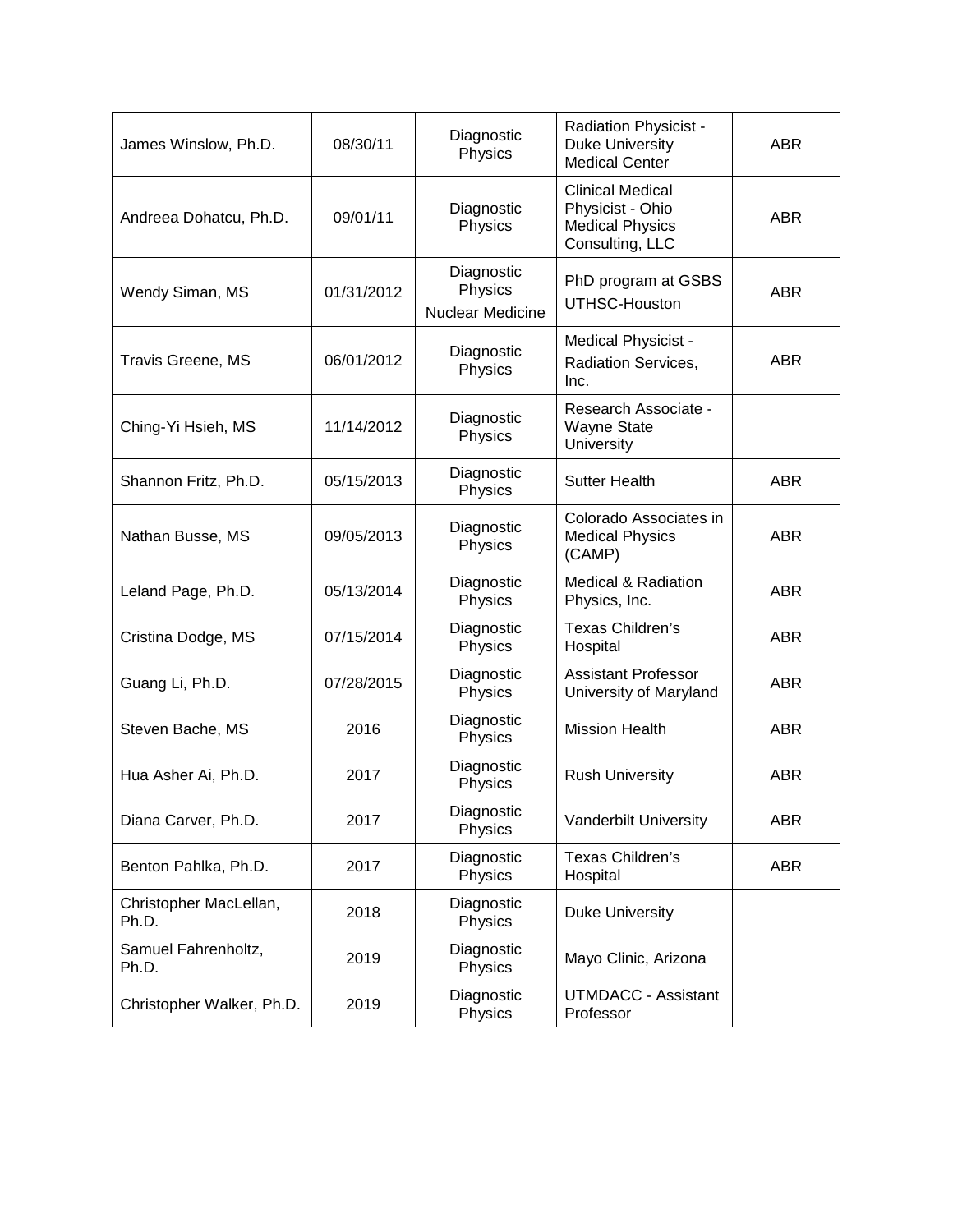## **DIAGNOSTIC RADIOLOGIC PHYSICS PRACTICE ORAL BOARD EXAMINATION**

Residents are required to take the in-house Diagnostic Radiologic Physics Practice Oral Board Examination each year. Course fees are waived.

Each attendee will participate in 2.5 hours of oral examinations. Examiners are board certified physicists in the Department of Imaging Physics.

The purpose is to provide the student with a simulation of the environment of the American Board of Radiology oral examination, using ABR-type questions and board-certified examiners with expertise in specific modalities tested. This program has been conducted internally for the past many years with a high success rate. In addition, the practice exam serves as a part of the annual evaluation of trainee's knowledge and preparedness in the residency program.

**Objectives:** After taking the Diagnostic Radiologic physics practice oral board exam the student will appreciate his or her individual areas of weakness far enough in advance of the actual boards to make remediation by additional study. In addition, the exam will allow the student to practice the formation and expression of coherent answers in a risk-free setting. Examiners will provide some guidance during the examination and feedback to students on their performance.

## **EXAM TOPICS:**

- Radiography, Mammography, Fluoroscopy, and Interventional Imaging
- Computed Tomography
- Informatics, Image Fundamentals, Professionalism, and Ethics
- Radiation Biology, Dosimetry, Protection, and Safety
- MRI and Ultrasound

## **EXAM CONTENTS:**

- Radiation Protection and Patient Safety
- Patient Related Measurements
- Quality Assurance and Quality Control Equipment
- Image Acquisition, Image Quality and Artifacts
- Image Processing and Display Calibration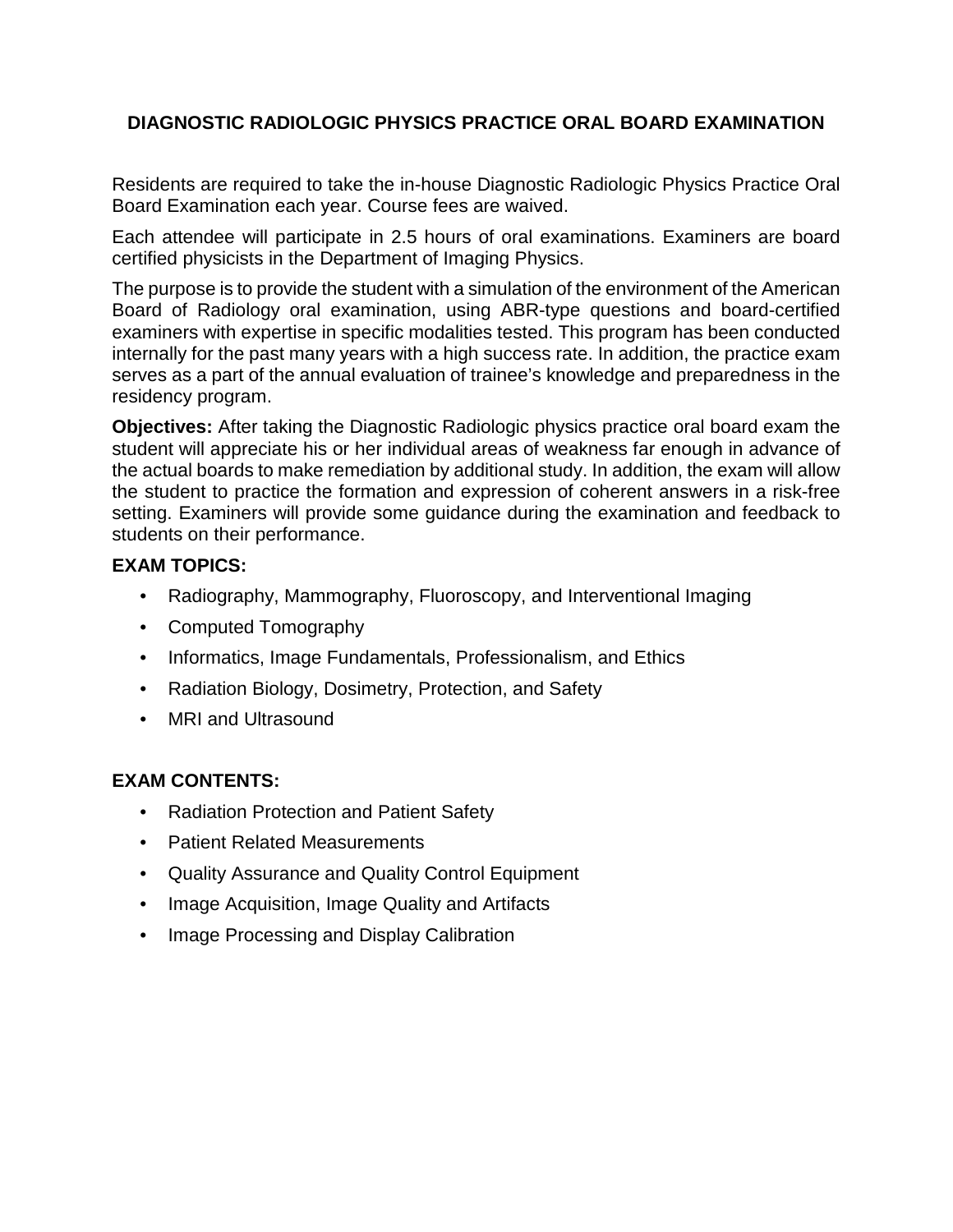## **ADMINISTRATIVE INFORMATION**

- Administrative Support
- Request for Time-Off
- Paychecks
- Badges/Keys/Passwords
- Mail/Communications
- Travel Request
- Office Supplies and Presentation Materials
- Laboratory Coats
- Scrubs
- Library Information
- Computing Resources
- iPhone
- AAPM Dues
- TX Temporary Licensure
- Funding Levels
- Benefits
- Office Space

## **Administrative Support**

The Program Coordinator for the Imaging Physics Residency Program, located at the University of Texas M.D. Anderson Cancer Center, Room, FCT14.5034, extension 4- 5575, provides administrative support and is responsible for maintaining resident personnel files, issuing keys and ensuring residents are in compliance with institutional policies and procedures. All forms mentioned in this document may be obtained from the Program Office.

## **Request for time-off**

The Office of Research Trainee Programs has a leave policy that applies to all residents appointed with funding for at least 12 months. These residents are eligible annually for:

- 120 hours (15 days) vacation to be taken with Program Director's approval during the 12 months and requested at least one week in advance of leave.
- 80 hours (10 days) sick leave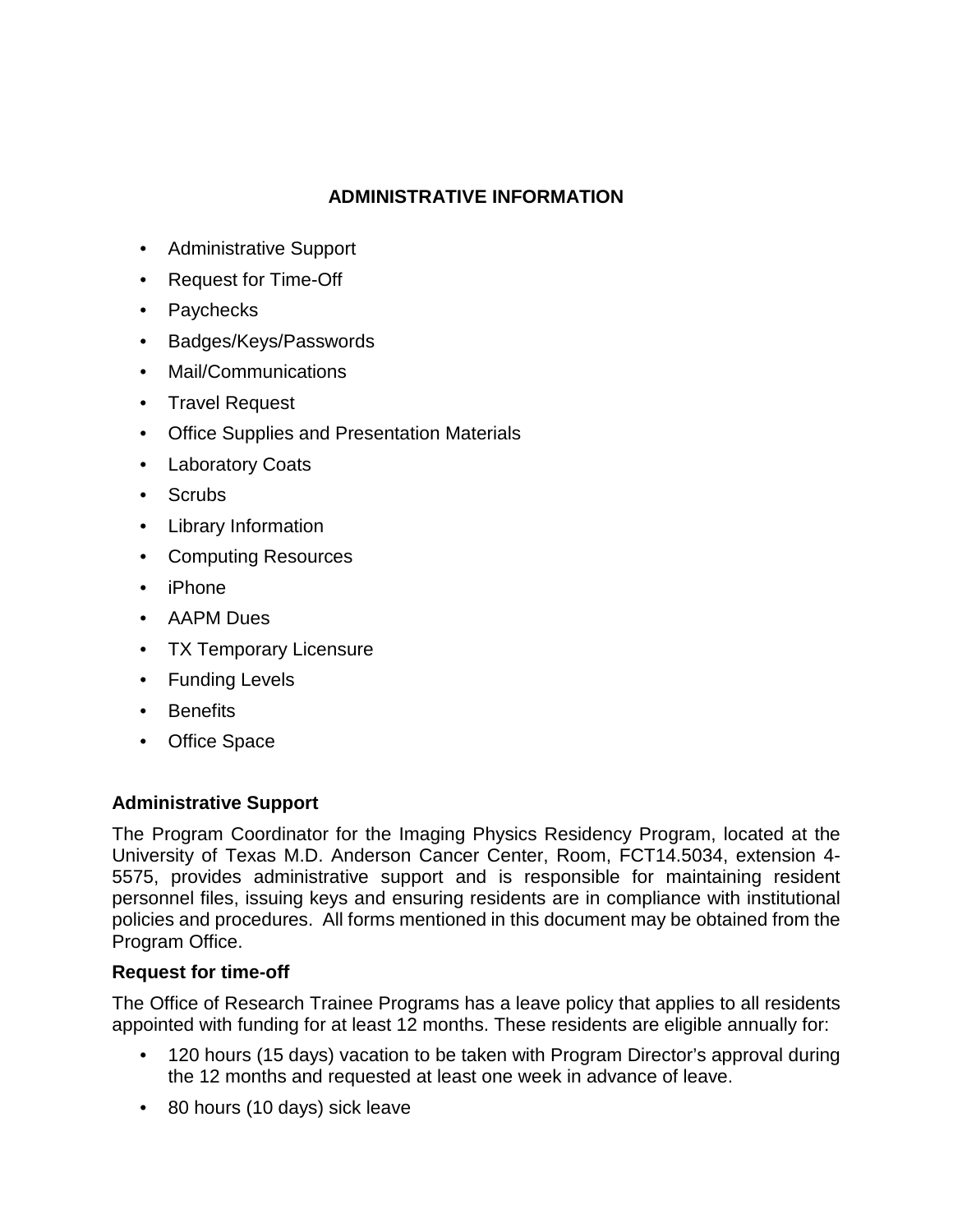Residents must request approval via email from Program Director, please copy the Program Manager and Program Coordinator. The Resident must provide the following in the request; Date(s), Code (i.e. VAC, Sick, and Conference) and coverage.

## **Badges/Keys/Passwords**

The Program Coordinator in the Resident Program Office is responsible for issuance, collection and reporting lost or stolen:

- Radiation safety badges
- Keys to offices and other areas as identified by Program Director
- Computer access codes

## **Mail/Communications**

Residents have assigned mail boxes located in their work area. All phone messages, supervisor communications and mail are placed in these boxes or transmitted via email.

**Please check your email and mailboxes at least once daily!** Inform the Program Office of any changes to your home residence address and phone number.

## **Long Distance Calls/Faxes**

Long distance calls require a long distance authorization code. Ask your supervisor for permission to place the call and the supervisor's administrative assistant will place the call for you.

#### **Travel Request**

In order to travel on official business related to your training or research project (e.g., present at local or national meetings) an "Concur Travel Request" must be completed at least four weeks in advance of the date of travel. Residents will work with the administrative assistants of their research mentors for completion of all travel arrangements.

• During and After Travel – Save all original itemized receipts for airfare, meals, hotels, taxi fares, shuttles, etc. If you are splitting the cost of a room with another resident, have the hotel provide each resident with an original bill for their portion of the hotel charges with own name. Within five days of return from trip, provide Administrative Assistant with all receipts to complete a "Travel Reimbursement Expense Report."

## **Office Supplies and Presentation Materials**

The Program Office provides office supplies; the Program Coordinator is the person responsible for office supplies. If you use the last of an item, or plan to use a large quantity of a particular item(s), please advise the Program Coordinator. All supplies are stored in the FCT 14th floor educational area.

## **Presentation Materials**

MDACC has an in-house, on-line media presentation department. To utilize this service, you must obtain an account number from your supervisor for the work and provide the program assistant with the number. Our division, offers medical graphics services free of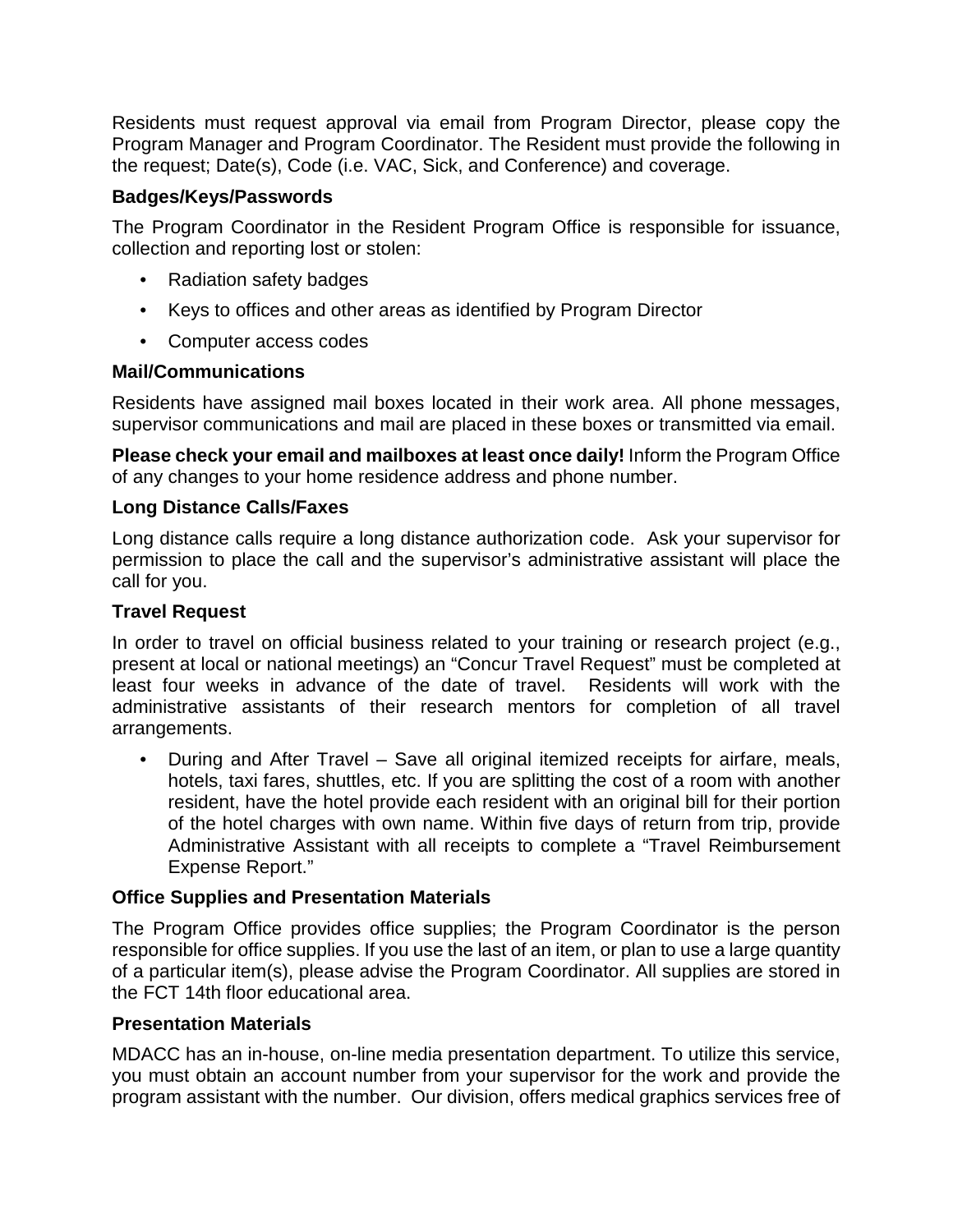charge, however, they have strict guidelines that must be followed. The expectation is for residents to use the free services first.

#### **Photocopies**

A copy machine is located in the FCT 14th floor educational area for your use along with a fax machine and color printer. For emergencies, a back-up copier, fax machine and color printer can be found in the administrative area on FCT 14<sup>th</sup> floor.

## **Laboratory Coats**

The institution provides two lab coats per resident and cleaning services. The Program Coordinator supporting residents will escort you the first time to the lab coat office. There, you will order your lab coats and thereafter for getting lab coats laundered. Residents are responsible for making sure their lab coat is clean and neat at all times.

#### **Scrubs**

Residents will be provided with institutional issued scrubs as needed. Program Coordinator will take responsibility for obtaining two sets of scrubs for each resident. Residents will be responsible for returning dirty scrubs and replacing with clean scrubs as needed.

#### **Library Information**

The Department of Imaging Physics maintains a department library on the 5<sup>th</sup> floor of the CPB5.3000 suite just outside of the Imaging Physics Conference Room, CPB5.3374. The library is open from 8:00 a.m. – 5:00 p.m. Monday – Friday.

## **Resident Computing Resources**

All program residents receive a laptop computer, docking system, keyboard and two monitors with access to the internet and printers. Residents will be provided with standard software supported by the institution.

All **computer hardware** inquiries should be addressed to **4-info via email or by calling 713-794-4636.**

#### **Phones**

All residents will receive an iPhone once the on-boarding is complete and go through the iPhone training. A resident can add phone capabilities as an out-of-pocket personal expense.

## **AAPM Dues**

The Imaging Physics Residency Program currently has a policy to pay annual dues for membership in the American Association of Physics in medicine. In order to receive reimbursement, please provide the Program Coordinator with proof of payment. An expense report will be processed for reimbursement, which typically takes up to 21 days for processing. Reimbursement must take places within 45 days of submitting payment.

#### **Texas Temporary Medical Physics Licensure**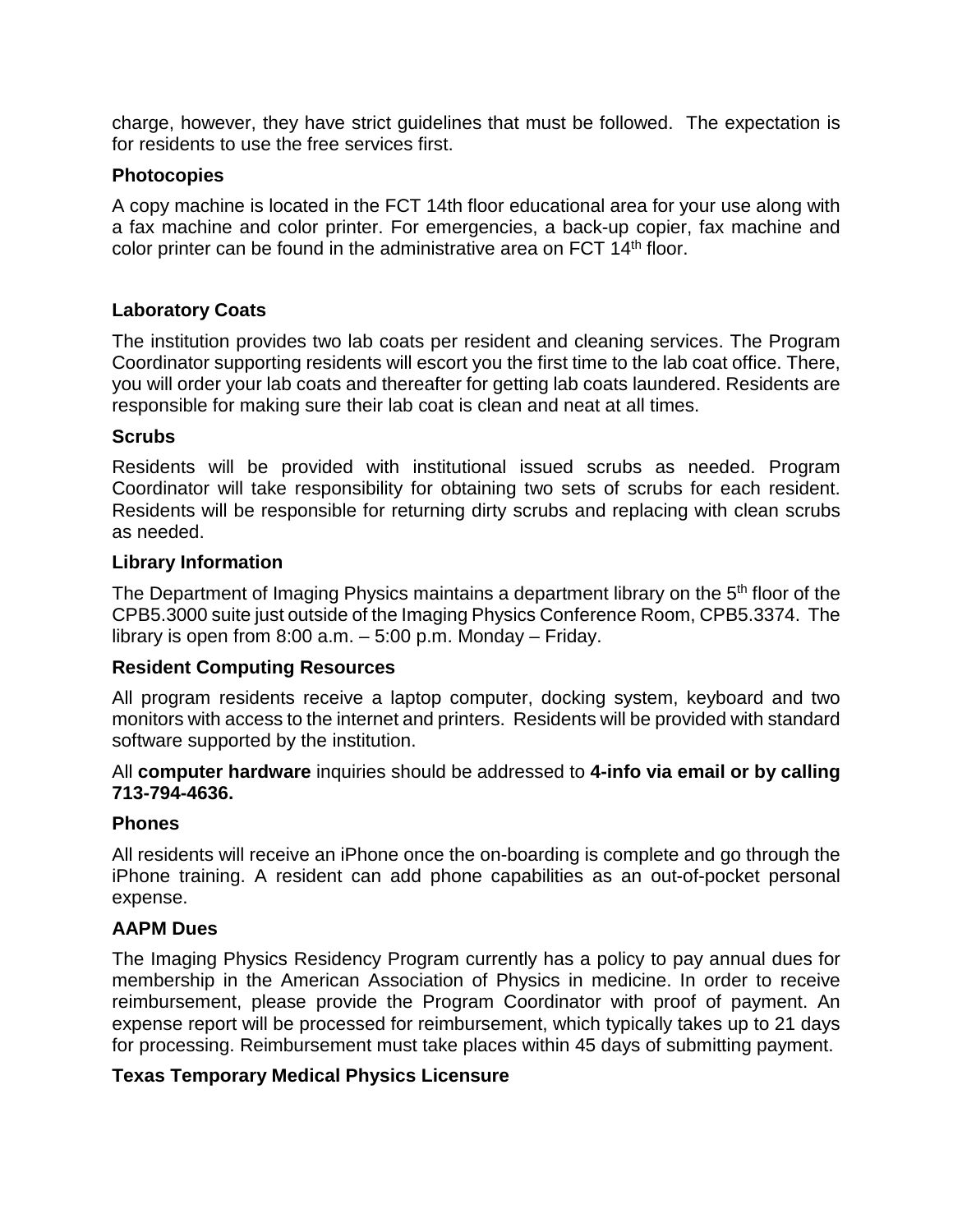The State of Texas currently requires residents to hold a temporary license to practice medical physics in the State of Texas. The cost of the license will be covered by the program while in the program. In order to receive reimbursement, please provide the Program Coordinator with proof of payment. An expense report will be processed for reimbursement, which typically takes up to 21 days for processing. Reimbursement must take place within 45 days of submitting payment.

## **TEXAS BOARD OF LICENSURE FOR PROFESSIONAL MEDICAL PHYSICISTS**

## **Guidance for the Supervision of Temporary Licensees**

This document is intended to guide the supervising medical physicist and the medical physicist with a temporary license (TMP) in complying with the board's supervision rules in Title 22, Texas Administrative Code §601.2. Medical physicists who follow the guidance in this document are practicing within the rules. (It is possible that other practice not described by this guidance might also be in compliance with the rules.)

#### **Definitions**

Title 22 Texas Administrative Code §601.2 provides the following definitions:

- (22) Supervision -- To oversee the work of a medical physicist holding a temporary license in the performance of those duties defined as the practice of medical physics. For the purpose of fulfilling the work experience and examination requirement the supervisor shall be responsible for the temporary licensee's work during this period. An individual is considered to be supervised if:
	- the supervisor is routinely and substantially present at the facility during the performance of duties at that facility by the individual being supervised; and
	- the supervisor assumes the responsibility, and is provided with the authority, to observe and correct the actions of the individual being supervised.
- (23) **Temporary License** -- a certificate authorizing an individual to practice medical physics under the supervision of a licensed medical physicist.

Additional definitions to be used in this document (but not found in the board's rules) have been adapted from the definitions used by the Centers for Medicare and Medicaid Services in 42 Code of Federal Regulations (CFR) §410.32:

**General Supervision** -- the TMP works under the overall control and direction of the supervisor, but the supervisor's presence is not required during the performance of the work.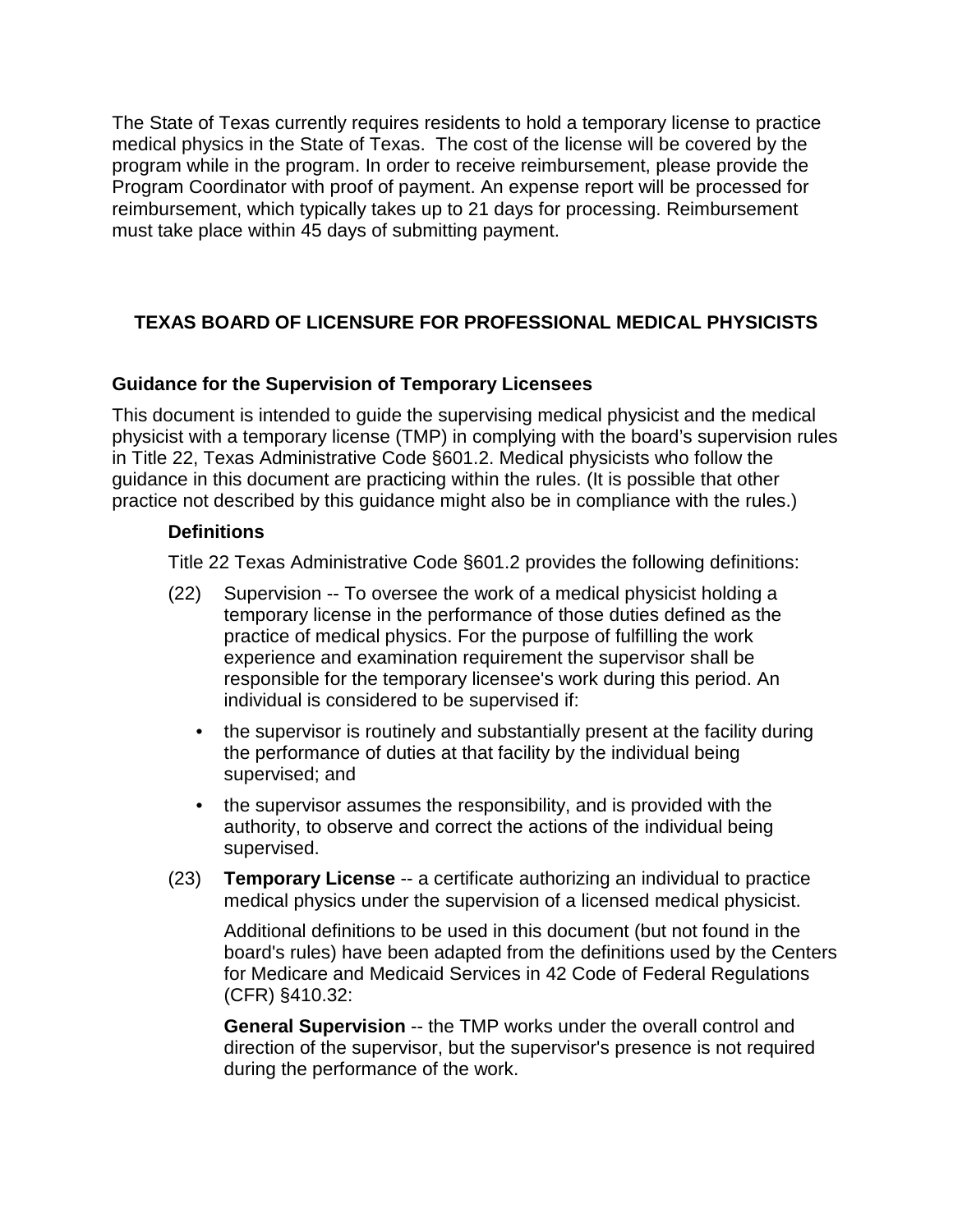**Direct Supervision** -- the supervisor is present in the building or institution and immediately available to furnish assistance and direction throughout the work. The supervisor need not be in the room where the work is being performed.

**Personal Supervision** -- the supervisor is physically present in the room where the TMP is working.

## **The Responsibilities of the Supervisor**

Supervision is a responsibility that should not be undertaken lightly. The supervisor assumes professional responsibility for the work done by a TMP. The license and professional reputation of the TMP's supervisor are as much at risk in an incident that is the doing of the TMP as if the supervisor had personally caused the incident.

The role of the supervisor is akin to that of the master in an apprenticeship. The supervisor is teaching the TMP, i.e., the apprentice, the profession of medical physics. This teaching requires regular, high quality interactions between the supervisor and the TMP during which medical physics is practiced by the TMP under the guidance of the supervisor. As the TMP grows in professional maturity, it is appropriate for the supervisor to allow the TMP greater responsibility and autonomy, with the understanding that the supervisor will still countersign all work of the TMP and will take full professional responsibility for it as if it were the supervisor's own work.

The supervisor must have a relationship with the TMP that allows the supervisor to observe the work of the TMP and to correct that work if necessary. If the TMP and the supervisor work for different employers, if the TMP and the supervisor routinely work in different locations, if the supervisor has an extensive travel schedule and thus is often unavailable, or if the supervisor has not seriously accepted the obligations to teach the TMP and to assume full professional responsibility for the TMP's work, the supervisor should not fill out and sign the Agreement of Supervision Form and the TMP should secure a supervisor who can perform these duties as required by the law and the board's rules.

A supervisor should not normally be supervising more than two TMPs at once except as discussed below and the board may ask for more details of the supervision plan for exceptions to this recommendation. A supervisor cannot reasonably provide personal or direct supervision to TMPs who are working at different locations.

## **The Responsibilities of the Temporary Licensee**

The TMP must not practice medical physics without adequate supervision. If the TMP finds him- or herself making independent decisions with no Licensed Medical Physicist to consult for help or no Licensed Medical Physicist to countersign the work (e.g., a shielding recommendation or a treatment plan), the TMP should not be doing the work because the TMP is not adequately supervised.

If the relationship between the supervisor and the TMP changes (for example, because either one of them takes a new job), it is the responsibility of the TMP to secure a new supervisor before continuing to practice medical physics in Texas. Unsupervised practice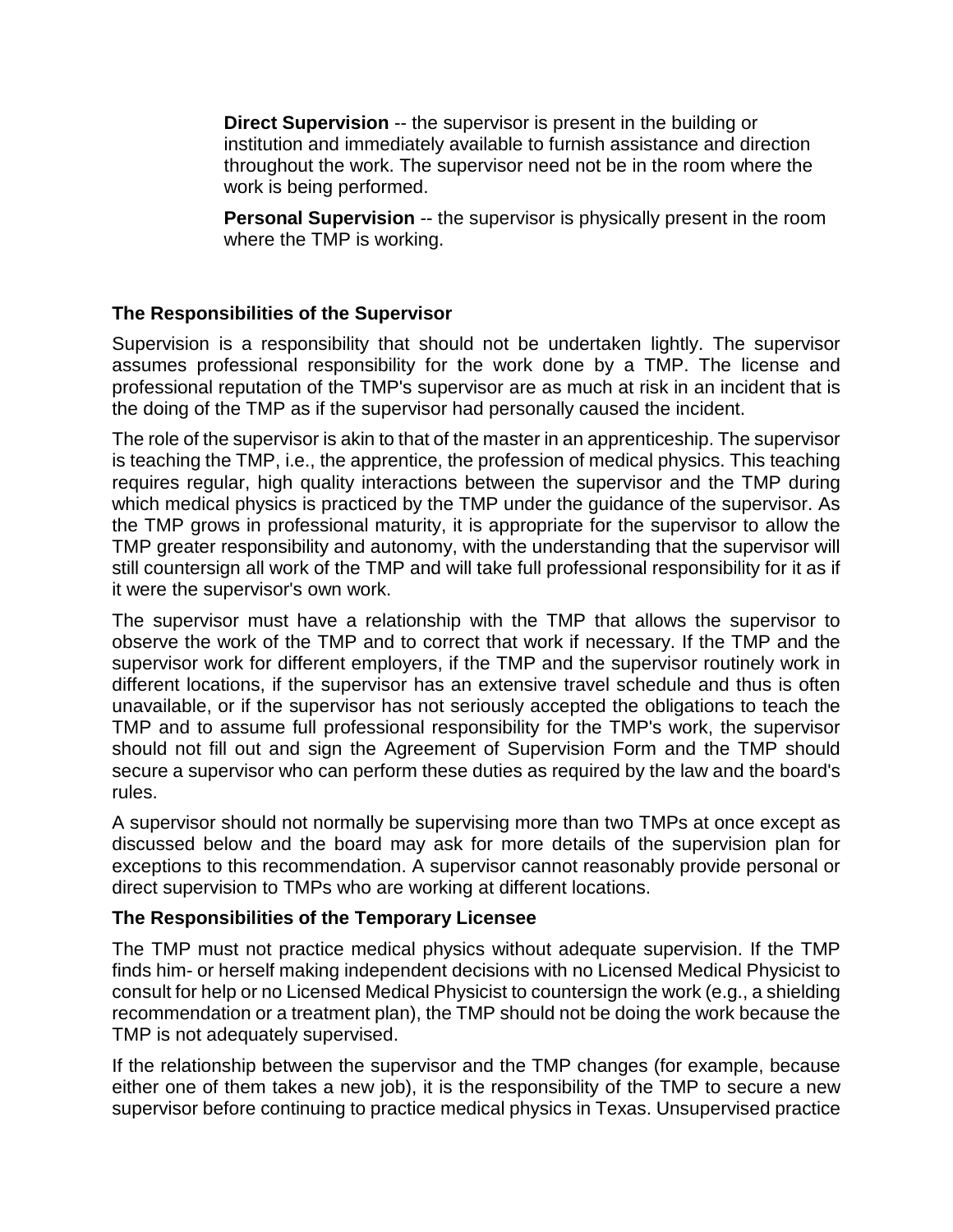as a TMP in Texas may not be counted toward the experience requirement for full licensure and would be illegal if counted toward clinical experience for examination by a certifying body.

If the TMP is licensed in more than one specialty, the supervisor must be fully licensed in all of the TMP's specialties or else the TMP must secure more than one supervisor so that all specialties are supervised by fully licensed medical physicists in those specialties. It is the responsibility of the TMP to ensure that his or her supervisors have the required licensed specialties at the time of the application for a temporary license.

## **A General Progression of Supervision**

A supervision plan that consists of personal supervision (as defined above) for the first six months, direct supervision for the remainder of the first year and general supervision in the second year would satisfy the rules. In the second year, the supervisor should be accessible by telephone whenever the TMP and the supervisor are not at the same location.

When a TMP is getting six months' experience in an additional specialty, a period of three months of personal supervision followed by three months of general supervision with ready access to the supervisor by telephone is acceptable.

## **Medical Physics Residencies**

All faculty members of a medical physics residency program should be fully licensed in the specialties that they teach. A supervisor who is on the faculty of a medical physics residency program may delegate day-to-day supervision of residents enrolled in that program to his or her colleagues on the faculty who are fully licensed medical physicists, provided that a fully licensed medical physicist in the appropriate specialty countersigns each item of work product by the TMP and that the formal supervisor shares with the delegate the authority to observe and correct the work of the TMP. It is reasonable for one faculty member to be the formal supervisor of all of the residents, even more than two at a time, and to delegate day-to-day supervision to other qualified faculty members. It is not appropriate for a more senior resident who is still practicing on a TMP license to countersign the work of a more junior resident in lieu of faculty supervision. Although senior residents' teaching junior residents under faculty supervision is entirely appropriate, both should sign a report or chart as supervised trainees and the countersignature of a fully licensed medical physicist is still required. The fully licensed medical physicist who actually supervised an item of work should countersign that work, but the formal supervisor is still ultimately responsible for the work of the TMP. The number of TMPs should not normally exceed two per faculty member.

## **Group Practices**

If there are several fully licensed medical physicists in a group practice, it is acceptable for the supervisor to share supervision duties with his or her fully licensed colleagues as described above for residency programs. The number of TMPs should not normally exceed two per fully licensed medical physicist.

## **Small Practices**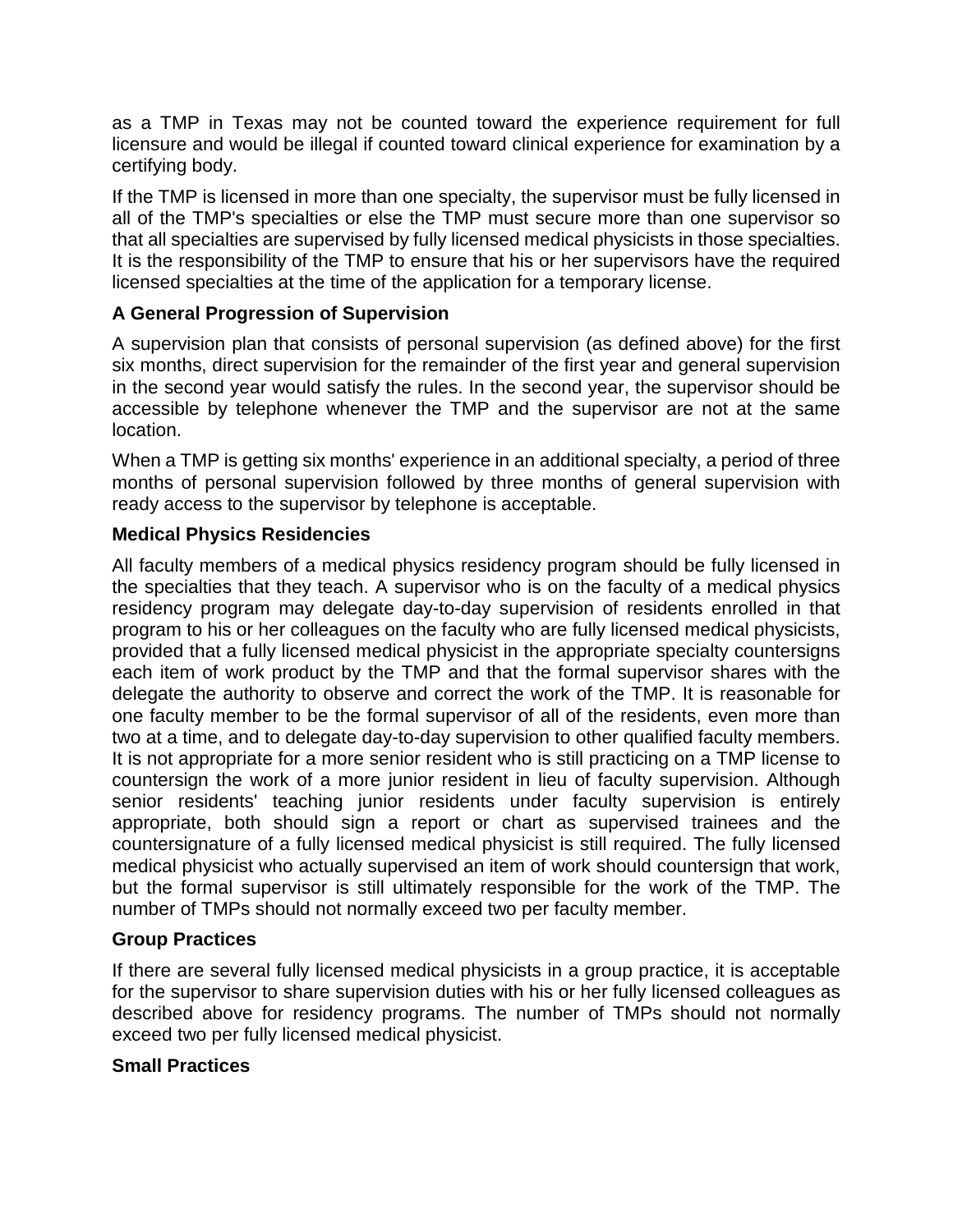In a small practice, such as that of a solo medical physicist who hires a TMP as an assistant, care must be taken to provide sufficient supervision. In a consulting situation, the TMP should never be sent alone to a site that the supervisor has not previously visited or sent alone to work on a piece of equipment or to plan a procedure with which the supervisor is not familiar, even in the period of general supervision. The supervisor must countersign all work of the TMP and take full responsibility for it. It is thus the supervisor's responsibility to assess the readiness of the TMP to progress to a stage of less intense supervision.

If a supervisor would normally suspend his or her practice during a vacation, the TMP should not be allowed to work unsupervised during the supervisor's vacation. If the supervisor has coverage arrangement with a colleague during vacation time, that coverage should be extended to delegated supervision of the TMP, if the TMP is to keep working during the time that the supervisor is unavailable.

The supervisor should not take on so many TMPs that he or she cannot provide personal and direct supervision during the early stages of each TMP's supervised experience.

## **Funding Levels**

Fellow, first year - \$61,757

Fellow, second year - \$63,993

Fellow, third year - \$66,413

\*This reflects a 2% increase effective 7/1/2020.

## **Insurance**

Insurance benefits are available to persons holding educational appointments for a period of at least four and one half months and who receive a stipend. Insurance benefits for residents are the same benefits as those available to classified employees.

The health insurance plan offered by the University of Texas System is UT select, a preferred provider organization (PPO) plan, administered by Blue Cross and Blue Shield of Texas. The plan, which is effective the first calendar day of the month following the date of employment, is free of cost to the resident.

Optional insurances are available, i.e., term life (\$10,000 coverage free of cost to trainee), personal accident insurance (\$10,000 coverage free of cost to trainee), long-term disability insurance, long-term care insurance and vision insurance.

Dental insurance is optional: there are two plans from which to choose. Both plans require payroll deductions. Dependent coverage is available, at cost, with health, dental, term life, accident and vision.

## **OTHER BENEFITS**

## **Teacher Retirement System (TRS)**

Residents are required to participate in the TRS. A monthly deduction is withheld, but this may be returned (minus the tax penalty) or rolled over into another retirement fund at the conclusion of the appointment. Graduate research assistants are not allowed to participate in TRS.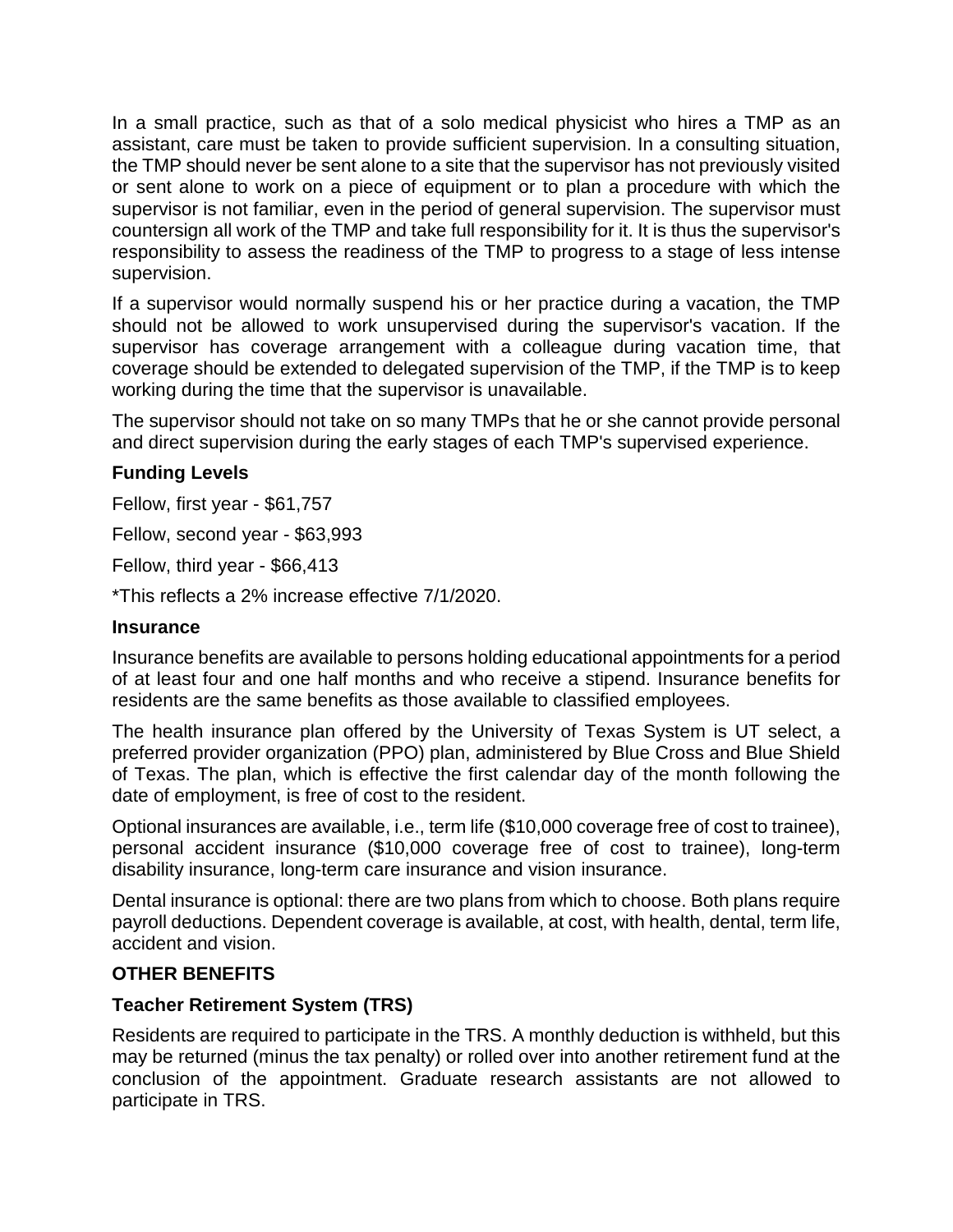## **Tax Sheltered Annuities**

Trainees are allowed to make a tax-deferred monthly contribution towards an optional retirement plan.

## **UT-Flex**

A tax-free reimbursement account for medical expenses and dependent care allows residents to deposit a portion of their stipend prior to taxation into flexible spending accounts.

## **Office Space**

Residents are provided an office space located at FCT14.5015 or 14.5017. Each resident is provided with a 60" desk, chair, telephone, 2 monitors and overhead storage for educational materials. The resident rooms are outfitted with two white boards, printer and places to hang lab coats.

## **PROGRAM EVENTS AND ACTIVITIES**

- Program Orientation
- Program Administrative and Departmental Orientation session for incoming residents
- Department Seminar Series
- AAPM Alumni Reception

## **Program Orientation**

Program orientation will take place within the first week of the resident entering the Program.

This session will be your opportunity to sit down with the Program Director and learn about your training and expectations.

#### **Program Administrative and Departmental Orientation Session for Incoming Residents**

In this orientation session you will learn about all the administrative aspects of the program and departmental policies and procedures. This session will be conducted by the Program Manager and will take place during your first week in the program.

## **Meet with Program Director**

Once a month, Resident will meet the Program Director in an informal session to hear about issues, concerns or ideas for improvement as it pertains to the IP Residency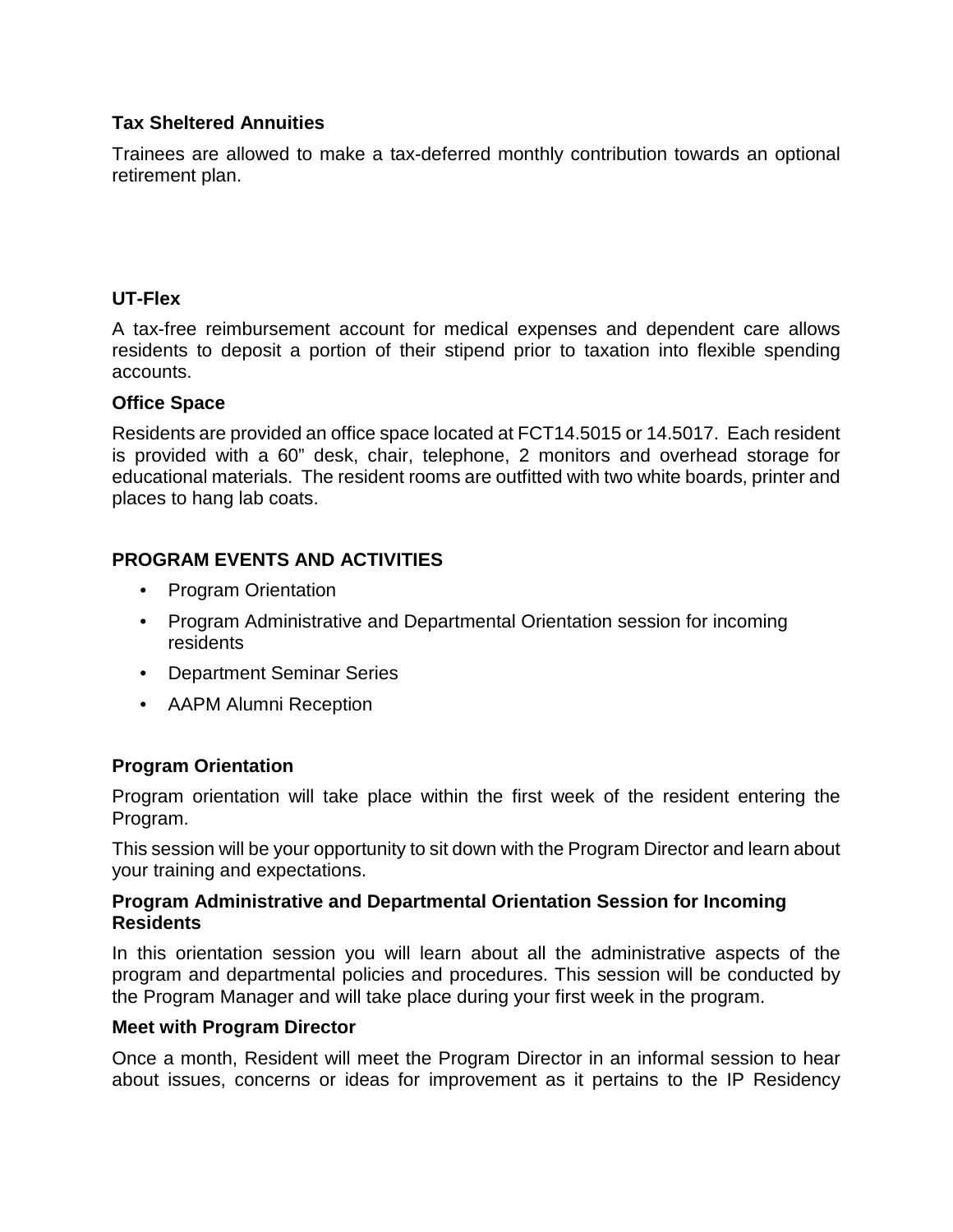Program. This is also a time to discuss projects and the resident's progress in the program.

## **Department Seminar Series**

All residents are expected, and in some cases required, to participate in a variety of program and departmental-based activities that are held throughout a year.

- **Imaging Physics Department Seminars:** Residents are expected to attend the department seminars. As seminars are identified, Outlook Calendar invitations will be sent out to mark your calendar.
- **Residency Program Seminars:** This is a monthly seminar series focusing on topics related to residents' clinical training. Residents are required to attend this seminar series and make presentations supervised by clinical faculty.
- **Presentation on Research Project:** Residents are required to make a presentation on their research project annually in special seminars organized by the Program or the Department.

## **UTMDACC Institutional Policies:**

- Vacation Leave
- Holiday Leave
- Administrative Leave
- Family and Medical Leave
- Leave of Absence without Pay
- Inclement Weather/Adverse or Emergency Conditions
- Military Leave of Absence Leave

## **Imaging Physics Residency Program Policies:**

- Moonlighting
- Dismissal

## **Division of Diagnostic Imaging Policies:**

• Dress Code

## **Department of Imaging Physics Program Policies:**

- Sick Leave Policy for Graduate Medical Education Trainees
- Department of IP Trainee Travel Policy
- Division of Diagnostic Imaging Dress Code Policy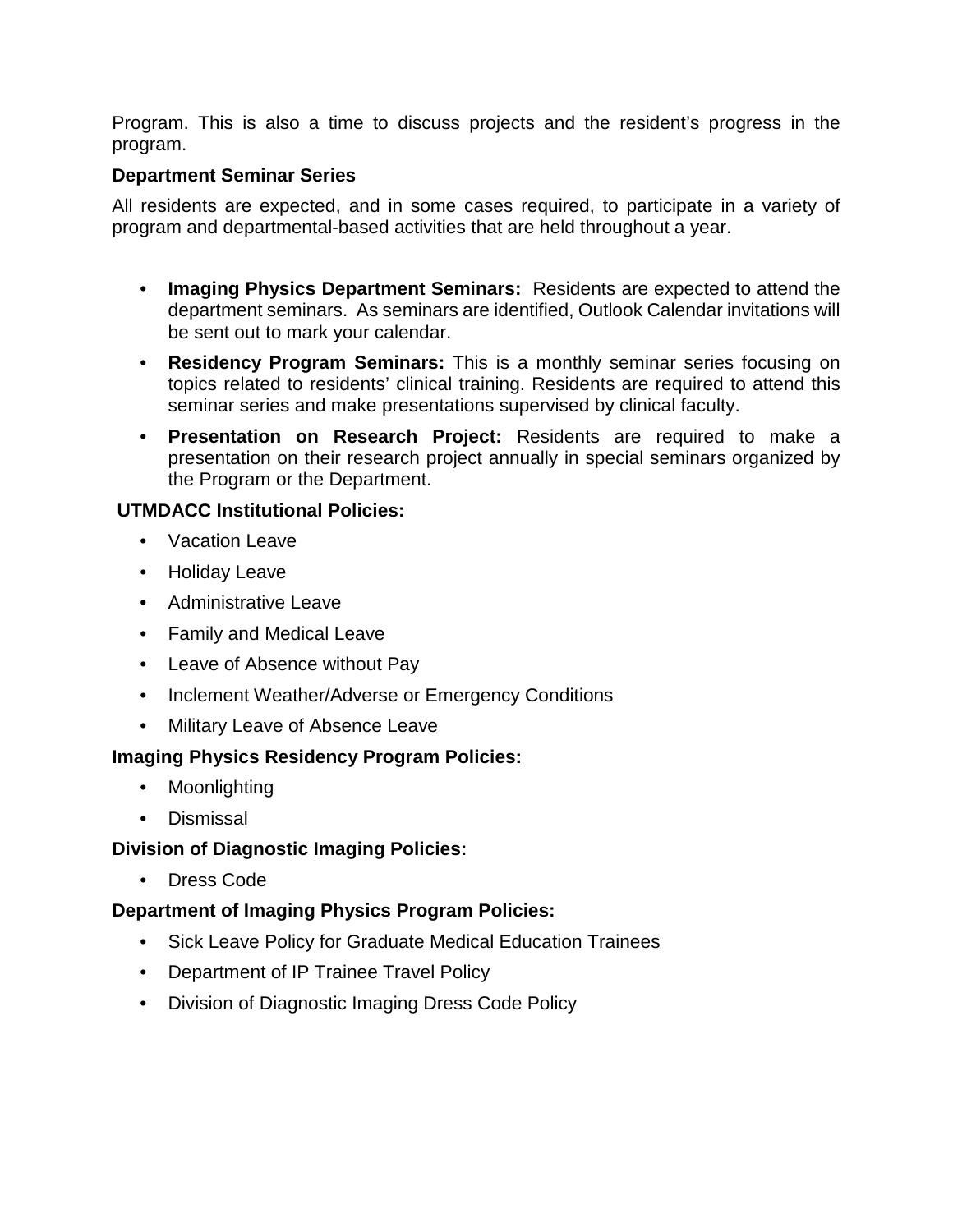## **[OFFICE OF GRADUATE MEDICAL EDUCATION](https://inside.mdanderson.org/education/office-of-graduate-medical-education-ogme-/index.html)**

## **[POLICIES FOR GME RESIDENTS AND FELLOWS](mailto:https://onbaseweb.mdanderson.edu/OnBaseWebIPPInternalPRD/docpop/docpop.aspx)**

## **[IP TRAVEL POLICY](mailto:https://mdacc.app.box.com/file/498525223234)**



Making Cancer History®

## **VACATION LEAVE POLICY – UTMDACC INSTITUTIONAL POLICY # ACA0097**

#### **PURPOSE**

The purposes of this policy are to:

- Provide clarification to departments whereby they may administer the Vacation Leave Policy in order to maintain appropriate staffing; and
- Comply with UT System policies, Regents' Rules, and the Appropriations Act.

## **POLICY STATEMENT**

It is the policy of The University of Texas M. D. Anderson Cancer Center (M. D. Anderson) to provide trainees vacation leave.

## **SCOPE**

This policy applies to all trainees.

## **DEFINITIONS**

**Vacation Leave:** Consists of a lump-sum allocation of time that is awarded (not accrued).

**Leave Eligibility Date:** The date on which a trainee may take vacation leave with pay is called *the leave eligibility date*. This date is the first day of an appointment.

**Eligibility:** The following educational appointees are eligible for paid vacation leave:

- Trainees who hold appointments of at least 50% time, and
- Whose initial appointment is greater than  $4\frac{1}{2}$  months, and
- Who receive a stipend from M D. Anderson, and who hold the title of postdoctoral Fellow, Graduate Research Assistant, Predoctoral Fellow, Premaster Fellow, Resident, Fellow, or Research Trainee.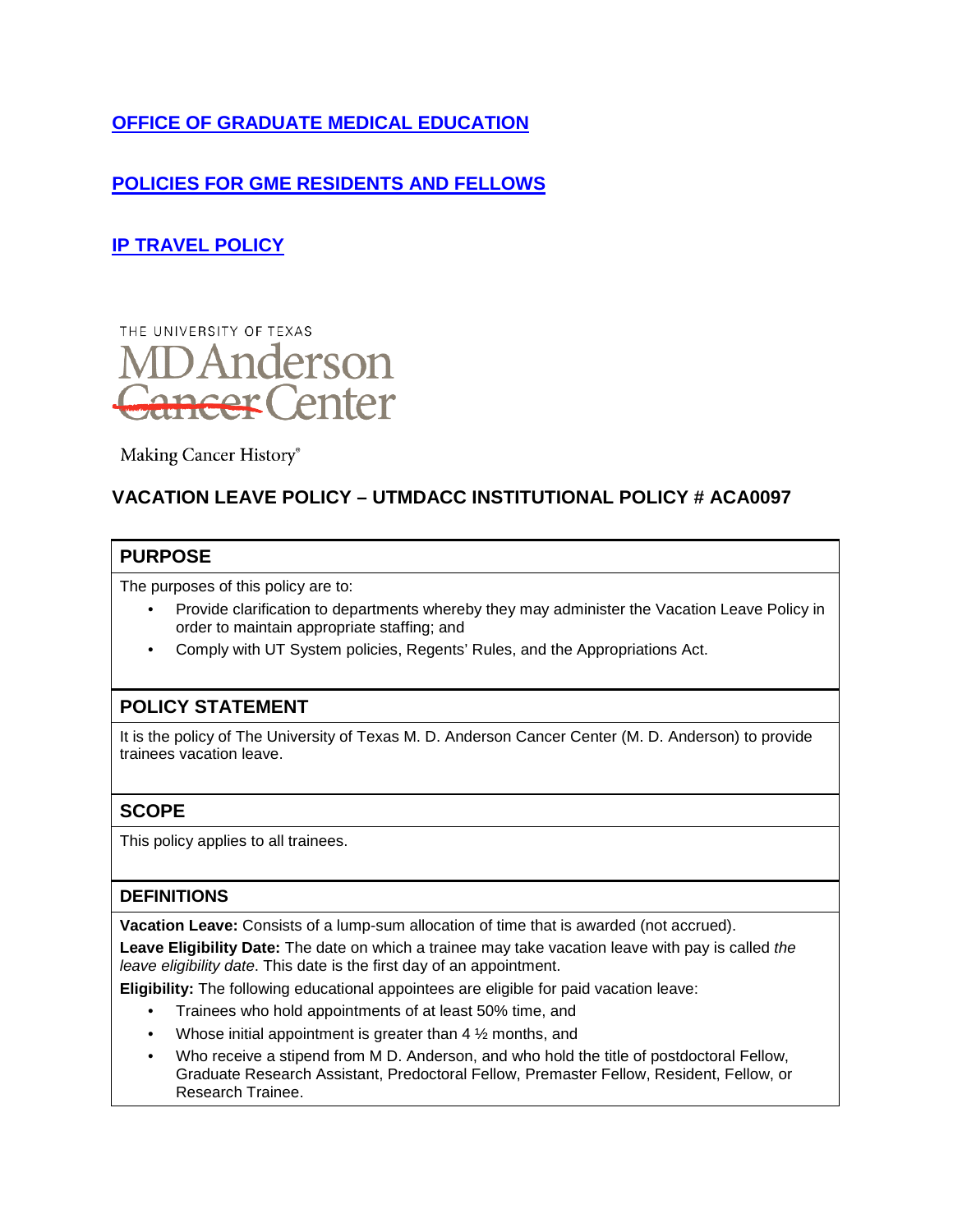**Vacation Leave Allotment**: Full-time trainees are allocated 10 hours of vacation leave with pay for each month of their appointment, effective on the first day of the appointment. For example, a oneyear appointment would entitle the trainee to 120 vacation leave hours or 3 weeks.

*This document is the property of The University of Texas M. D. Anderson Cancer Center and, with few exceptions, may not be used, distributed, or reproduced outside of M. D. Anderson without written permission from the Institutional Compliance Office.* 

Part-time trainees are allocated vacation leave hours with pay on a prorated basis equal to a percentage of the full-time entitlement, effective on the first day of the appointment. For example, a trainee appointed with a 50% time status receives 50% of the full time vacation leave allowance (e.g., 5 hours of vacation leave for each month of their appointment). Eligible trainees receive payment for vacation time.

**Frozen Vacation:** Frozen vacation consists of the balance of unused paid vacation hours that have been earned outside of Trainee and Alumni Affairs (*e.g.,* at another UT component or as a classified or staff employee) and cannot be during the term of the educational appointment.

**Separation:** When a trainee separates from M. D. Anderson, the balance of unused paid vacation leave is forfeited. A check for frozen vacation will not be issued until thirty days after separation.

**Death of a Trainee:** In the event of a trainee's death, the paid vacation leave balance is payable to the trainee's estate.

**Status Changes:** When a trainee transfers to another UT component, paid vacation leave balances may be frozen, carried over, or forfeited depending upon the procedures of the accepting institution. When a trainee transfers to a new program or changes his/her status within M. D. Anderson, the new status will determine how leave time is accrued. All unused educational balances are forfeited on the date of transfer.

## **PROCEDURE**

#### **1.0 Vacation Utilization**

Trainees are encouraged to use vacation leave during the appointment period subject to program scheduling needs.

#### **2.0 Prior Authorization**

It is the trainee's responsibility to obtain authorization from the program before taking vacation leave in compliance with program and department guidelines.

#### **3.0 Request to Carry Forward Leave**

If a trainee is unable to take vacation leave during the appointment period because of work commitments, with proper approval unused vacation leave may be carried forward to the next appointment period. The following procedure shall be followed:

- 3.1 The trainee submits a request to carry forward leave to the program for approval;
- 3.2 If approved, the program initiates the request to carry forward leave on the *Recommendation For Educational Appointment* form. The recommendation forms are located in the departments and require the signature of the program director and the department chair.
- 3.3 A member of the staff of the program director enters the number of hours to be carried forward on the *Recommendation for Educational Appointment* form.
- 3.4 The recommendation form must be submitted thirty days prior to the reappointment date.
- 3.5 If approved, the program forwards the recommendation form to Trainee and Alumni Affairs for monitoring and reporting.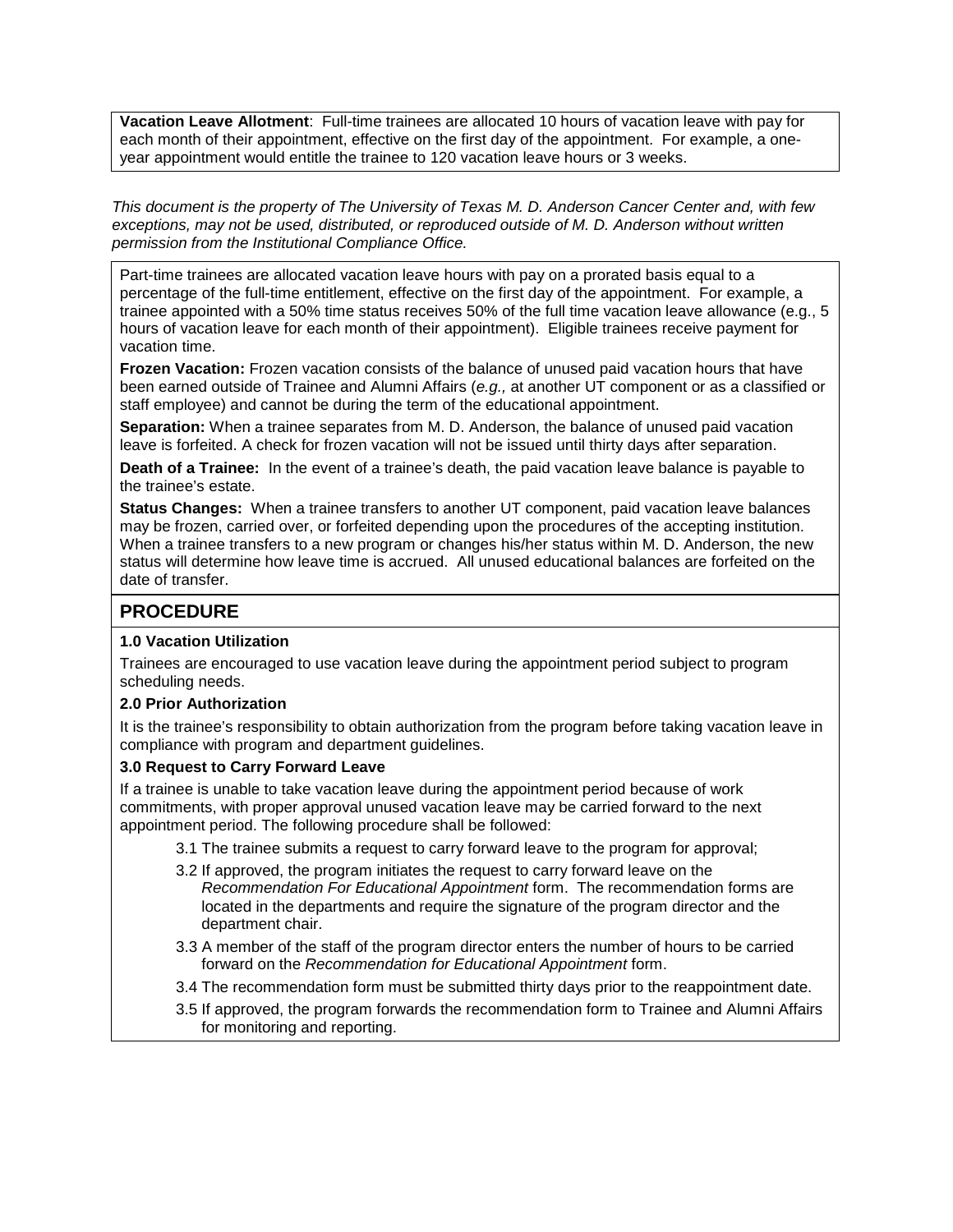

Making Cancer History®

## **HOLIDAY LEAVE POLICY - UTMDACC INSTITUTIONAL POLICY # ACA0098**

See: **[Holiday Leave Policy \(UTMDACC Institutional Policy # ADM0292\).](http://inside3.mdanderson.org/apps/ipp/published/ipp/ADM0292.pdf)**

**NOTICE:** Trainees appointed in graduate medical education programs and nonphysician clinical programs will need to discuss with their program director the impact of time away from the training program on meeting the requirements for program completion.

This document is the property of The University of Texas MD Anderson Cancer Center and, with few exceptions, may not be used, distributed, or reproduced outside of MD Anderson without written permission from the Institutional Compliance Office.



Making Cancer History®

## **ADMINISTRATIVE LEAVE POLICY - UTMDACC INSTITUTIONAL POLICY # ACA0099**

See: **[Administrative Leave Policy \(UTMDACC Institutional Policy # ADM0293\).](http://inside3.mdanderson.org/apps/ipp/published/ipp/ADM0293.pdf)** 

**NOTICE:** Trainees appointed in graduate medical education programs and nonphysician clinical programs will need to discuss with their program director the impact of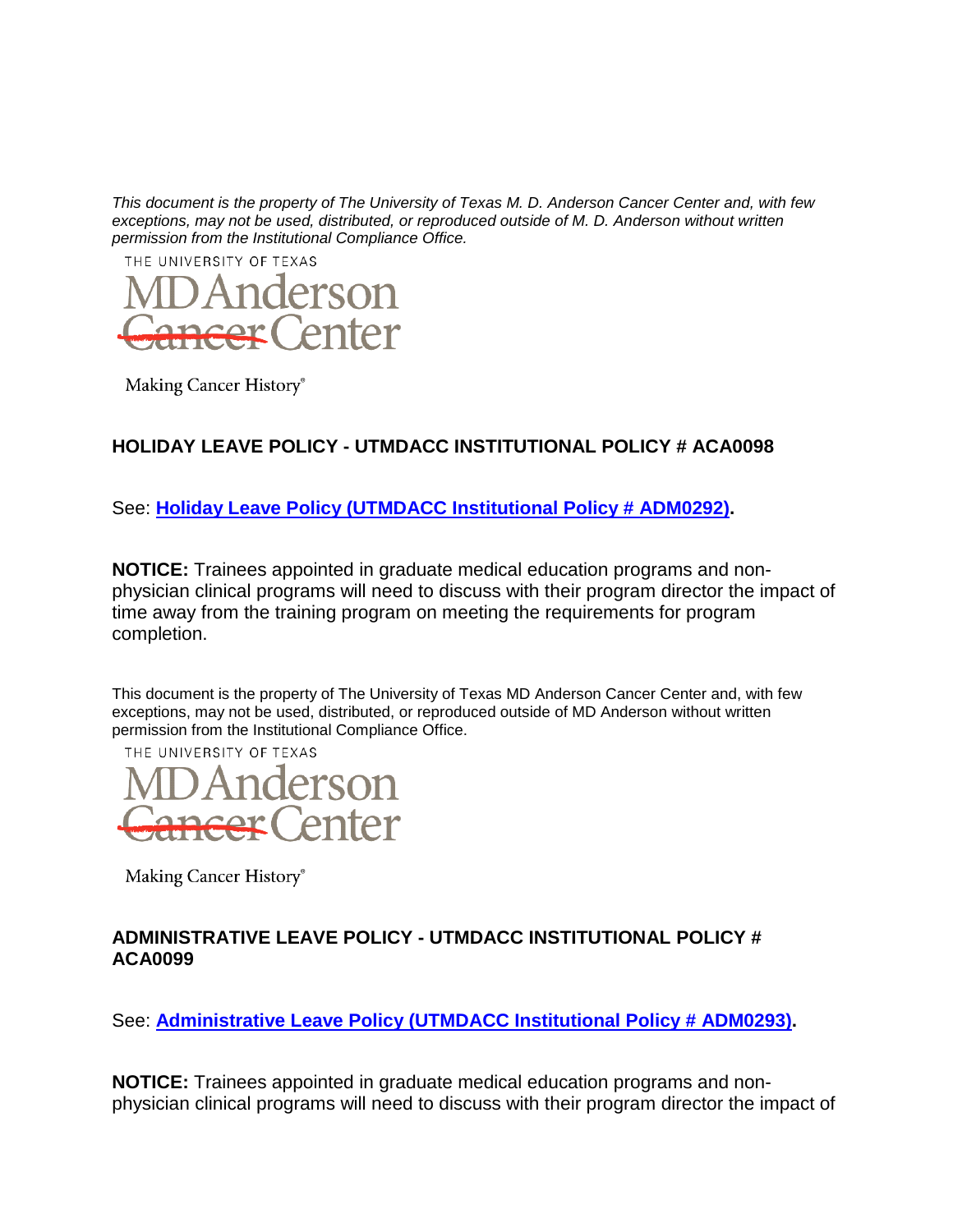time away from the training program on meeting the requirements for program completion.



Making Cancer History®

## **FAMILY AND MEDICAL LEAVE POLICY – UTMDACC INSTITUTIONAL POLICY # ACA0100**

#### **PURPOSE**

The purposes of this policy are to:

- Define the relationship between FMLA and other leave policies; and
- Ensure that The University of Texas MD Anderson Cancer Center (MD Anderson) is in compliance with the Appropriations Act, The University of Texas System policies and the Family Medical Leave Act (FMLA) of 1993.

## **POLICY STATEMENT**

It is the policy of MD Anderson to understand the importance of family issues to today's workforce. MD Anderson further recognizes that trainees may find it necessary to take a leave of absence for a temporary period to address certain family responsibilities or their own serious health condition. The *Family and Medical Leave Policy* establishes the means by which a paid trainee may obtain such a leave of absence.

A paid trainee taking leave pursuant to this policy is entitled to:

- Continuation of group health benefits during leave;
- No loss of group health benefits upon return from leave; and
- Reinstatement to his/her same position or to an equivalent position.

No trainee is disciplined, penalized, restrained, coerced, or otherwise prejudiced in employment for initiating a good faith request for leave under this policy. However, this in no way relieves the trainee of satisfying program requirements or obligations.

## **SCOPE**

This policy applies only to trainees with compensation.

All eligible trainees must have worked for MD Anderson (or another State of Texas agency or institution) for at least twelve months and 1250 hours of prior service.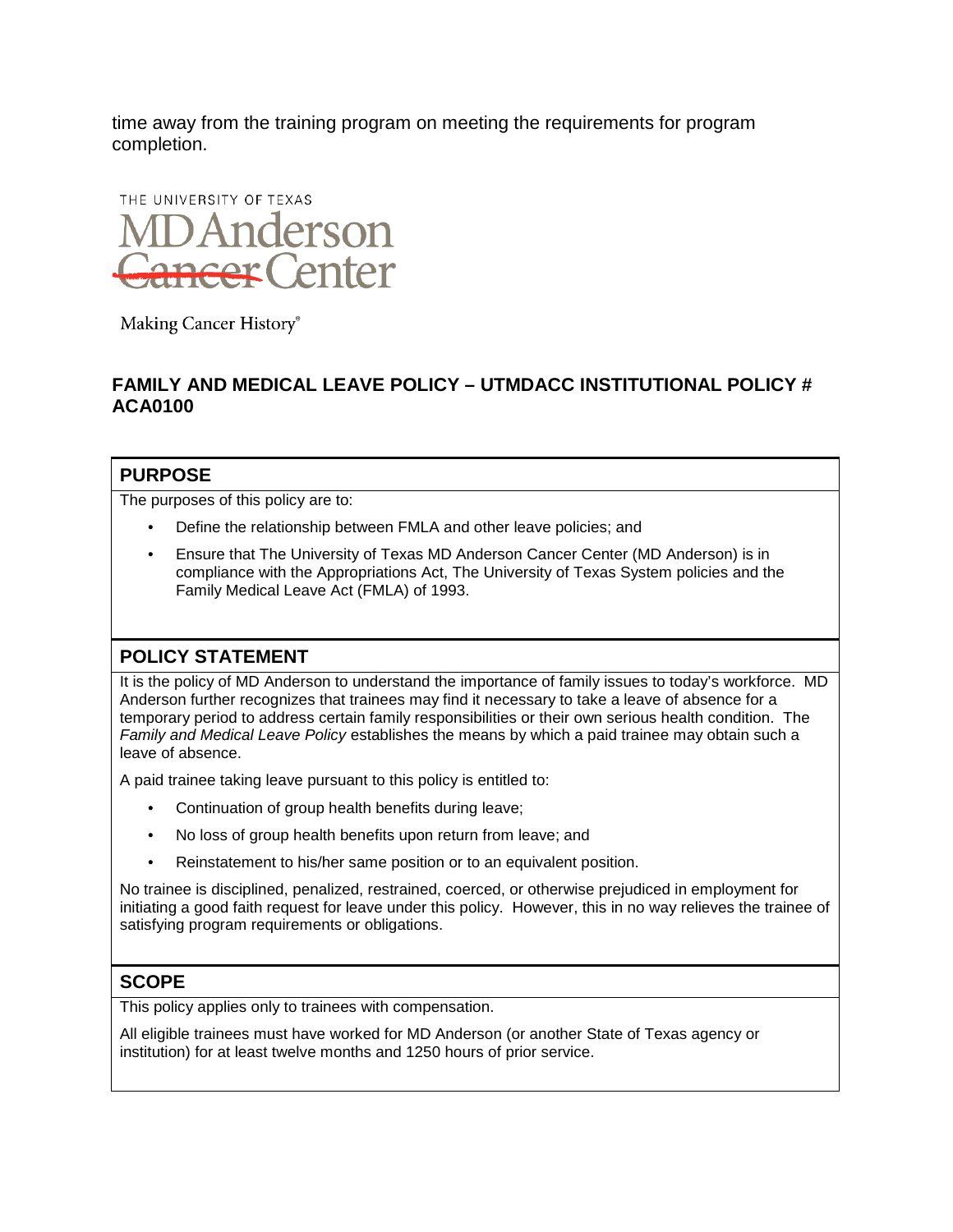#### **DEFINITIONS**

**Family and Medical Leave Act (FMLA):** Provides eligible trainees with up to 12 workweeks (480 hours) leave of absence during any 12-month period for one or more of the following reasons:

The birth/care of a newborn child:

(NOTE: Leave entitlement for this reason expires 12 months after the birth of a child. Leave may also be taken before the birth of a child; in the event a mother is no longer able to work before the birth.)

• The placement of a child with the trainee through adoption or foster care, and to care for the child;

(*NOTE: Leave entitlement for this reason expires 12 months after such placement of the child*.)

- The care of a trainee's spouse, child, or parent with a serious health condition; (*NOTE: If a trainee's spouse is also an appointee or employed by MD Anderson, both the trainee and the spouse are limited to 12 workweeks of leave, combined. This provision only applies if:*
- The leave is for the birth, adoption or foster care of a child, or
- The leave is for the serious health condition of the trainee's parent.)
- The trainee's own serious health condition, which makes him/her unable to perform one or more of the essential functions of his/her appointment.

**Maximum Limit:** Trainees are limited to a maximum of 12 workweeks (paid or unpaid) leave for any family or medical leave reason(s) during any 12-month period. For example, trainees cannot take 12 workweeks for the birth of a child and 12 workweeks for the serious health condition of a spouse during the same twelve-month period.

**Benefit Time:** For purposes of this policy, benefit time includes the trainee's allotted paid sick, vacation, or holiday hours.

**Equivalent Position:** Includes a position in the same job family, which has substantially similar duties, shift, scheduling options, responsibilities and rate of pay to the position formerly held by the trainee.

**Intermittent Leave:** Is part-time leave that reduces the usual number of hours per workweek, or hours per workday.

**Reduced Leave Schedule:** Is a change in the trainee's schedule that reduces the usual number of working hours per workweek, or hours per workday.

**Serious Health Condition:** Is defined as a condition requiring in-patient care or continuing treatment by a healthcare provider. It is intended to cover those conditions that affect one's health to the extent that inpatient care is required or continuing treatment (by a healthcare provider) is necessary on a recurring basis for more than a few days for treatment or recovery. It is not intended to cover short-term conditions for which treatment and recovery are brief. Examples include, but are not limited to:

*Heart attacks, heart conditions, most cancers and back conditions requiring extensive therapy or surgical procedures, strokes, severe respiratory conditions, appendicitis, pneumonia, emphysema, severe nervous disorders, injuries caused by serious accidents on or off the job, pregnancy, severe morning sickness, need for prenatal care, childbirth, and recovery from childbirth.* 

**Continuing Treatment:** Includes one or more of the following:

Two or more treatments by a healthcare provider;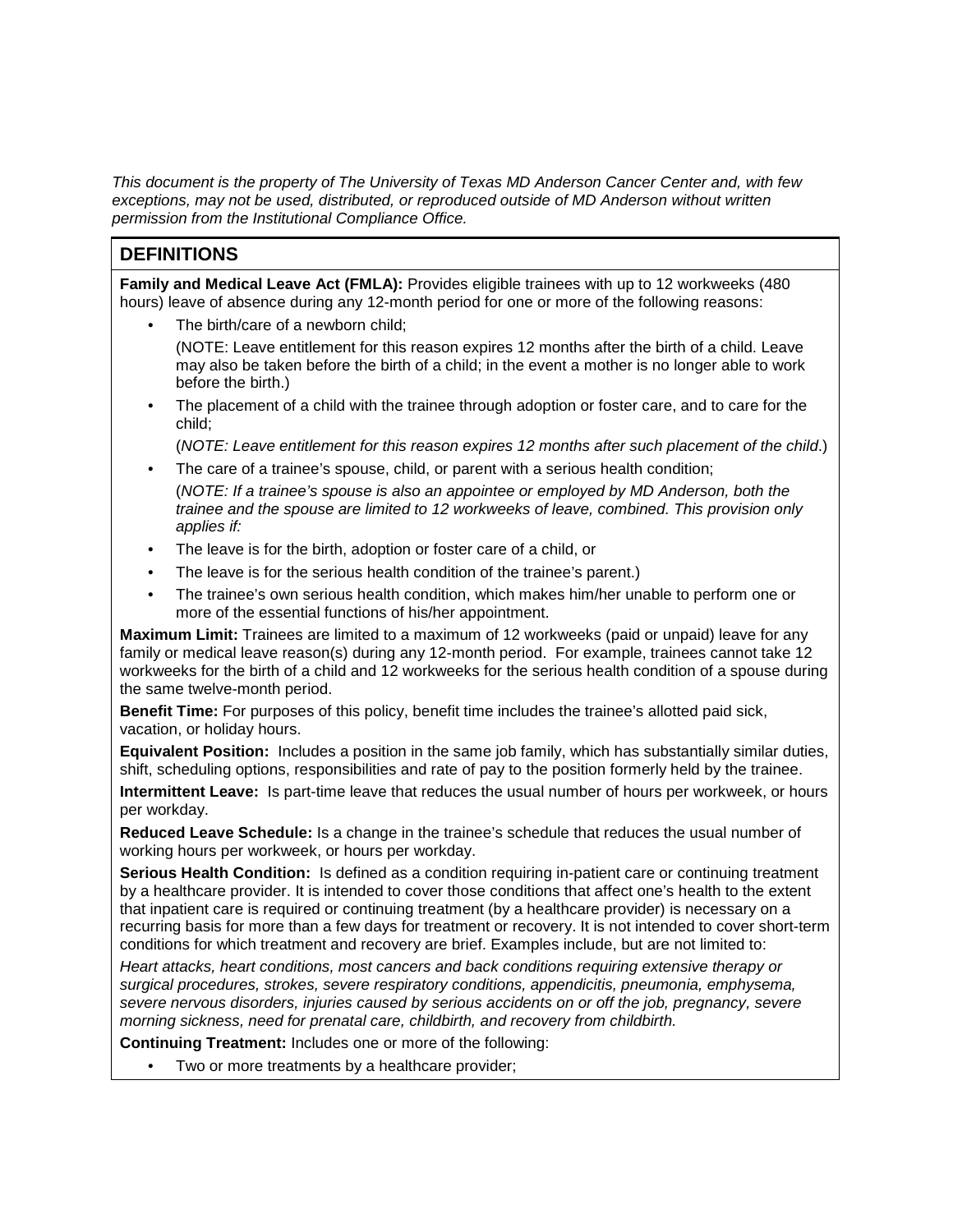• Two or more treatments by a provider of healthcare services (e.g., physical therapist) on referral by or under orders of a healthcare provider;

*This document is the property of The University of Texas MD Anderson Cancer Center and, with few exceptions, may not be used, distributed or reproduced outside of MD Anderson without written permission from the Institutional Compliance Office.* 

- At least one treatment by a healthcare provider which results in a regimen of continuing treatment under the supervision of the healthcare provider (*e.g.,* a program of medication or therapy); or
- Treatment under the supervision of a healthcare provider for a serious long-term or chronic condition or disability which cannot be cured (*e.g.,* Alzheimer's or severe stroke).

**Healthcare Provider:** Includes all of the following:

- Licensed MDs and ODs, podiatrists, dentists, clinical psychologists, optometrists, chiropractors
- authorized to practice in the State of Texas;
- Nurse practitioners and nurse-midwives authorized to practice in the State of Texas; and
- Christian Science practitioners.

**Spouse:** Is defined in accordance with the law of the State of Texas.

**Parent:** Includes biological parents or individuals, which have acted in the capacity as parents. (*NOTE: It does not include parents-in-law.*)

**Son/Daughter:** Includes biological, adopted, foster children, stepchildren, legal wards, and other individuals for whom the trainee acts in the capacity of a parent and who is under 18 years of age, or over 18 years of age but incapable of caring for themselves.

**12-month Period:** Is measured forward from the date when the trainee's initial family or medical leave of absence begins.

## **PROCEDURE**

#### **1.0 Requests for FMLA Leave**

All requests for family medical leaves are ordinarily initiated by the trainee in accordance with program guidelines.

- 1.1 If the need for family or medical leave is *foreseeable*, the trainee must give 30 days written notice.
- 1.2 Where the need for leave is *not foreseeable*, the trainee must give notification within 1 to 2 working days of learning of the need for leave. Failure to provide such notice may be cause for delay of leave.
- 1.3 When a trainee is unable to initiate a leave request, the trainee's leave is designated as FMLA eligible (if all applicable criteria are met). Management must notify the trainee of such designation within 2 business days of learning about the FMLA qualifying reason.

#### **2.0 Request Form**

To request family or medical leave, the trainee must:

- 2.1 Complete a **[Family or Medical Leave Request Form.](http://inside3.mdanderson.org/apps/ipp/published/attachments/ATT0446.doc)**
- 2.2 Submit the completed form for signature of approval in accordance with program guidelines.
- 2.3 Forward the form to Benefits Office in HR.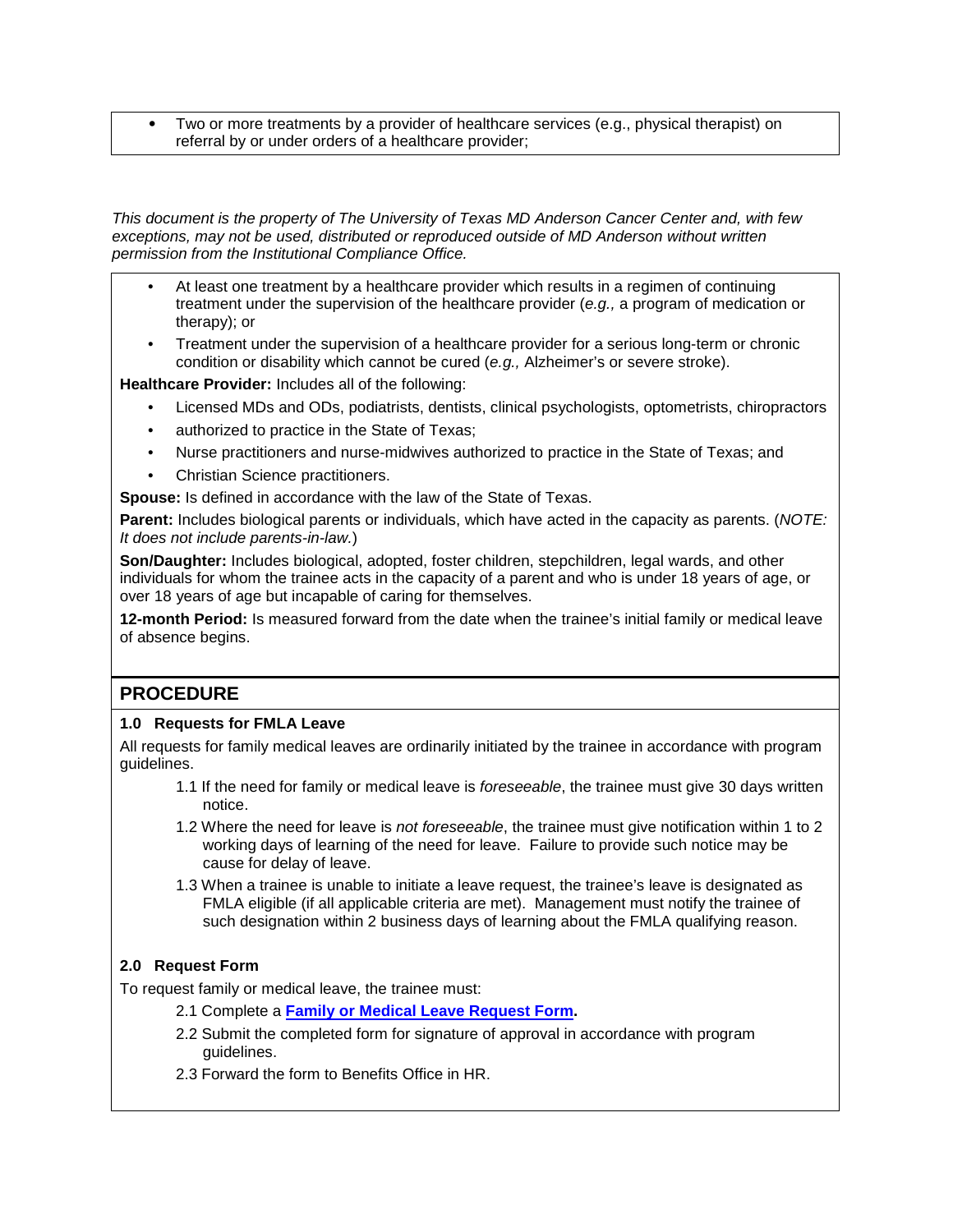#### **3.0 Medical Certification**

3.1 If the leave request involves the trainee to be absent for more than three (3) consecutive workweeks due to a serious health condition, the trainee must submit a **[Medical](http://inside3.mdanderson.org/apps/ipp/published/attachments/ATT0445.doc)  [Certification Form](http://inside3.mdanderson.org/apps/ipp/published/attachments/ATT0445.doc)** no later than 15 working days after the initial request for such leave.

*This document is the property of The University of Texas MD Anderson Cancer Center and, with few exceptions, may not be used, distributed or reproduced outside of MD Anderson without written permission from the Institutional Compliance Office.* 

*This document is the property of The University of Texas MD Anderson Cancer Center and, with few exceptions, may not be used, distributed or reproduced outside of MD Anderson without written permission from the Institutional Compliance Office.*

#### **8.0 Premium Sharing**

MD Anderson continues to contribute its share of premium sharing for medical/dental insurance during the leave, as applicable. In addition, the trainee also continues to pay for his/her share of the premium while on leave.

#### **9.0 Failure to Pay Premium**

If the trainee fails to pay a premium when due, MD Anderson reserves the right to:

- 9.1 Cancel the trainee's group health coverage with a 15-day advance notification; or
- 9.2 Pay the trainee's share of the premium and recover these premiums when the trainee returns to work.

#### **10.0 Restoration of Benefits**

If MD Anderson discontinues the trainee's coverage as a result of a non-payment of premiums, group health benefits are restored the day the trainee returns to work. These benefits are restored at least at the same level and terms provided when leave commenced.

#### **11.0 Returning to Work**

- 11.1 If a trainee takes leave because of his/her own serious health condition (except for the birth of a child), the trainee is required to provide a STATEMENT from his/her healthcare provider that the trainee is fit to resume work. No trainee will be permitted to resume work until this condition is satisfied.
- 11.2 After reporting to work, management reserves the right to require the trainee to take a fitness for duty examination given by Employee Health Service, if there is probable reason that the trainee cannot perform the essential functions of his/her job.
- 11.3 Returning Early: If the trainee returns to work before exhausting the duration of the family and medical leave request, the program director is notified so that the previously awarded time off for leave may be corrected and the balance of leave not taken is credited towards family and medical leave entitlements.

#### **12.0 Failure to Return to Work**

- 12.1 If the trainee fails to return to work after a period of unpaid leave, and MD Anderson has paid its share of the premium for maintaining group health insurance, MD Anderson reserves the right to recover the premiums that were paid during the trainee's leave.
- 12.2 Each day (beyond the specified date of return) that the trainee does not call or report to work constitutes an unexcused absence. (NOTE: Two (2) consecutive days of failure to report to work or call-in, constitutes job abandonment).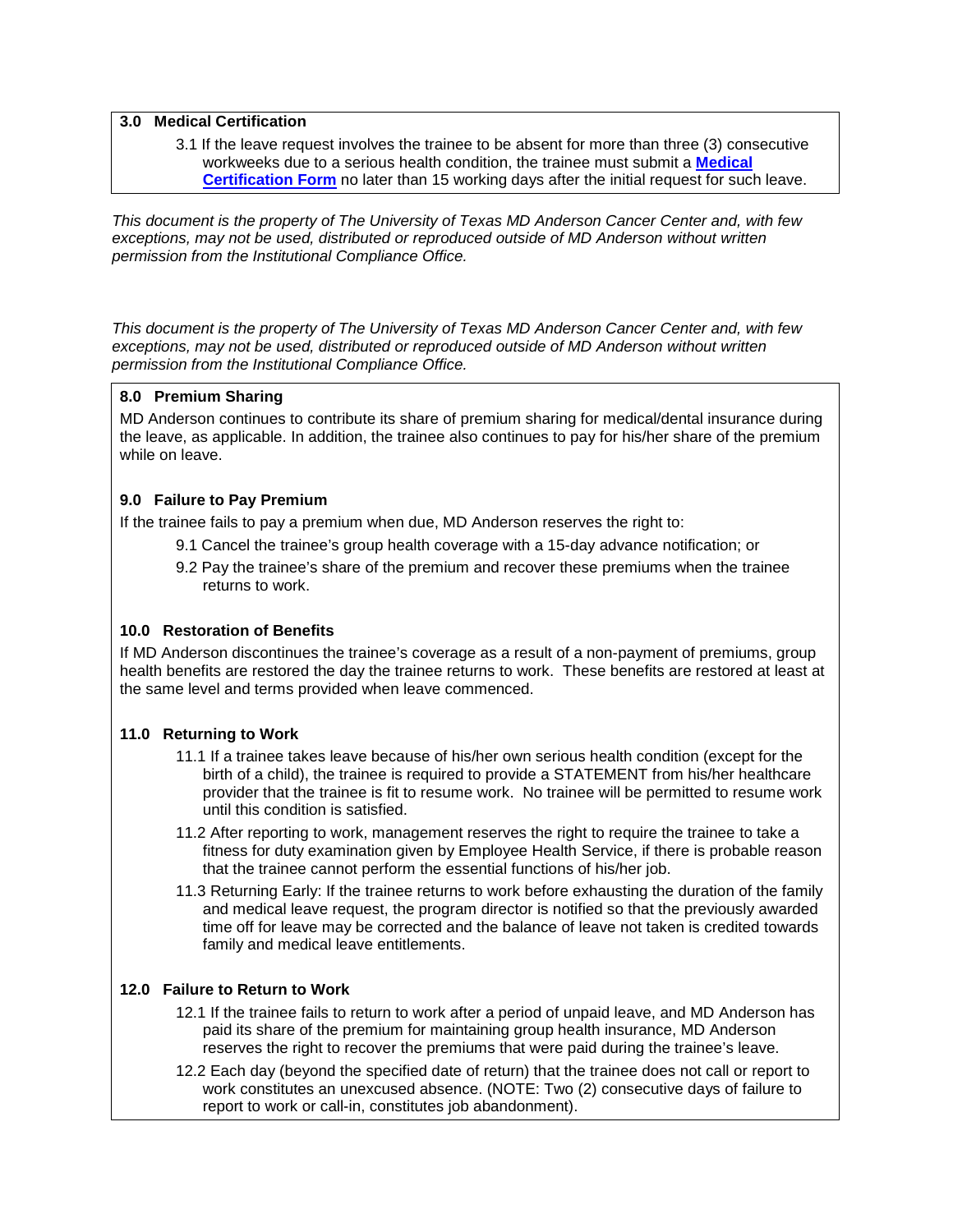#### **13.0 Termination of Group Health**

If the trainee is terminated, the trainee's group health coverage is terminated at the end of the month in which the separation occurs, and the trainee does not have the right to restoration to his/her same or equivalent position.

*This document is the property of The University of Texas MD Anderson Cancer Center and, with few exceptions, may not be used, distributed, or reproduced outside of MD Anderson without written permission from the Institutional Compliance Office.* 

#### **14.0 COBRA**

The trainee is entitled to continue his/her group health benefits only in accordance with the Consolidated Omnibus Budget Reconciliation Act (COBRA).

#### **15.0 Record Keeping**

- 15.1 The Family or Medical Leave Utilization Form provides the institutional tracking of the leave hours utilized under this policy. The department submits this form to the benefit's coordinator of Trainee and Alumni Affairs to record a trainee's family and medical leave utilization.
- 15.2 Payroll is responsible for preserving and maintaining the official records of family and medical leave entitlement balances.
- 15.3 The department maintains accurate leave records as well in an effort to coordinate these records.

#### **16.0 Confidentiality**

All information relating to requests for family and medical leave are kept confidential and used only in making decisions in regard to the provisions of this policy.

#### **REFERENCES**

**[Family or Medical Leave Request Form.](http://inside3.mdanderson.org/apps/ipp/published/attachments/ATT0446.doc)**

**[Family or Medical Leave Utilization Form.](http://inside3.mdanderson.org/apps/ipp/published/attachments/ATT0444.doc)**

**[Intermittent Leave Request Form.](http://inside3.mdanderson.org/apps/ipp/published/attachments/ATT0443.doc)**

**[Medical Certification Form.](http://inside3.mdanderson.org/apps/ipp/published/attachments/ATT0445.doc)**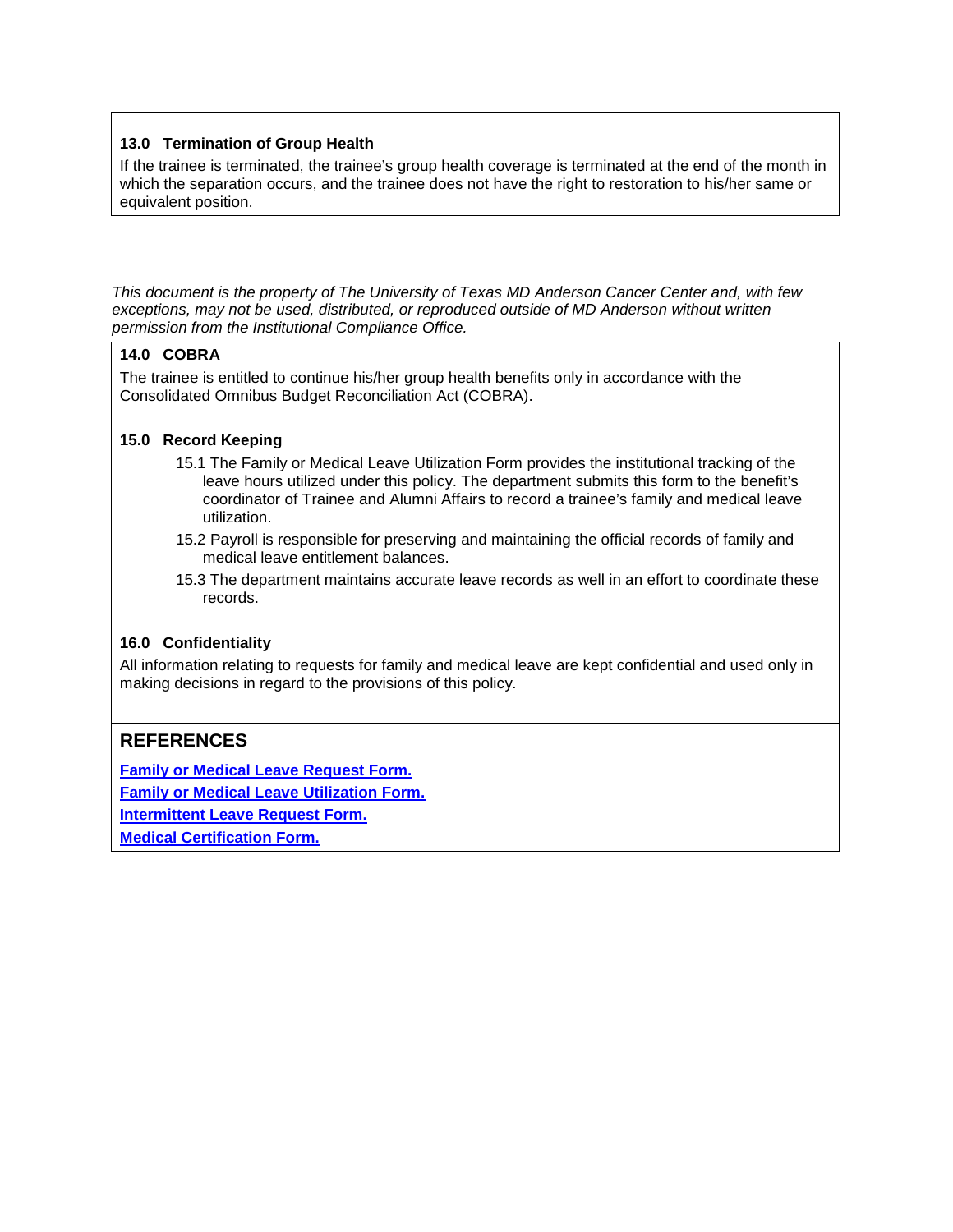THE UNIVERSITY OF TEXAS



Making Cancer History®

## **LEAVE OF ABSENCE WITHOUT PAY POLICY – UTMDACC INSTITUTIONAL POLICY # ACA0101**

#### **PURPOSE**

The purpose of this policy is to clarify the circumstances for granting a trainee a leave of absence without pay and the approval and administrative process.

#### **POLICY STATEMENT**

It is the policy of The University of Texas MD Anderson Cancer Center (MD Anderson) to grant a trainee a requested leave of absence without pay, provided such leave:

- Does not jeopardize the best interests of the institution based on the department's ability to maintain adequate staffing during the trainee's absence; and
- Does not interfere with the satisfaction of criteria for completion of the program.

#### **SCOPE**

This policy applies to all trainees.

#### **DEFINITIONS**

**Extended Leave Without Pay (ELWOP):** A leave of absence where the length of time is two (2) calendar weeks or longer above the vacation, sick, holiday and administrative leave allocated, or if the date of the return to duty is unknown.

**Leave Without Pay:** A leave of absence without pay granted for up to two (2) calendar weeks above the vacation, sick, holiday and administrative leave allocated. Such leave may be for medical or nonmedical reasons.

**Mandatory Extended Leave of Absence:** Upon notification that a trainee who is on a temporary visa is no longer in status, such trainee may be placed on mandatory extended leave of absence without pay. The trainee is not allowed to work, should not be on the premises, and is not eligible for benefits for the duration of the mandatory leave of absence.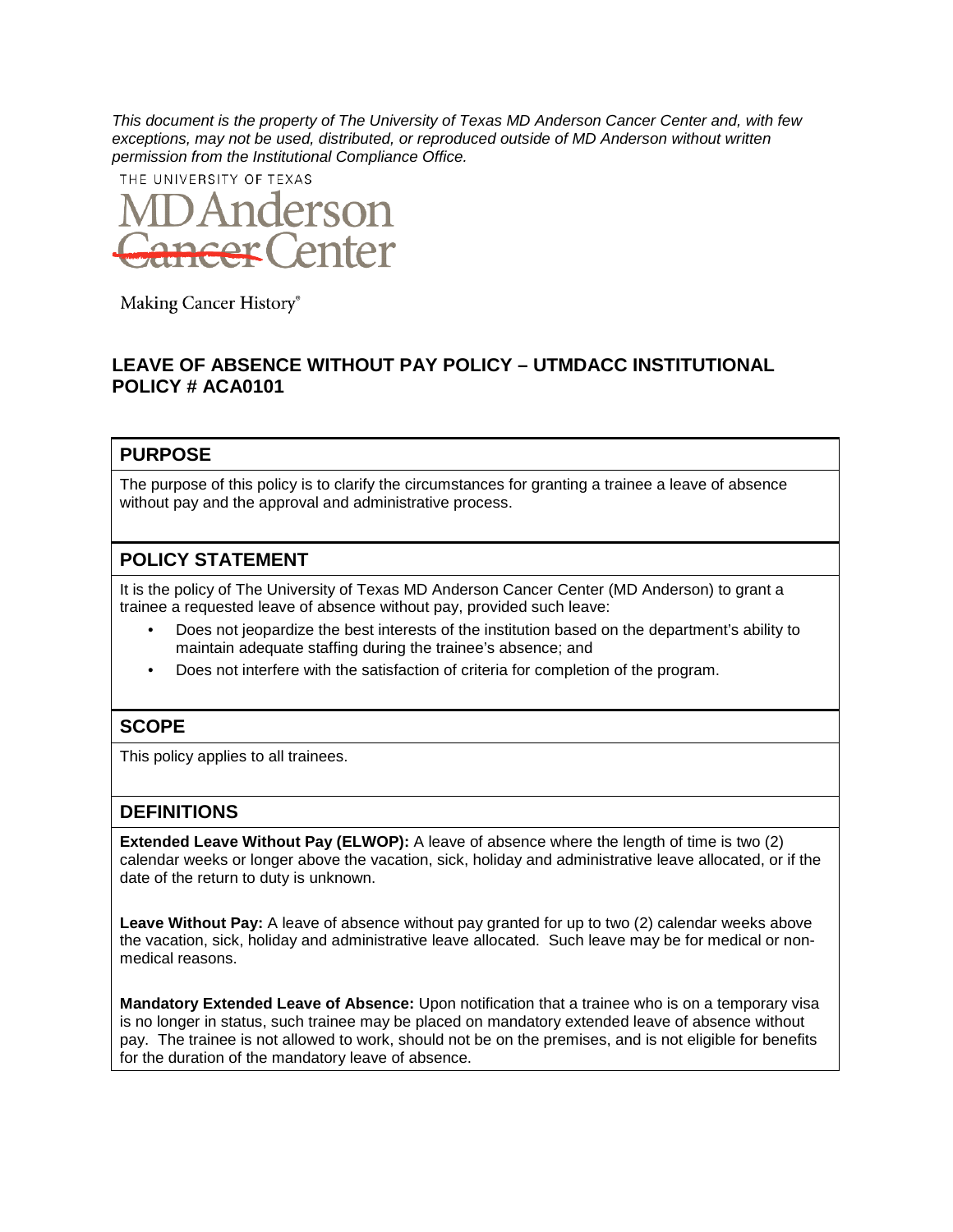#### **PROCEDURE**

#### **1.0 Request**

- 1.1 The trainee requests leave in compliance with program and institutional requirements.
- 1.2 The trainee also submits a plan approved by the program director for satisfying the criteria for completion of the program. The program director indicates, with the approval a funding source for the position, if the appointment is to be extended beyond the current academic year.

#### **2.0 Justification**

Circumstances that justifies approval of sick or vacation leaves (see: Sick Leave Policy for Graduate [Medical Education Trainees \(UTMDACC Institutional Policy # ACA104\)](http://inside3.mdanderson.org/apps/ipp/published/ipp/ACA0104.pdf) or [Sick Leave Policy for](http://inside3.mdanderson.org/apps/ipp/published/ipp/ACA0105.pdf)  [Research Trainees \(UTMDACC Institutional Policy # ACA 105\)](http://inside3.mdanderson.org/apps/ipp/published/ipp/ACA0105.pdf), [Administrative Leave Policy](http://inside3.mdanderson.org/apps/ipp/published/ipp/ADM0293.pdf)  [\(UTMDACC Institutional Policy # ADM0293\)](http://inside3.mdanderson.org/apps/ipp/published/ipp/ADM0293.pdf), and [Family and Medical Leave Policy \(UTMDACC](http://inside3.mdanderson.org/apps/ipp/published/ipp/ACA0100.pdf)  [Institutional Policy # ACA0100\)](http://inside3.mdanderson.org/apps/ipp/published/ipp/ACA0100.pdf) could support consideration of the granting of leave without pay for a like period, in the absence of any sick or vacation leave balances.

#### **3.0 Approval**

The trainee's program director reviews and recommends the leave request to the department chairperson for approval.

#### **4.0 Medical Reasons**

A trainee who requests time off without pay for medical reasons first expends all accumulated sick leave and vacation leave. See: Family and Medical Leave Policy (UTMDACC Institutional Policy # [ACA0100\)](http://inside3.mdanderson.org/apps/ipp/published/ipp/ACA0100.pdf).

#### **5.0 Non-Medical Reasons**

A trainee who wishes to take a leave of absence without pay for non-medical reasons (e.g., family crisis) must first expend all allocated vacation leave.

#### **6.0 Teacher Retirement System (TRS)**

A trainee may not withdraw Teacher Retirement System (TRS) contributions while on an extended leave of absence without pay without the action being considered a termination of employment. Eligibility for Teacher Retirement System benefits, disability, and survivor benefits continue during leave without pay.

#### **7.0 Group Insurance**

In order to continue group insurance coverage the trainee makes prior arrangements with the appropriate benefits office to pay the premium on a monthly basis to the payroll office.

#### **8.0 Leave Less Than Two Weeks**

Periods of leave without pay of two weeks or less are submitted on the Leave Authorization Request form and sent to Trainee and Alumni Affairs.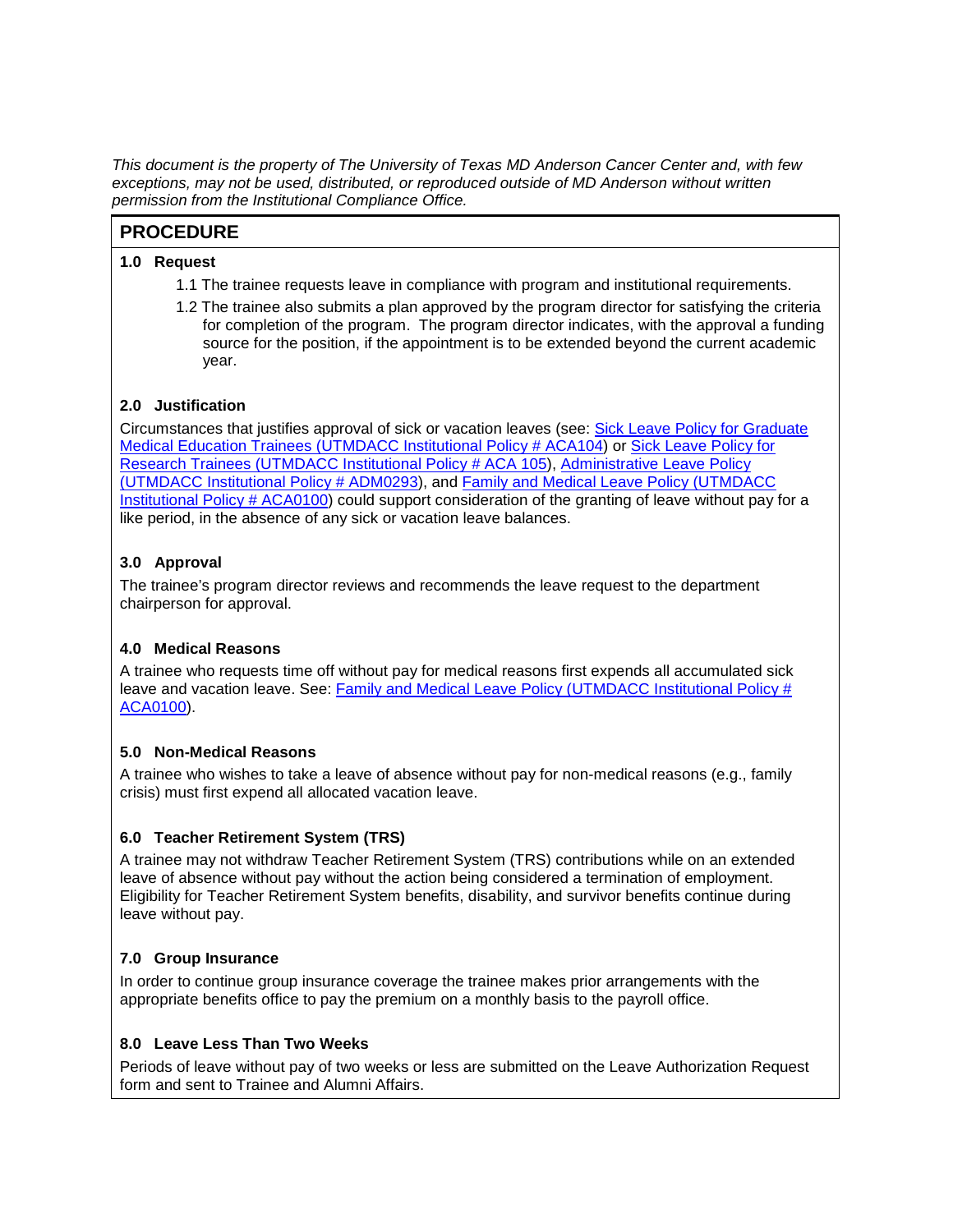#### **9.0 Leave More Than Two Weeks**

- 9.1 If the period of leave without pay extends longer than two weeks, the department head submits a memo of justification to Trainee and Alumni Affairs as soon as possible. The department also provides notification verbally or electronically to Trainee and Alumni Affairs.
- 9.2 Leave time is documented and monitored by payroll action.

#### **10.0 Returning to Work**

The program director notifies Trainee and Alumni Affairs in writing the date the trainee returns to duty. This document is the property of The University of Texas MD Anderson Cancer Center and, with few exceptions, may not be used, distributed, or reproduced outside of MD Anderson without written permission from the Institutional Compliance Office.

#### **11.0 Maximum Time**

The maximum time period for an initial leave of absence is to the end of the fiscal year in which the leave begins. Program directors may not recommend ELWOP beyond the current fiscal year except for military service or health reasons. Granting such requests depends on the individual merits of each case.

#### **12.0 Leave Extension**

- 12.1 Prior to the date established for return, or prior to the end of the fiscal year in which the leave began, the program director contacts the trainee to verify the trainee's intent to either return as scheduled, request an extension of the leave, or terminate. The department head or higher level management approves an extension of the leave.
- 12.2 If the leave is to be extended into the next fiscal year, the department head or higher level management sends a memorandum to the Chief Human Resources Officer (CHRO), or the CHRO's designee requesting the extension. After a review of the request the CHRO (or designee) notifies the department head of the approval or disapproval of the request. The department head notifies the trainee of the final decision.

#### **13.0 Termination**

The termination date for trainees on Family Medical Leave (FML) is the date established for the end of the FML leave. For all other leaves, the last day the trainee worked is the termination date.

## **REFERENCES**

[Administrative Leave Policy \(UTMDACC Institutional Policy # ADM0293\).](http://inside3.mdanderson.org/apps/ipp/published/ipp/ADM0293.pdf) [Family and Medical Leave Policy \(UTMDACC Institutional Policy # ACA0100\).](http://inside3.mdanderson.org/apps/ipp/published/ipp/ACA0100.pdf) Sick Leave Policy for Graduate Medical Education Trainees (UTMDACC Institutional Policy # ACA104).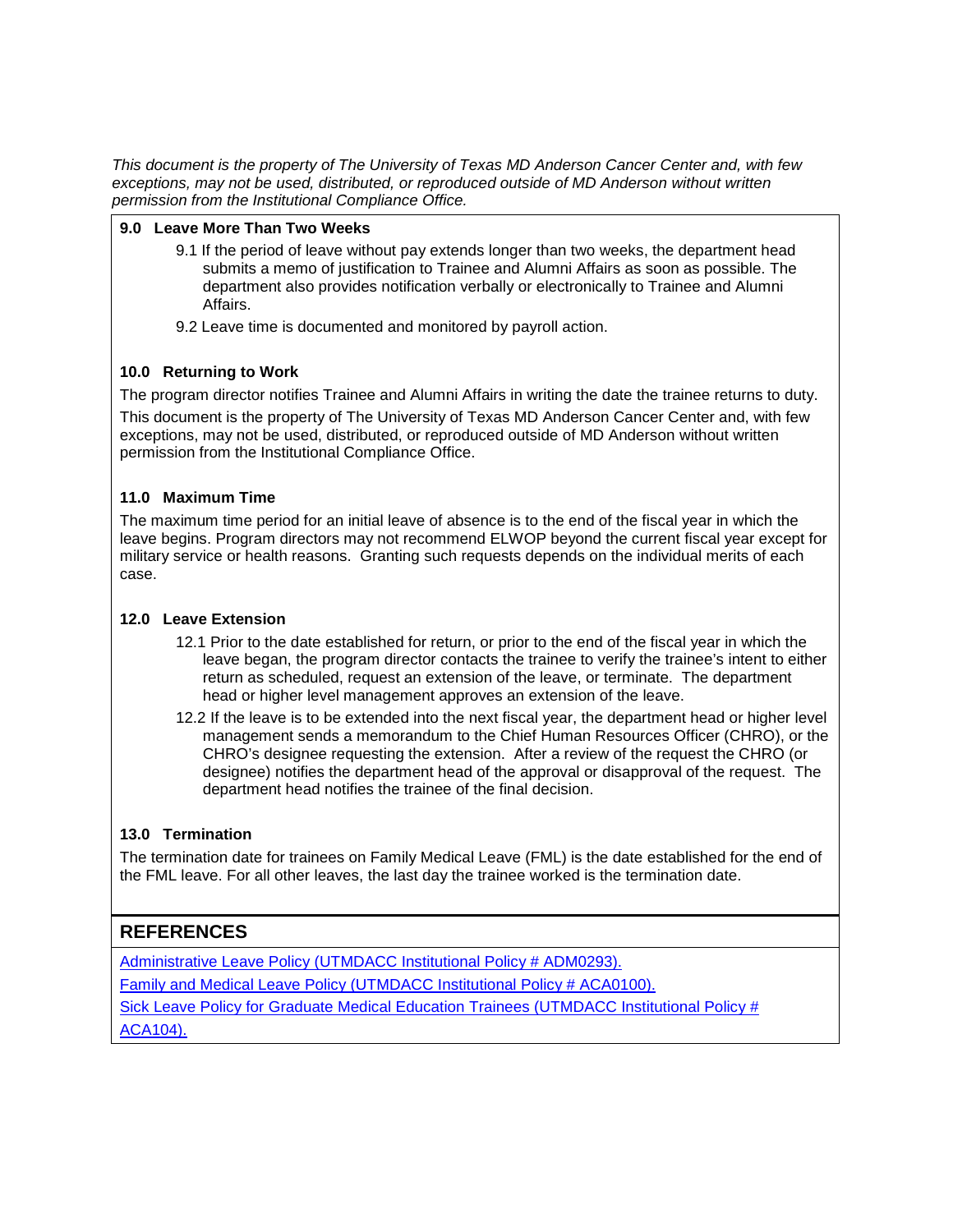THE UNIVERSITY OF TEXAS



Making Cancer History®

## **INCLEMENT WEATHER/ADVERSE OR EMERGENCY CONDITIONS POLICY - UTMDACC INSTITUTIONAL POLICY # ACA0297**

#### **PURPOSE**

The purposes of this policy are to:

- Ensure the safety of patients, visitors, and workforce members in the event of inclement weather/adverse or emergency conditions.
- Ensure adequate staffing to meet patient care and operational requirements and to protect institutional property in the event of inclement weather/adverse or emergency conditions.
- Provide procedures to communicate Severity Levels and reporting instructions to employees in the event of inclement weather/adverse or emergency conditions.
- Communicate management expectations for employees designated as Essential, Ride-Out, and Recovery Team members.
- Communicate employee personal responsibilities to prepare for Essential Personnel, Ride-Out, and Recovery Team roles.

## **POLICY STATEMENT**

It is the policy of The University of Texas MD Anderson Cancer Center (MD Anderson) to recognize that inclement weather or adverse or emergency conditions may occasionally be so severe that it becomes necessary to suspend normal operations. These procedures identify: Severity Levels for emergencies; staff occupying essential and non-essential positions; and requirements for reporting to work.

The President or the designated Triage Officer(s) are the only persons authorized to suspend operations due to inclement weather or adverse or emergency conditions. In addition, there will always be an assigned member of senior management available, locally, in their areas of responsibility in the event of an emergency.

## **SCOPE**

This policy applies to all MD Anderson workforce members to include faculty and Trainee & Alumni Affairs educational appointees. Due to the geographic distance between the main campus in Houston and the Science Park facilities, Severity Levels and communications plans are site-specific to Houston or Science Park. The communications plan in this policy covers employees on the Houston campus, including the Mays Clinic Building, Cancer Prevention Building (CPB), and all other off-site locations in Houston.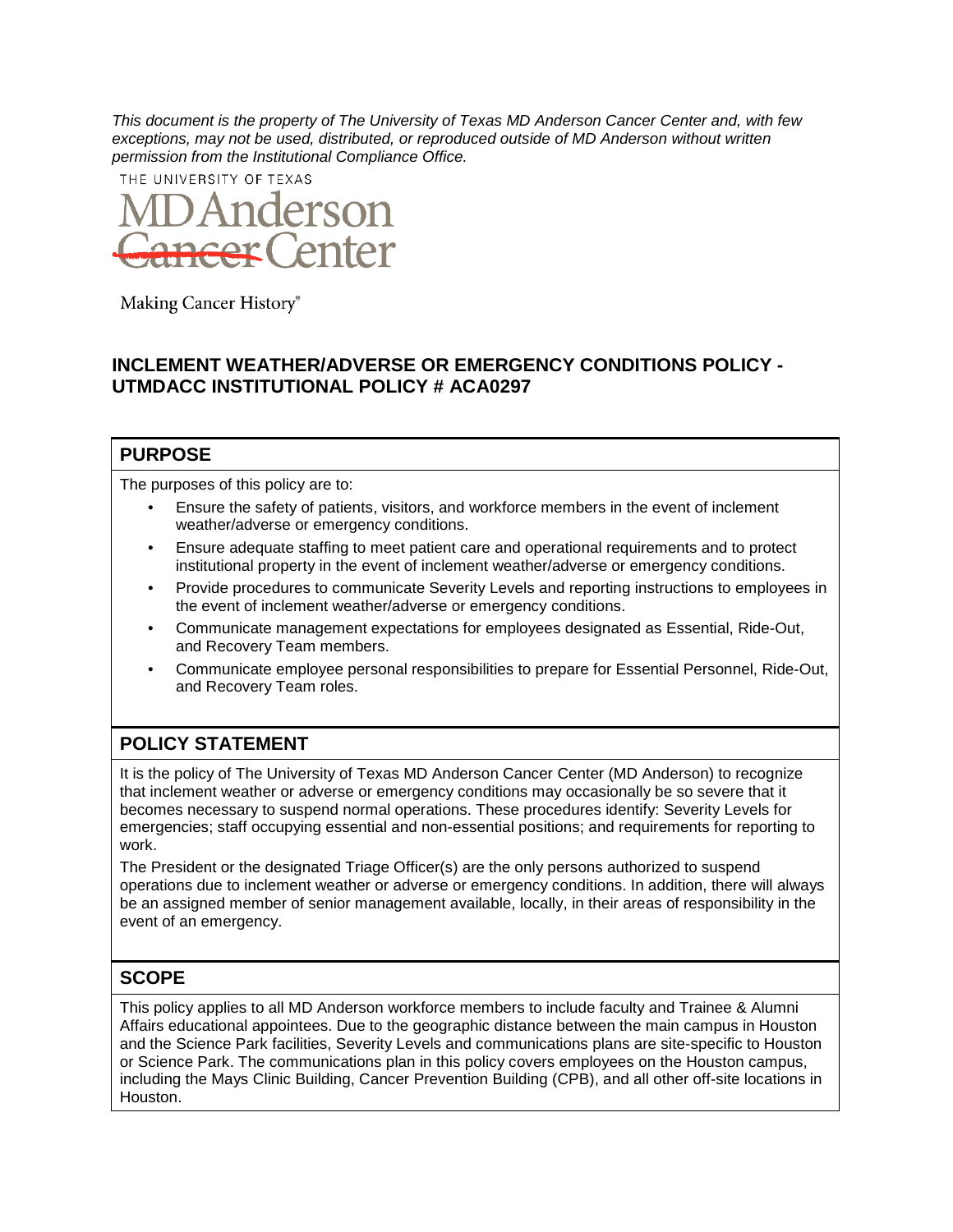**Severity Levels:** Severity levels and post-storm activities may proceed through levels as described below:

#### • **NORMAL OPERATIONS**

**ACTIONS:** All managers and employees assigned to responsibilities for hurricane/severe weather and emergency planning and implementation are required to assess, review, and prepare plans to ensure a constant state of readiness.

**EFFECTS:** No effects.

**EXAMPLE CONDITIONS:** Continuing Activity throughout the year.

• **LEVEL 1** 

**ACTIONS:** Localized actions may be required (Facilities Management only); actions may be restricted to an area, department, or group.

**EFFECTS:** There is no significant effect. No disruption of function. Very little damage. No apparent threat to personnel or patient safety.

**EXAMPLE CONDITIONS:** Utility or service failure (minor impact or service interruption), severe tropical storm, or weather watch/warning. For Hurricanes - Hurricane enters the Gulf of Mexico.

#### • **LEVEL 2**

**ACTIONS:** MD Anderson will be open for all business operations, including patient appointments; Clinics assess patient appointments. All employees will report to duty as scheduled. Notification will be made to appropriate management and Emergency Plan Officers (EPOs). The RING line 713-792-RING (2-7464) and EPO Line will be updated, Employee Alert site [\(http://www.mdanderson.org/employeealert\)](http://www.mdanderson.org/employeealert) will be updated. Hurricane Ride Out Team members may be released to go home to secure personal property.

**EFFECTS:** Modification of operations may be necessary, but patient care can be maintained. One major function may be disrupted, but effect is anticipated to be temporary. Potential threat to personnel or patient safety may exist in limited areas. Horizontal evacuation of limited areas may be required.

**EXAMPLE CONDITIONS:** Confirmed fire or smoke – impact limited to one department or area. Hazardous substance release – impact limited to one department or area. Minor flooding. Utility failure – impact limited to one department or area. High probability of hurricane, tropical storm, or other severe weather. For Hurricanes – Hurricane landfall 36- 48 hours out.

#### • **LEVEL 3**

**ACTIONS:** All employees designated as Non-Essential Personnel will be released from duty or will not report for duty. The Incident Command Center will be activated.

MD Anderson will usually be open for all scheduled patient appointments; however, clinics start canceling appointments. (*NOTE: Some non-essential personnel may be redesignated as essential, if necessary*). Notification will be made to appropriate management and EPOs. The RING line 713-792-7464 (2-RING) will be updated.

**EFFECTS:** Ability to carry on normal patient care may be restricted. One or more major functions may be severely disrupted. Minimization of operations and staffing is necessary. Vertical evacuation of a partial or total floor may be required.

**EXAMPLE CONDITIONS:** Major fire. Major flooding. Hurricane threatening Texas to Louisiana area, substantiated threat or event (involving terrorism, etc.). Hurricane, tropical storm or other severe weather threatening the Texas/Louisiana area. For Hurricanes – Hurricane landfall 24 hours out.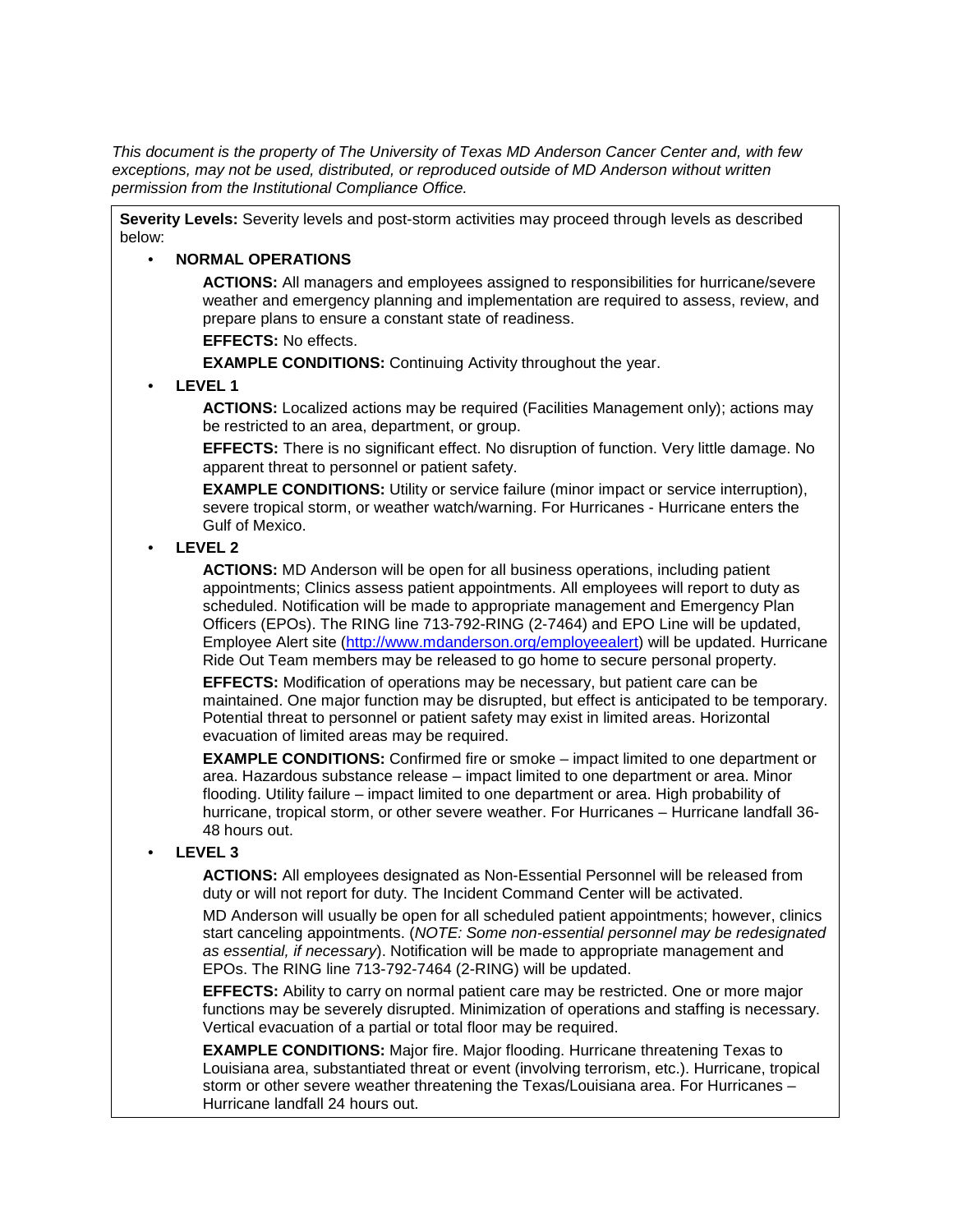#### • **LEVEL 4**

**ACTIONS:** All patient appointments will be cancelled. Typically, this level is only necessary during a hurricane or severe emergency conditions. Incident Command Center is activated. All employees designated as Essential Personnel are released from duty when the Ride Out Teams have taken over the operations of the institution. This is applicable to Hurricanes only. Essential Personnel are not released from duty during other emergency conditions. Notification is made to the appropriate management and the EPOs. The RING line, 713-792-7464 (2-RING), is updated.

**EFFECTS:** Patient Care is limited to provision of care to inpatients. Severe damage to facilities/utilities. Dire threat to personnel or patient safety may exist. Vertical evacuation of several floors or total evacuation may be required. Institution under a complete lock-down.

**EXAMPLE CONDITIONS:** Major fire. Major structural damage or failure. Hurricane threatening Houston area. Severe emergency conditions, event involving terrorism. Hurricane landfall in Houston/Galveston area.

**SEVERITY LEVEL START AND END TIMES: Severity Levels III and IV** have declared starting and ending times. Start and end times are announced via the RING line, 713-792- 7464 (or 2-RING), and by e-mail. Every effort will be made to communicate end times in advance of shift changes. **Updates to the RING line will be made before each shift change at 5:00 a.m., 1:00 p.m., and 9:00 p.m., at the least, at an Emergency Level II and above.** 

**Emergency Plan Officer (EPO):** Employees designated by their department/division to:

- Ensure seamless communications to all staff during emergencies.
- Ensure preparedness for his/her area of responsibility that includes but is not limited to ensuring: departmental emergency plans are updated; call trees are accurate and current; employees are trained on emergency procedures; departments have identified essential personnel, Ride Out, and Recovery teams.
- Coordinate response activities for their areas during any emergency.
- Coordinate recovery operations for their areas after an emergency.

**Essential Personnel:** Essential personnel are employees who have been designated, according to position, by their department/division as essential to the continued performance of their department and/or the institution. Essential personnel include employees who are required to sustain clinical services and/or who are responsible for the protection of institutional assets during declared Security Levels III and IV. They are required to report to their designated work site during all emergencies except hurricanes and/or severe weather unless instructed otherwise by their manager/supervisor.

Essential personnel are only released from duty when the Ride Out Teams have taken over the operations of the institution, which is only applicable for Hurricanes/Severe Weather. They are not released from work if currently on duty during any other emergency. If an employee designated as essential cannot report to work, he/she must contact his/her direct supervisor to advise of his/her situation as soon as possible. Managers are required to notify each employee in an essential position on an annual basis using the [Essential Staff Acknowledgment Form.](http://inside3.mdanderson.org/apps/ipp/published/attachments/ATT0404.doc) Copies of these forms are maintained by the department. Each department will also maintain lists of essential staff and contact information in their departmental emergency plan.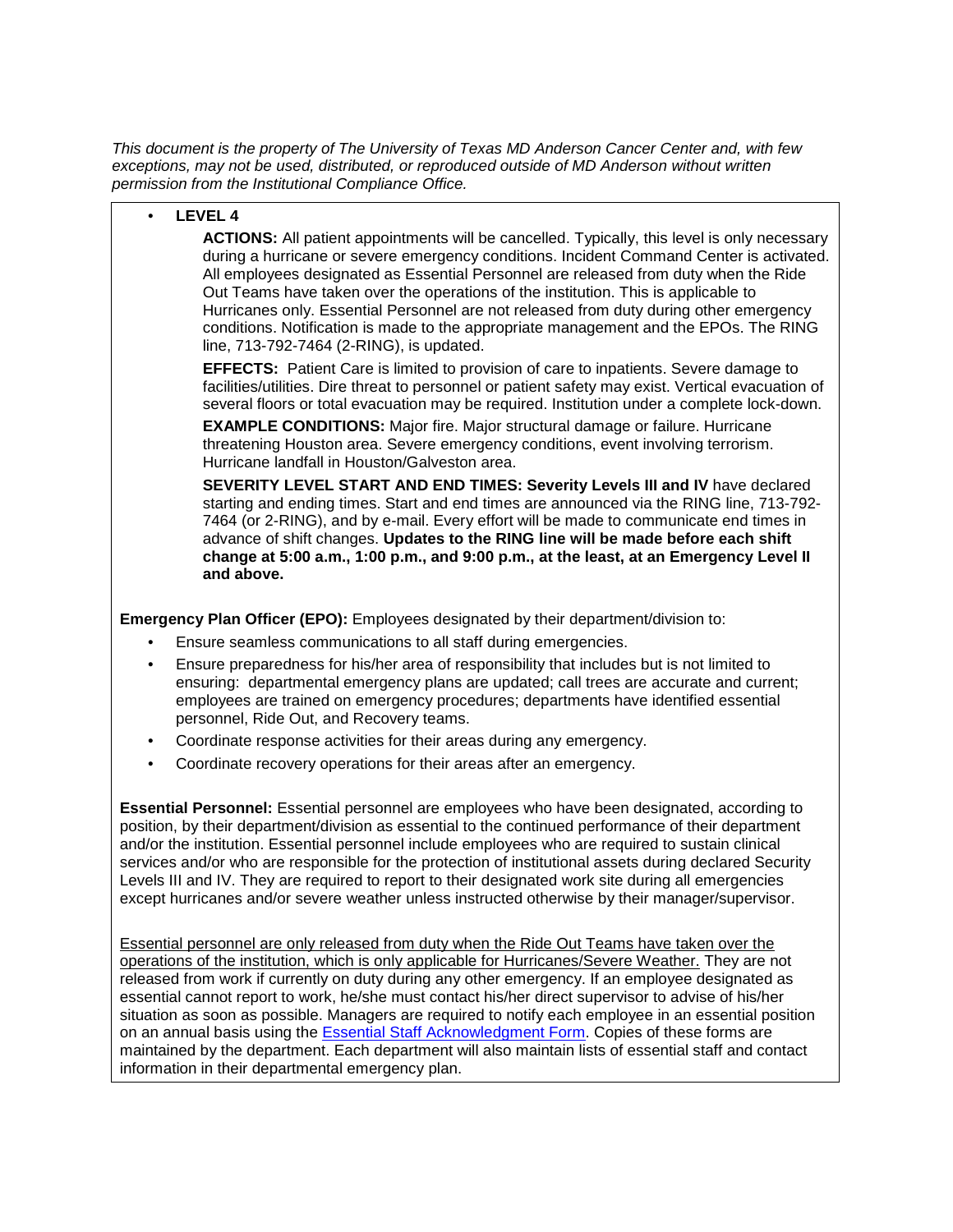**Non-Essential Personnel:** Employees whose presence is not essential during a declared Severity Level 3 or 4 emergency or an unanticipated emergency event. Non-Essential personnel may be redesignated as essential as needed by their supervisor and with a **One-Up Approval**. Non-Essential personnel cannot leave until released by the supervisor and must return to work as normal routine operations are resumed.

**\*One-Up Approval:** Approval of an occurrence or situation by a manager that is one step higher in a direct reporting structure.

**Recovery Team:** Employees designated by their department/division as necessary for assisting with Recovery Operations for their area. If an employee designated to the Recovery Team cannot fulfill the assignment or cannot report to work as instructed, they must contact their supervisor to advise them of the situation. Each department with a Recovery Team will identify those members in their departmental emergency plan. Departmental Recovery Team lists should be updated annually.

**Ride-Out Team:** Employees designated to remain on-site during hurricanes to help cover operations and facilities for the institution. Some Non-Essential or Essential personnel may also be designated as Ride-Out Team members to help cover operations and facilities for the institution, if necessary. Staff may be designated as Ride-Out Team members by their supervisor and with a **One-Up Approval**. Ride-Out Team members must sign the [Ride-Out Team Acknowledgment Form](http://inside3.mdanderson.org/apps/ipp/published/attachments/ATT0569.doc) annually. Copies of these forms are maintained by the department. Each department with a Ride Out Team will maintain this list and contact information in its departmental emergency plan. Departmental Ride Out Team lists should be updated annually.

**RING Line:** The RING line, 713-792-7464 (or 2-RING), is a multi-line telephone system designed to communicate a standard message to large numbers of employees within a short period of time. In the event of severe weather/adverse or emergency conditions, all employees should check the RING line for instructions as to the current Severity Level for the institution and reporting instructions. Severity Levels 3 and 4 have declared starting and ending times and are announced via the RING line. RING line announcements for Severity Levels 2, 3, and 4 will have a date and time stamp for each update. Monitoring Services has primary responsibility for maintaining this system. **The RING line is updated at Severity Levels 2 and above conditions at 5:00 a.m., 1:00 p.m., and 9:00 p.m., at the least.**

**Triage Officers:** Group of designated individuals from senior management who are responsible for assessing information related to an emergency and escalating the severity for Levels 2 and 3. They are also responsible for ordering activation of the Incident Command System at Level 3. Triage Officers are contacted for level escalation in the following order:

VP, Operations and Facilities Management.

EVP and Physician in Chief.

Sr. VP and Chief of Clinical Operations.

VP, Nursing Practice and Chief Nursing Officer.

**1.1 Department managers** are responsible for maintaining a formal plan that identifies Non-Essential and Essential personnel (employees may be classified as essential during Severity Levels 3 and 4 emergencies – see above). All employees should be advised of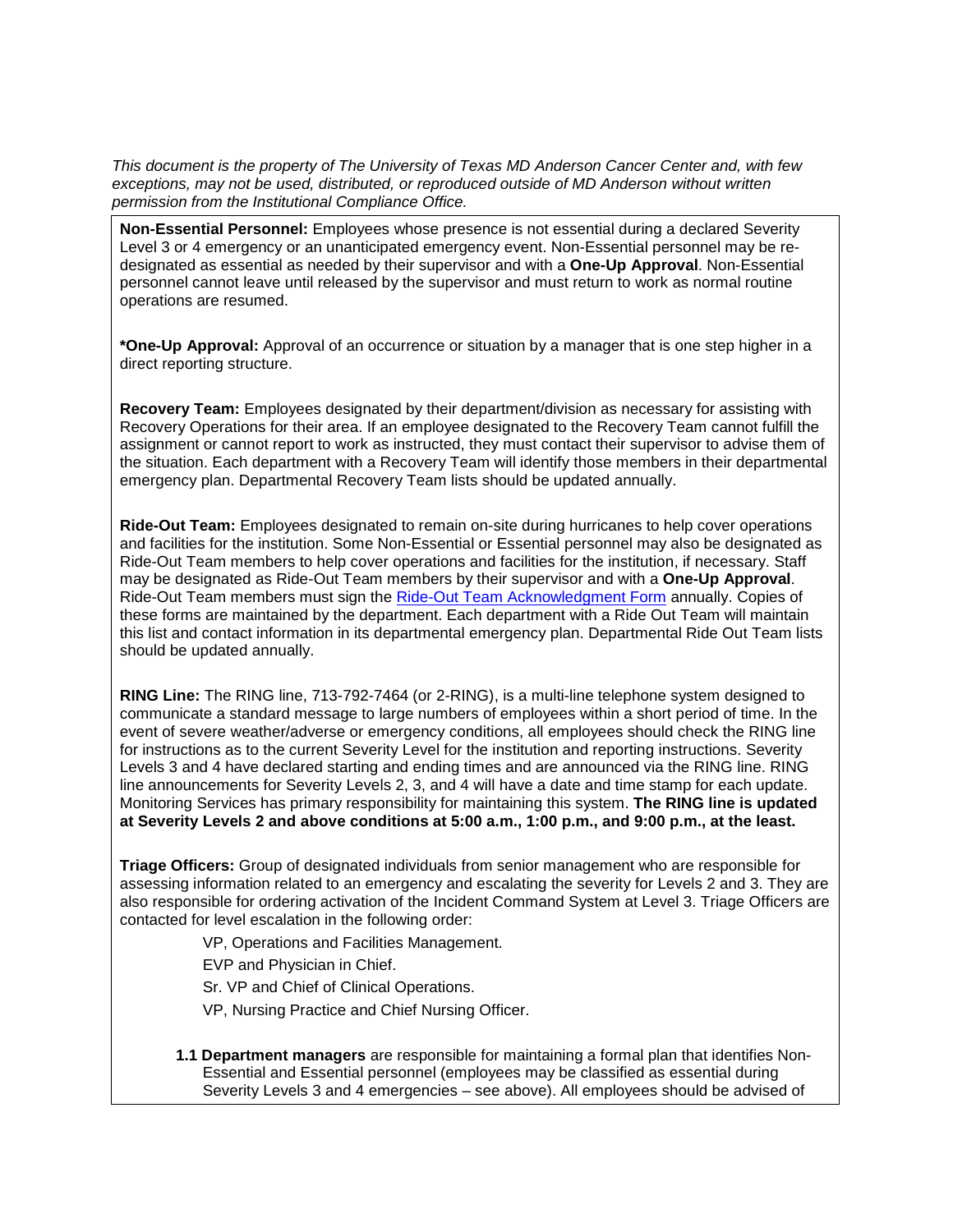> their status in advance of a declared emergency. Managers with Essential personnel are required to maintain current departmental notification charts to ensure rapid communications in the event of Severity Level 3 and 4 emergencies.

**1.2 Employees** are responsible for monitoring the RING line, 713-792-7464 (or 2-RING), and/or institutional e-mail for updates on status of the institution.

#### **2.0 Notification**

- 2.1 The designated Triage Officers will determine the appropriate severity level. Notification will be made to the appropriate management and/or EPOs.
- 2.2 Monitoring Services records the current severity level related information on the RING line. This information is approved by the Senior Executive in charge.
- 2.3 Employees should call the RING line, 713-792-7464 (2-RING), for the current severity level and instructions, and/or monitor institutional e-mail.

#### **3.0 Responsibilities of Essential Personnel and Ride out Teams**

3.1 Employees designated as Essential or Ride Out during a declared emergency or unanticipated emergency event and/or during Severity Levels 3 and 4 emergencies will be required to report and continue to work as long as needed. These employees will be expected to prepare their homes and families appropriately so that they may report to work during an emergency as required. Preparations should include the following considerations:

A. No dependents of staff members will be allowed on MD Anderson property under any circumstances during an emergency due to the lack of appropriate facilities, supplies, and personnel to care for dependents on-site. Essential personnel and Ride-Out Team members are therefore encouraged to make prior arrangements for care/transportation of their dependents.

B. No pets will be allowed on MD Anderson property under any circumstances during emergency due to the lack of appropriate facilities, supplies, and personnel to care for pets. Essential personnel and Ride-Out Team members are therefore encouraged to make prior arrangements for care/transportation of their pets.

C. Essential personnel and Ride-Out Team members are allowed to bring only one car to the MD Anderson or TMC facilities during an emergency event.

3.2 Failure of an employee in an essential position to report to duty during a declared emergency, an unanticipated emergency, or Severity Level 3 and 4 emergencies may be grounds for disciplinary action up to and including termination.

#### **4.0 Non-Essential Personnel**

Following the declaration of an emergency (Level 3 and above), all Non-Essential personnel will be directed to leave work and/or not report to duty until further notice. However, if adequate staffing is not maintained, then some Non-Essential personnel may be re-designated as essential and may be required to report or continue to work as long as needed with supervisor and One-Up Approval.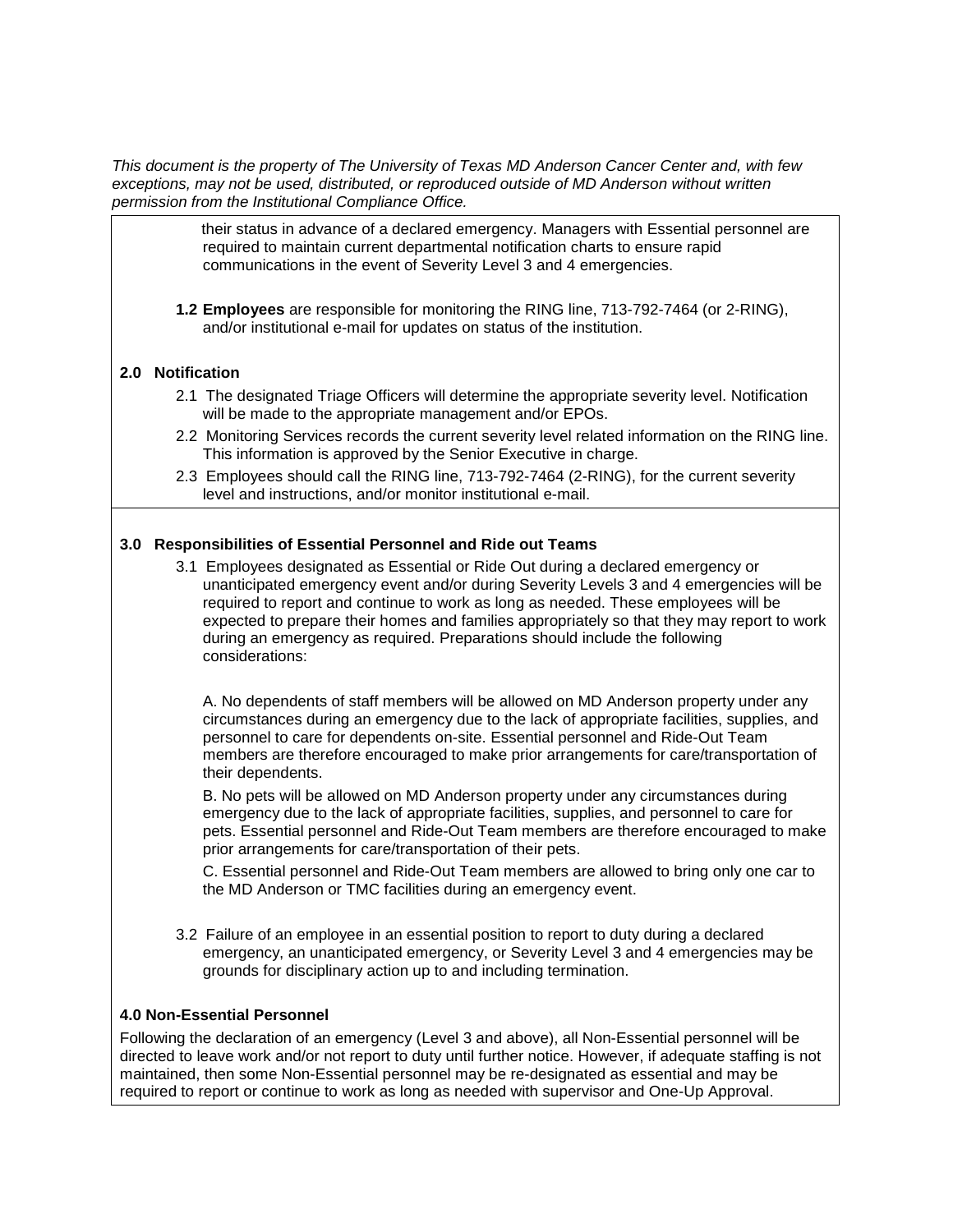#### **5.0 Responsibilities of Recovery Team Personnel**

- 5.1 Employees designated to the Recovery Team for their department/area will be expected to report to work once the Incident Officer has declared activation of the Recovery Phase of an emergency.
- 5.2 Recovery Team members will be responsible for contacting their manager/supervisor and/or checking the RING Line to find out when they are expected to report to work to start recovery operations.
- 5.3 No family members, dependents, or pets will be allowed on MD Anderson campus. Recovery Team members are, therefore, encouraged to make prior arrangements for family members, dependents, and pets.

#### **6.0 Return to Work**

- 6.1 The Incident Officer in-charge of an emergency will determine the time of return to normal operations for a Severity Level 3 and above emergency. The decision will be recorded on the RING line and also communicated via e-mail. All employees are expected to return to work for their next shift following the end of the declared emergency and return to normal operations.
- 6.2 Employees who are unable to report to work at the beginning of the next scheduled shift following the declared end time of an emergency due to localized conditions will use regular time off procedures (e.g., Paid Time Off or leave without pay).

#### **7.0 Leave Records**

Department managers must maintain separate leave records for employees who work through declared emergencies and coordinate leave usage with Payroll Services. If Hurricane Ride Out Teams are activated, all Ride Out Team members must clock in and clock out at designated time clocks. Human Resources and Payroll Services will issue instructions, as needed, after the emergency is over.

#### **8.0 Pay Procedures**

It is the policy of The University of Texas MD Anderson Cancer Center (MD Anderson) to provide leave for emergencies and inclement weather. Information specific to emergencies and inclement weather leave can be found within the MD Anderson Leave Guide in [the Emergency and Inclement Weather](http://inside.mdanderson.org/humanresources/working-at-md-anderson/time-off-and-leave/inclement-weather-and-emergency-conditions-leave.html)  [Leave section.](http://inside.mdanderson.org/humanresources/working-at-md-anderson/time-off-and-leave/inclement-weather-and-emergency-conditions-leave.html) The complete [Leave Guide](http://inside.mdanderson.org/human-resources/leave-time-off/index.html) is located on the Human Resources Website.

## **REFERENCES**

[Emergency and Inclement Weather Leave section.](http://inside.mdanderson.org/human-resources/leave-time-off/work-related-leave/disaster-inclement-weather-leave.html)

[Essential Staff Acknowledgment Form.](http://inside3.mdanderson.org/apps/ipp/published/attachments/ATT0404.doc)

[Leave Guide.](http://inside.mdanderson.org/human-resources/leave-time-off/index.html)

[Ride-Out Team Acknowledgment Form.](http://inside3.mdanderson.org/apps/ipp/published/attachments/ATT0569.doc)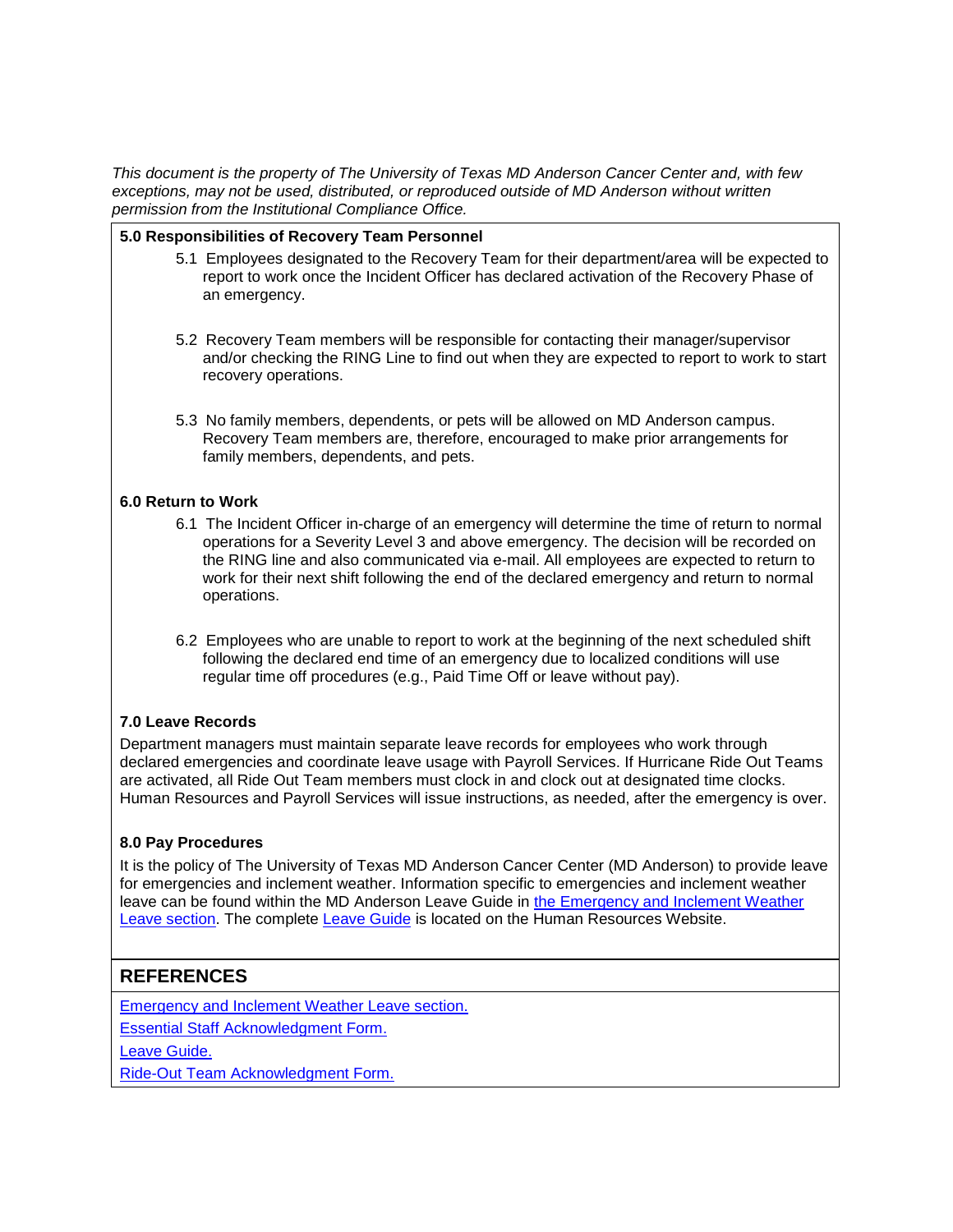

Making Cancer History®

#### **MILITARY LEAVE OF ABSENCE POLICY - UTMDACC INSTITUTIONAL POLICY # ACA0301**

It is the policy of The University of Texas M. D. Anderson Cancer Center (M. D. Anderson) to provide Military Leave. As part of its comprehensive leave program, M. D. Anderson provides information on this type of leave in the [Leave Administrative Guide](http://inside.mdanderson.org/human-resources/leave-time-off/community-service-leave/military-leave.html) located on the HR website.



Making Cancer History®

## **SICK LEAVE POLICY FOR EDUCATIONAL APPOINTEES**

## **PURPOSE**

The purposes of this policy are to:

- Provide clarification to departments regarding sick leave in order to maintain appropriate attendance levels of educational appointees.
- Comply with all applicable statutes, regulations and laws including The Pregnancy Discrimination Act of 1978 and The Family and Medical Leave Act of 1993.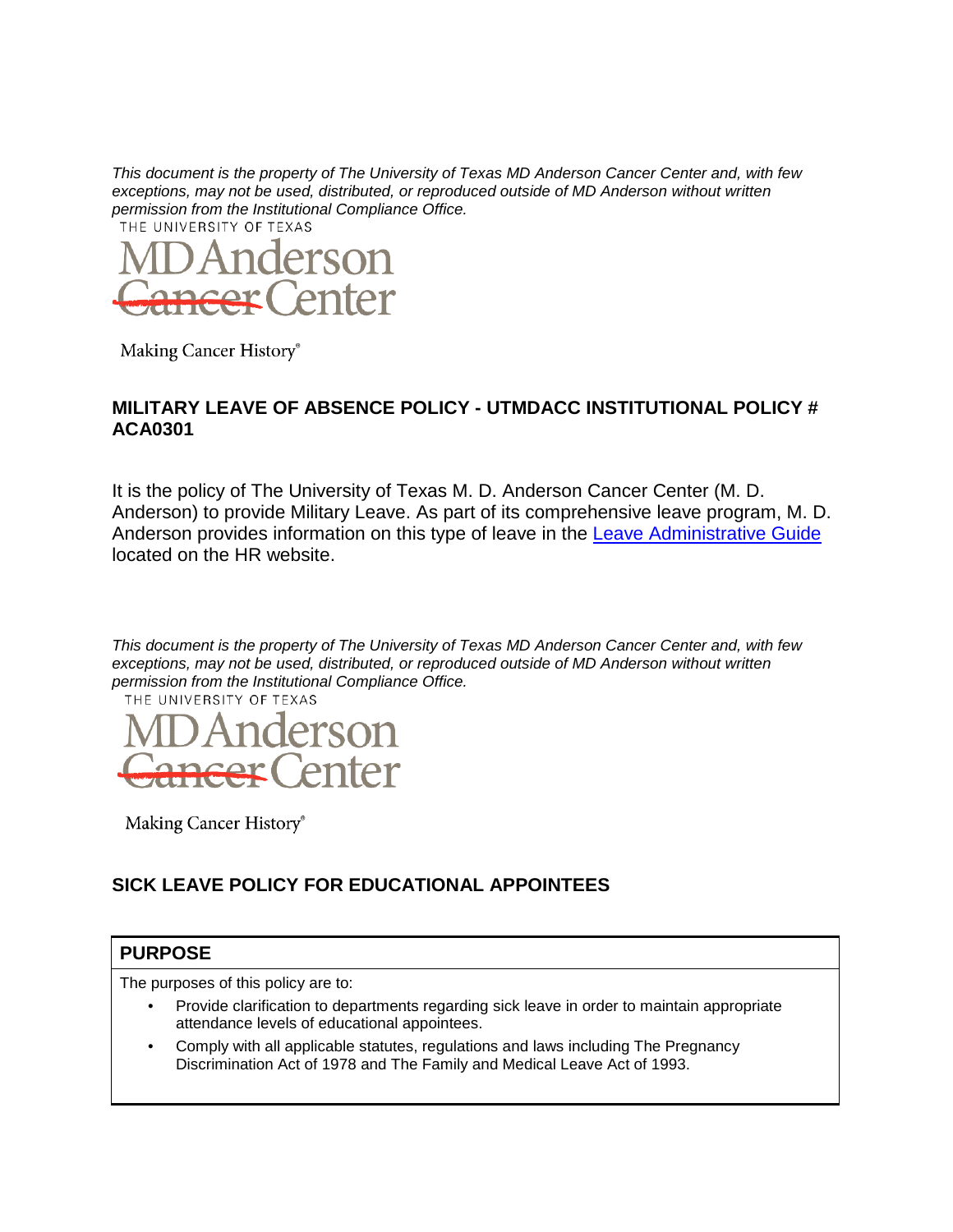## **POLICY STATEMENT**

It is the policy of The University of Texas MD Anderson Cancer Center (MD Anderson) to provide sick leave with pay, when authorized, to eligible educational appointees for absences necessitated by personal illness, injury, pregnancy, parent/teacher conferences, or when the educational appointee is needed to assist a member of his/her immediate family who is ill or injured.

## **SCOPE**

This policy applies to benefits-eligible Trainee and Alumni Affairs educational appointees.

## **STRATEGIC VISION**

#### **Strategic Goal 3: Education**

Provide educational programs of the highest quality to fully address the needs of all learners.

## **DEFINITIONS**

**Paid Time Off (PTO):** MD Anderson employee leave policy which does not apply to educational appointees.

**Sick Leave:** A lump-sum allocation of time that is not accrued.

**Sick Leave Allotment:** Full-time TAA educational appointees are allotted 80 hours of sick leave with pay for one year of appointment, effective on the first day of training.

Part-time TAA educational appointees are allotted sick leave hours with pay on a prorated basis, equal to a percentage of the full-time entitlement, effective on the first day of training.

*This document is the property of The University of Texas MD Anderson Cancer Center and, with few exceptions, may not be used, distributed, or reproduced outside of MD Anderson without written permission from the Institutional Compliance Office.* 

**Eligibility Criteria:** The educational appointee must meet the following criteria to be eligible for sick leave with pay:

- Trainees who hold appointments of at least fifty percent (50%) time.
- Trainees whose initial appointment is greater than  $4\frac{1}{2}$  months.
- Trainees who receive a stipend from MD Anderson.

**Immediate Family Member:** An individual related by kinship, adoption (including a certified foster child), or marriage who is living in the same household with the TAA educational appointee and minor children of the TAA educational appointee who are not living in the same household. Sick leave may also be taken to care for a spouse, parent, or non-minor child who does not reside in the same household only if the time taken is necessary to provide care as a direct result of a documented serious medical condition.

*NOTE: A TAA educational appointee may not use sick leave to care for a parent-in-law if the parent-inlaw does not live in the same household.* 

**Parent-Teacher Conferences:** A TAA educational appointee may use up to eight (8) hours of sick leave each appointment year to attend parent-teacher conference sessions for the TAA educational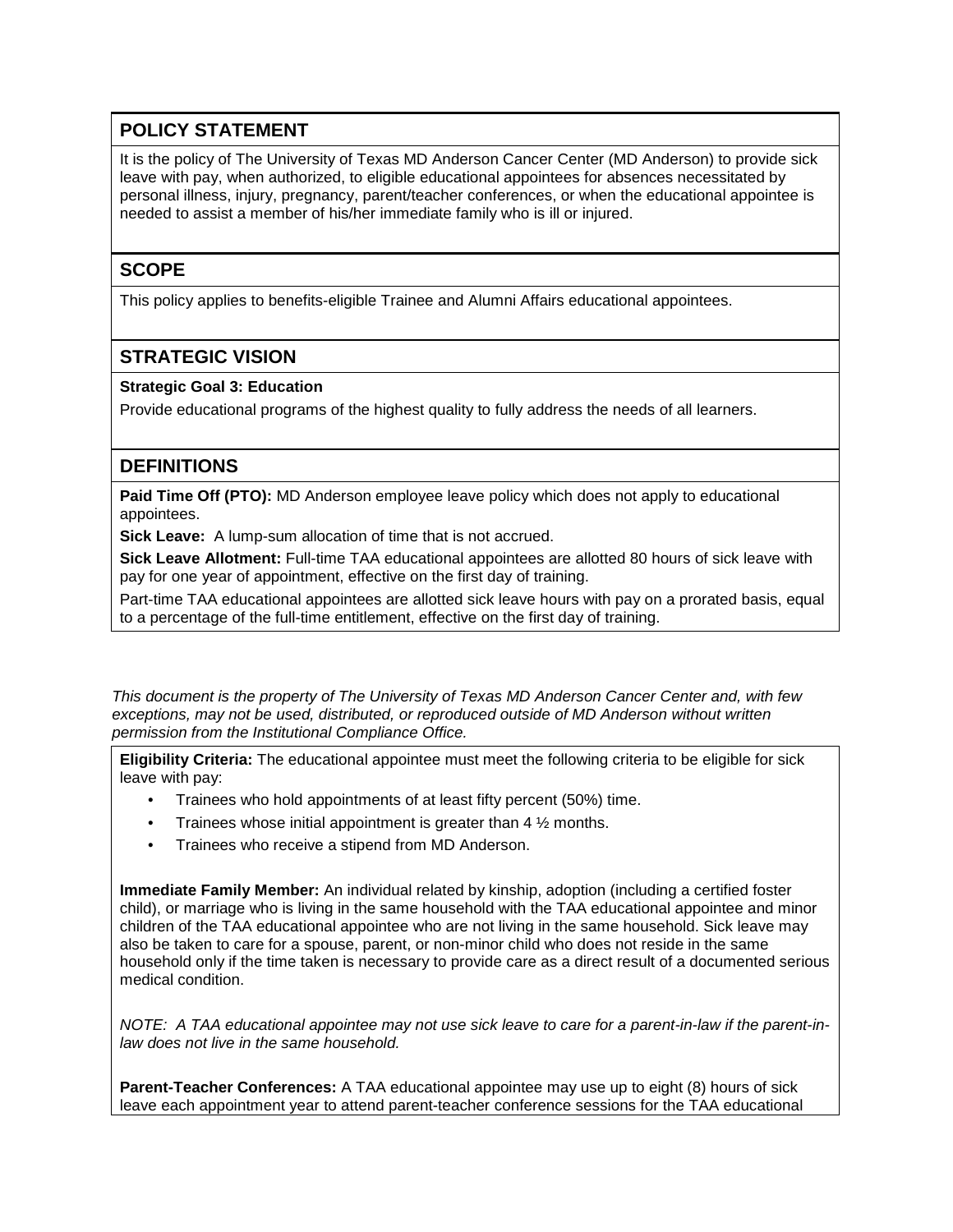appointee's children who are in pre-kindergarten through 12th grade. This does not include school programs, award sessions, athletic events, or chaperoning for school field trips.

**Military Leave:** When a TAA educational appointee is called for U.S. military active duty, the balance of unused paid sick leave is frozen until the TAA educational appointee returns to work.

**Department Transfer:** When a TAA research educational appointee transfers to another department during an appointment period, the balance of unused sick leave is maintained.

**Position Change:** When a TAA educational appointee transfers to a classified or faculty position within MD Anderson, the balance of unused paid sick leave is forfeited on the date of transfer.

**UT System Transfer:** When a TAA educational appointee transfers to another UT component, paid sick leave balances may be frozen, carried over, or forfeited depending upon the procedures of the accepting institution.

**Separation:** When a TAA educational appointee separates from MD Anderson, the balance of unused paid sick leave is forfeited.

**Death:** In the event of the death of a TAA educational appointee who holds a current appointment, the sick leave balance is payable to the deceased's estate.

#### **PROCEDURE**

#### **1.0 Program Director/Faculty Mentor Responsibilities**

Program directors/faculty mentors are responsible for:

*This document is the property of The University of Texas MD Anderson Cancer Center and, with few exceptions, may not be used, distributed, or reproduced outside of MD Anderson without written permission from the Institutional Compliance Office.* 

- 1.1 Establishing and distributing leave use and procedures guidelines to all TAA educational appointees;
- 1.2 Reviewing leave guidelines during departmental orientation for new TAA educational appointees;
- 1.3 Ensuring that guidelines are administered in a consistent and fair manner; and
- 1.4 Establishing and monitoring departmental leave procedures and reports to Payroll.

*NOTE:* Departments may determine internal methods for verifying information submitted through the timekeeping system, including sign-off procedures, but no TAA educational appointee should have signature authority for his/her own requests for leave.

#### **2.0 TAA Educational Appointee's Responsibilities**

To use sick leave with pay, the TAA educational appointee must comply with the following:

- 2.1 Promptly report information about an illness to the appropriate department administrator;
- 2.2 Keep the department administrator informed of the progress of the illness and the expected date of return to duty; and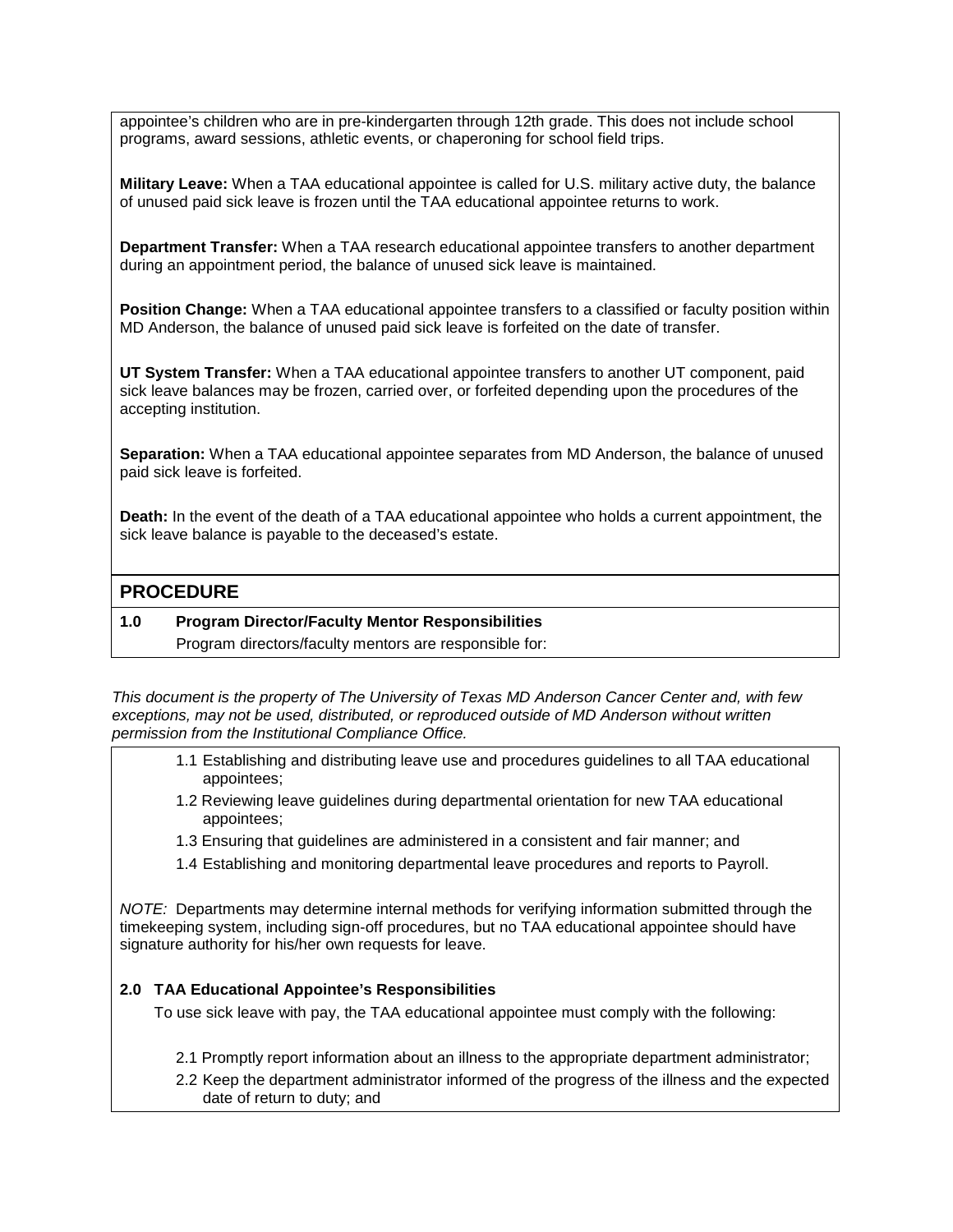2.3 Submit sick leave request in compliance with departmental and institutional requirements.

#### **3.0 Medical Certification / Physician's Report**

For absences of more than three working days, a medical certification or physician's report may be required. This report shall indicate:

- 3.1 The days the TAA educational appointee was ill;
- 3.2 The prognosis; and
- 3.3 A statement releasing the TAA educational appointee to return to work.

#### **4.0 Parent-Teacher Conference**

If the absence is due to a child's parent-teacher conference, the department administrator must be given reasonable notice of the TAA educational appointee's intention to use sick leave to attend the conference.

#### **5.0 Childbirth / Adoption / Foster Care**

Sick leave may be used for the birth of a child or the adoption or foster care placement of a child under three years of age.

#### **6.0 Disciplinary Status**

TAA educational appointees on disciplinary status for attendance may be required to submit a physician's report for each absence.

#### **7.0 False Pretenses**

Obtaining sick leave with pay under false pretenses, or other abuses of the sick leave privilege, constitutes grounds for disciplinary action up to and including termination.

*This document is the property of The University of Texas MD Anderson Cancer Center and, with few exceptions, may not be used, distributed, or reproduced outside of MD Anderson without written permission from the Institutional Compliance Office.*

#### **8.0 Family and Medical Leave**

TAA educational appointees on family or medical leave are required to utilize all allocated sick, vacation, and banked holiday leave prior to leave without pay, if applicable. See Family and Medical Leave Policy (UTMDACC Institutional Policy # ACA0100).

#### **9.0 On-the-Job Injury / Workers' Compensation**

- 9.1 Absences resulting from on-the-job injuries are covered by Workers' Compensation Insurance and may be charged to sick leave prior to the TAA educational appointee's being paid compensation insurance, which begins on the eighth workday missed after the injury.
- 9.2 TAA educational appointees receiving workers' compensation insurance benefits are not subject to the requirement of utilizing all accumulated sick, vacation, and banked holiday leave.

#### **10.0 Extended Illness**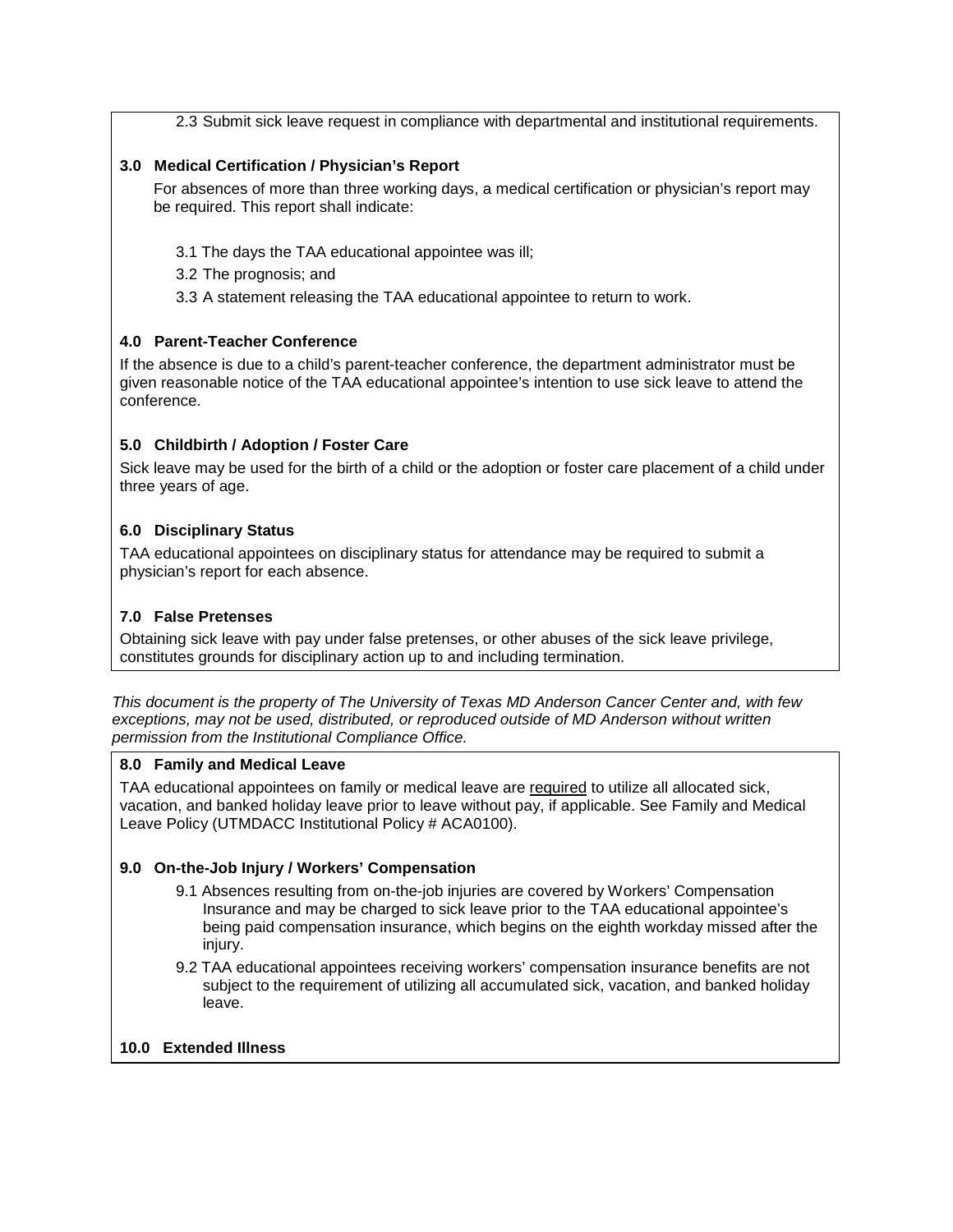- 10.1 When a TAA educational appointee's extended illness results in using the entire TAA educational appointee's allotted sick leave, further absences may be charged to vacation or banked holiday leave.
- 10.2 On depletion of sick, vacation, and banked holiday leave, the TAA educational appointee may be placed on extended leave without pay to the extent that each absence is consistent with criteria for completion of training and related deadlines.

## **REFERENCES**

[Attendance Policy for Educational Appointees \(UTMDACC Institutional Policy # ACA0096\).](http://inside3.mdanderson.org/apps/ipp/published/ipp/ACA0096.pdf) [Family and Medical Leave Policy \(UTMDACC Institutional Policy # ACA0100\).](http://inside3.mdanderson.org/apps/ipp/published/ipp/ACA0100.pdf) [Workers' Compensation Insurance Policy \(UTMDACC Institutional Policy # ADM0276\).](http://inside3.mdanderson.org/apps/ipp/published/ipp/ADM0276.pdf)

*This document is the property of The University of Texas MD Anderson Cancer Center and, with few exceptions, may not be used, distributed, or reproduced outside of MD Anderson without written permission from the Institutional Compliance Office.*



Making Cancer History®

#### **DEPARTMENTS OF IMAGING PHYSICS & RADIATION PHYSICS TRAVEL POLICY FOR GRADUATE RESEARCH ASSISTANTS IN THE GSBS MEDICAL PHYSICS PROGRAMS**

Adopted June 2000, Page 1 of 5

#### **PURPOSE**

This policy statement provides guidance regarding and clarification of institutional and departmental travel policies for all Imaging Physics and Radiation Physics trainees. Antecedent policies are cited in the reference section of this document. The sole objective of trainee travel is to further the education of the trainee.

## **POLICY STATEMENT**

The Department of Imaging Physics of The University of Texas M. D. Anderson Cancer Center will support with funding or educational leave only travel that meets the criteria stated in this policy. All trainees are expected to comply with the provisions of this policy and those underlying it unless exceptions have received the prior approval of the Deputy Chair for Education or the Chair of Imaging Physics.

**SCOPE**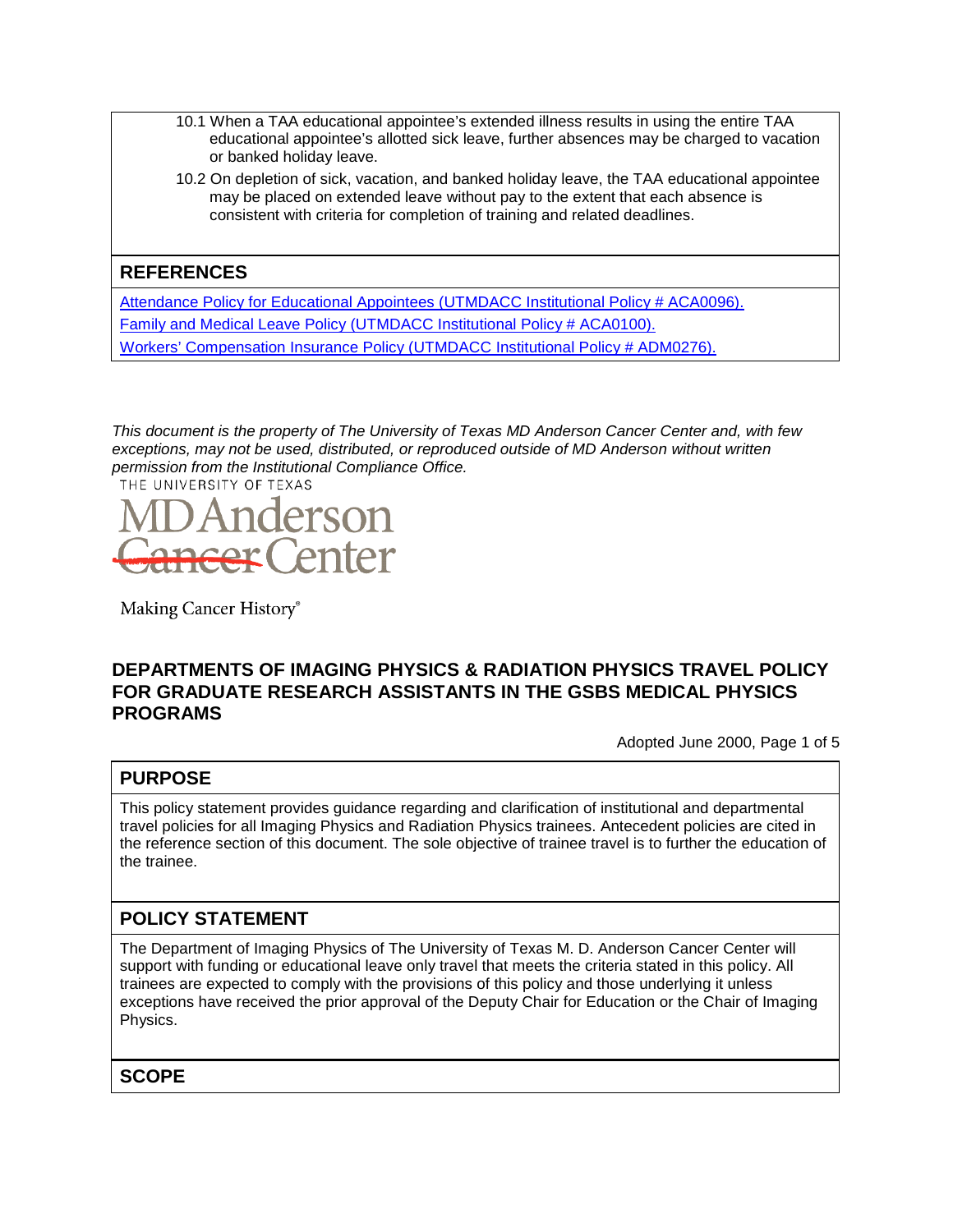This policy applies to granting of leave and the reimbursement of Imaging Physics Trainees for travel.

## **STRATEGIC VISION**

Enhance the quality and outcomes of our educational programs by providing the travel resources necessary for trainees to participate in regional, national or international scientific and/or professional activities. The trainees should be prepared to take full advantage of this opportunity by focusing on both formal and informal opportunities to interact with faculty and peers from other institutions at all times during their travel. This includes attending structured components of the meeting (scientific sessions, etc.) and informal events (dinners, etc.) as suggested by their mentors.

## **DEFINITIONS**

BTA – *Business Travel Authorization* the process by which the institution prepays certain travel expenses for an employee rather than reimbursing the employee after the fact.

Imaging and Radiation Physics Trainee (subsequently "trainee") -- any employee within the Department of Imaging Physics of The University of Texas M. D. Anderson Cancer Center who has an appointment through the institutional Office of Trainee and Alumni Affairs, including undergraduate

students, graduate students, research interns, post-doctoral research fellows and clinical residents.

Designated Headquarters – The nominal location where a trainee works. In most cases this would be the location of his or her office or desk.

The Program – This refers to the Medical Physics Graduate Education Program of The University of Texas Graduate School of Biomedical Sciences, the Imaging Physics Residency Program of The University of Texas M. D. Anderson Cancer Center, or the Postdoctoral Fellowship Program of the Department of Imaging Physics, as appropriate. Each of the programs is administered by the Department of Imaging Physics of The University of Texas M. D. Anderson Cancer Center.

Travel – Permission to be absent from the institution for educational purposes and the process by which related, approved expenses are reimbursed falls under the administrative category of "travel."

## **PROCEDURE**

**General Guidelines for Imaging Physics Trainee Travel**

#### **1.0 Travel Approvals**

All absences from a trainee's designated headquarters for travel on institutional business must be approved before the travel takes place. Trainees who are absent without proper approval are considered to be absent without leave and are subject to forfeiture of pay and discontinuance of benefits for the duration of the absence.

#### **2.0 Administrative Support for Travel**

Approval and administrative support for the travel for trainees will be the responsibility of the trainee's Program Director and of the Executive Director for Education. Processing of travel requests and related reimbursement requests will be provided by the Program Directors' support personnel. All business air travel must be booked through The University of Texas MD Anderson Cancer Center's approved travel agents.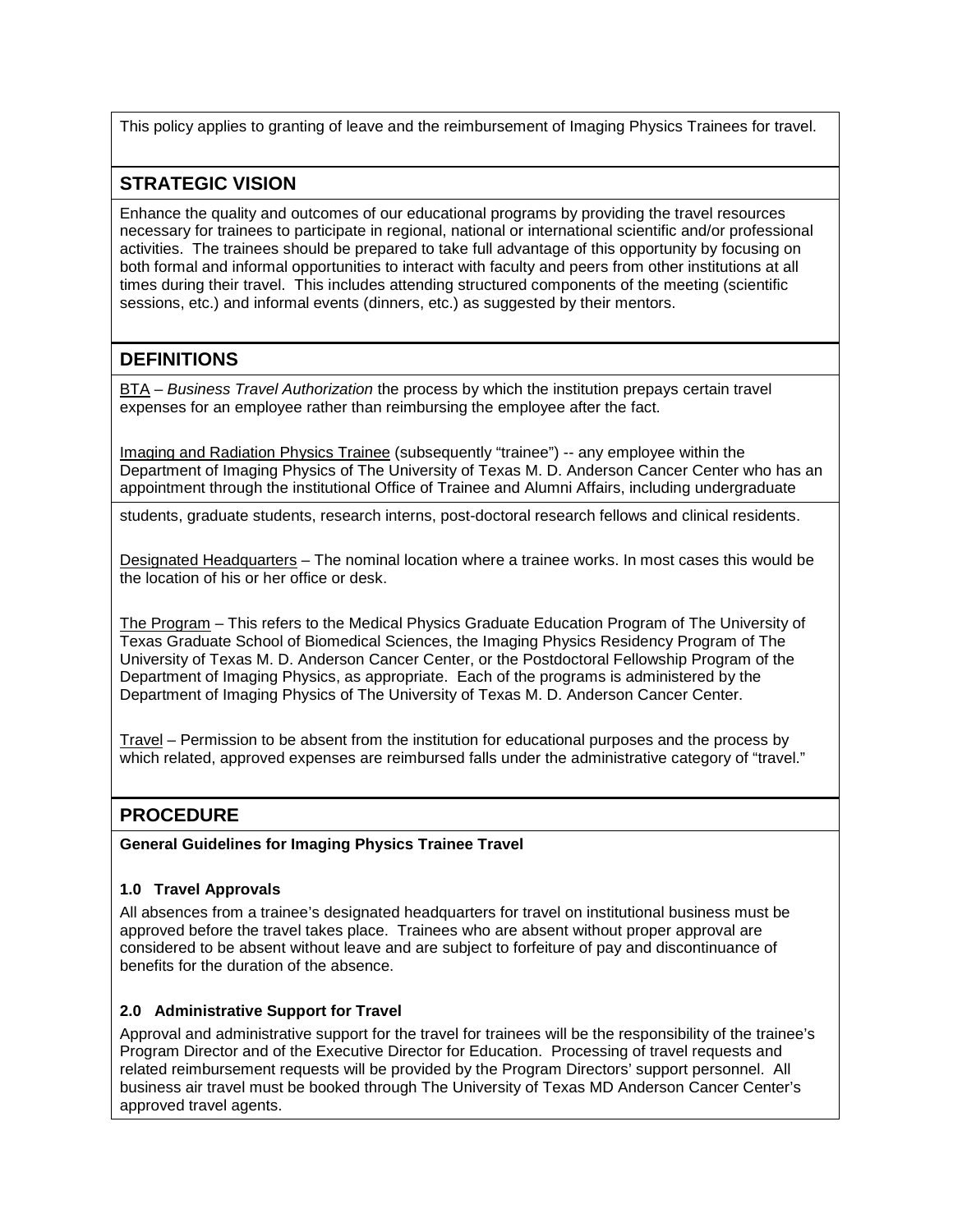#### **3.0 Local Travel**

Attending in-city meetings that do not require an overnight stay are not considered Travel, per se. In these cases, the absence approval process in section 1.0 must still be followed, but the Travel Reimbursement form is not required. Parking and registration costs are reimbursable expenses for local conferences, but others, including taxi fares, car rental and meals will not be reimbursed. These disallowances are derived from State and Federal Regulations relating to point-of-service issues.

#### **4.0 Combined Business and Personal Travel**

Only business travel expenses are reimbursable, but M.D. Anderson recognizes that, on occasion, personnel may wish to combine required business travel with personal time.

The BTA cannot be used to book any personal airfare. If the travel includes a "personal leg," then it must be booked and paid for separately. In addition, the State Rate may not be used for personal travel.

Families should not accompany trainees on official travel as family responsibilities can distract the trainee and detract from the educational benefit of the trainee's attendance at the conference.

Trainees may, with the permission of their Program Director, extend their absence with a family vacation either before or after a conference or other business travel.

#### **5.0 Length of Stay**

Expenses incurred prior to the beginning, or after the conclusion, of official business are not reimbursable. The Program may allow, at the approver's discretion, one day prior and one day after the business scheduled for domestic travel and two days before and after for international travel. In these circumstances, hotel and meal expenses are reimbursable but not rental cars or other incidentals. In some circumstances, at the approver's discretion, extending the time away to include a Saturday night stay may be justified in order to reduce overall travel expenses.

#### **6.0 Eligibility**

Trainees will receive leave and Program/departmental funding to attend one national meeting and/or one chapter meeting each academic year with the permission of the relevant Program Director. This is a privilege that is intended to enhance the education of the trainee. As such, it cannot be "banked" from year to year or transferred from one trainee to another.

#### **7.0 Airfare**

Currently, there are two choices of airfares available:

- *State Rate Airfare* Government fare, flexible, low airfares, MDACC preferred.
- *Lowest Available* Restricted availability, Saturday night stay may be required, \$100 fee charge for changed, non-refundable tickets.

The department will book airline tickets at the cheaper fare, whether it be the state rate airfare or the lowest available, unless there is a possibility that the resident may need to make a change before or during the travel. Air transportation is to be "coach" class.

#### **8.0 Personal Car**

If a trainee chooses to travel to a meeting by personal car, the reimbursement will be the lesser of (1) actual mileage based at the current state reimbursement rate, or (2) the average cost of round-trip airfare. The department discourages the use of personal automobiles unless it takes less time to drive than to fly or unless several people can travel together by automobile more economically than flying.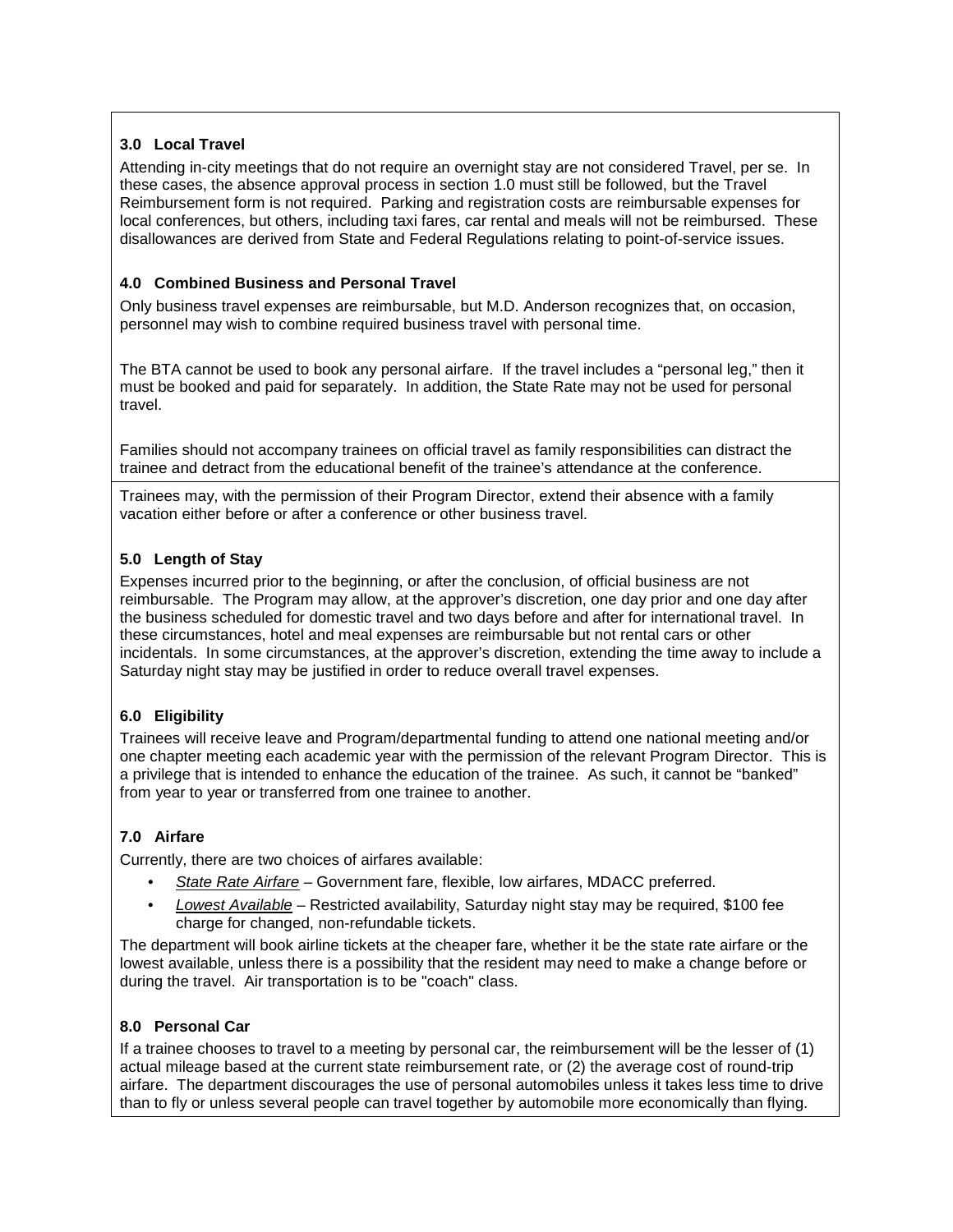#### **9.0 Registration**

Trainees must register for meetings via the ProCard to avoid out-of-pocket expense.

#### **10.0 Hotel**

Hotel reimbursement for attending a meeting will be based on the State of Texas Office of Comptroller Guidelines for out-of-state lodging rates found at URL:

#### [https://fmx.cpa.state.tx.us/fm/travel/out\\_of\\_state/index.php](https://fmx.cpa.state.tx.us/fm/travel/out_of_state/index.php)

Trainees traveling are expected to share rooms. Trainees are responsible for booking their own rooms and providing the hotel information to the appropriate support personnel. Based on the cost of the hotel room and the State's out-of-state lodging allowance, the department will determine how many trainees must room together. Each trainee will be responsible for providing an original receipt in his/her name for his/her share of the hotel room upon return to the office. This should be discussed with the hotel at the time of check in and obtained when checking out as it is very difficult or impossible to obtain such receipts later.

#### **11.0 Meal Allowance**

Before trainees travel to a meeting, they will be informed of the allowable maximum reimbursement amount per day for meals according to the State of Texas Office of the Comptroller Out-of-State Meal Allowance Chart found at:

#### [https://fmx.cpa.state.tx.us/fm/travel/out\\_of\\_state/index.php](https://fmx.cpa.state.tx.us/fm/travel/out_of_state/index.php)

Original itemized receipts will be required for any meal costing more than \$25. **Alcoholic beverages are not reimbursable as part of travel meal expenses as a matter of state law.**

#### **12.0 Airport Parking**

Trainees will be reimbursed for parking their cars at the airport while on official business. Trainees are encouraged to car-pool to the airport and to use an economy lot when possible.

#### **13.0 Non-Reimbursable Expenses (unless approved prior to travel by approver)**

- Video Rental
- Phone Calls
- Cabs (other than to and from the destination airport to the meeting hotel or location)
- Incidentals
- Rental Car
- Internet services

#### **14.0 Traveler Reimbursements**

Reimbursement requests must be for actual expenses. If a daily limit is stated for reimbursement without receipts, that is not a "per diem" allowance but rather a convenience for the traveler. Travelers may not claim reimbursement in excess of their actual expenses and thus "make money" on official travel. The traveler will be required to swear an oath to this effect as part of the reimbursement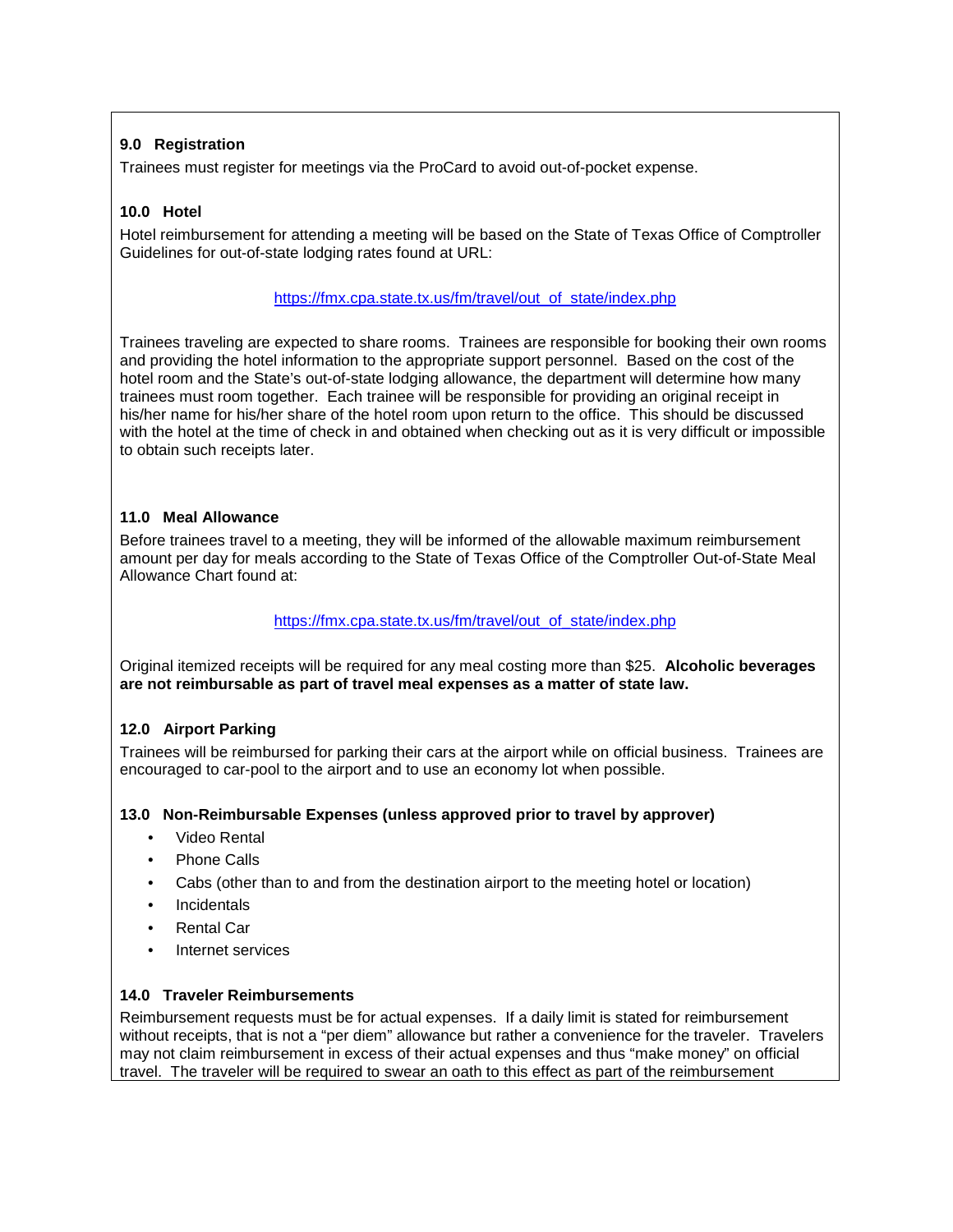request. Trainees are expected to turn in their report of expenses with all original receipts within three working days of their return to work after travel.

## **REFERENCES**

Trainees travel on funding from Fund Group 1

General Travel Guidelines: [http://inside.mdanderson.org/departments/accounts](http://inside.mdanderson.org/departments/accounts-payable/travel/general-guidelines.html)[payable/travel/general-guidelines.html](http://inside.mdanderson.org/departments/accounts-payable/travel/general-guidelines.html)

Airfare: <http://inside.mdanderson.org/departments/accounts-payable/travel/airfare.html>

Airport Parking: <http://www.theparkingspot.com/Promotions/CorporateHome.aspx?CCode=MDAn1219>

Hotel/Lodging: [http://inside.mdanderson.org/departments/accounts-payable/travel/hotel](http://inside.mdanderson.org/departments/accounts-payable/travel/hotel-guidelines.html)[guidelines.html](http://inside.mdanderson.org/departments/accounts-payable/travel/hotel-guidelines.html)

Meals: <http://inside.mdanderson.org/departments/accounts-payable/travel/meals.html>

Mileage: <http://inside.mdanderson.org/departments/accounts-payable/travel/mileage.html>

Taxi/Shuttle/Car Service: [http://inside.mdanderson.org/departments/accounts-payable/travel/taxi](http://inside.mdanderson.org/departments/accounts-payable/travel/taxi-services.html)[services.html](http://inside.mdanderson.org/departments/accounts-payable/travel/taxi-services.html)

Rental Car: <http://inside.mdanderson.org/departments/accounts-payable/travel/car-rental.html>

Registration Fees: [http://inside.mdanderson.org/departments/accounts-payable/travel/registration](http://inside.mdanderson.org/departments/accounts-payable/travel/registration-fees.html)[fees.html](http://inside.mdanderson.org/departments/accounts-payable/travel/registration-fees.html)

## **INSTITUTIONAL GUIDELINES FOR PERSONAL APPEARANCE**

#### **Governing Policies\*:** [Appearance and Demeanor Policy \(UTMDACC Institutional Policy # ADM0261\)](http://inside3.mdanderson.org/apps/ipp/published/ipp/CLN0540.pdf) \* Refer to the governing policy, listed above, for more complete guidance and instructions. General Appearance • Personal appearance must be appropriate to the work being performed. • The MD Anderson name badge should be worn in accordance with the [Identification \(ID\) Badge](http://inside3.mdanderson.org/apps/ipp/published/ipp/ADM0282.pdf)  [Policy \(UTMDACC Institutional Policy #](http://inside3.mdanderson.org/apps/ipp/published/ipp/ADM0282.pdf)  [ADM0282\).](http://inside3.mdanderson.org/apps/ipp/published/ipp/ADM0282.pdf) • Outer garments must be in good taste (style and fit), clean, in good repair and well pressed. • Clothing with holes, frayed edges or patches are not acceptable. • Clothing should generally not be more than one badge width above the knee. • Revealing clothing is not acceptable at any time. Other unacceptable clothing includes: tight fitting shirts, pants, jeans or skirts, micro minis, low cut necklines, tube/halter/tank/midriff shirts, muscle shirts, tank tops, see-through fabric tops, and tight fitting clothing made of spandex or Lycra, strapless tops, tops with spaghetti straps, exceptionally tight or loose garments or bare midriffs). **Accessories** • Safety precautions in some areas may not permit jewelry. • Devices or equipment that are not otherwise acceptable but that assist an employee's mobility, hearing, speech, sight, or otherwise mitigate a physical or mental impairment may be approved via the ADA accommodation process (see [Accommodating Disabilities in](http://inside3.mdanderson.org/apps/ipp/published/ipp/ADM0286.pdf)  [the Workplace Policy \(UTMDACC Institutional](http://inside3.mdanderson.org/apps/ipp/published/ipp/ADM0286.pdf)  [Policy # ADM0286\)\)](http://inside3.mdanderson.org/apps/ipp/published/ipp/ADM0286.pdf) and must be consistent with applicable safety standards. **Footwear** • Footwear must provide a safe and secure footing and offer protection against potential hazards. • For safety and health reasons, employees performing laboratory tests and other related bench work activities must wear closed-toe shoes.